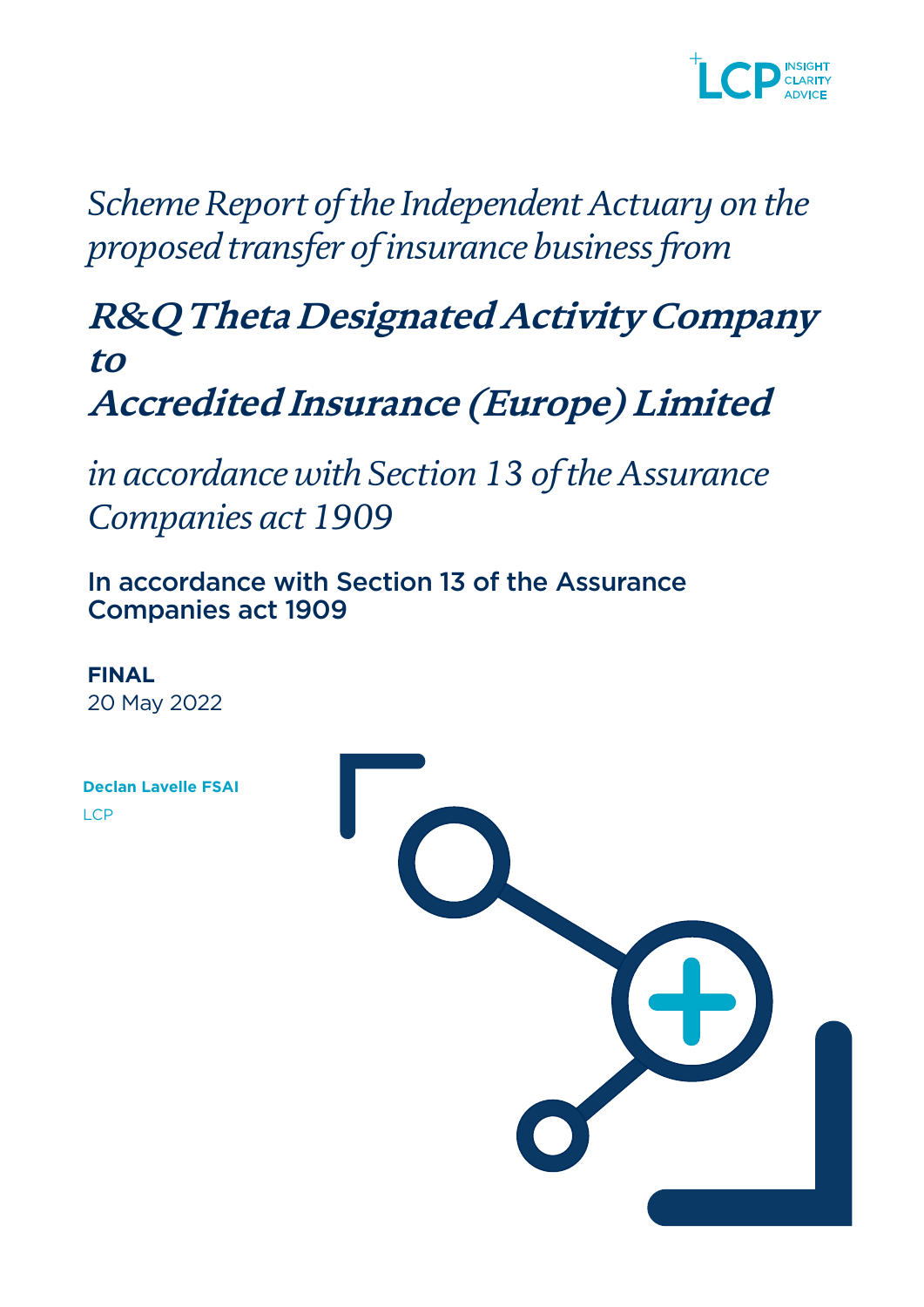

# **Contents**

| 1. |       |  |
|----|-------|--|
|    | 1.1.  |  |
|    | 1.2.  |  |
|    | 1.3.  |  |
|    | 1.4.  |  |
| 2. |       |  |
|    | 2.1.  |  |
|    | 2.2.  |  |
|    | 2.3.  |  |
|    | 2.4.  |  |
|    | 2.5.  |  |
|    | 2.6.  |  |
|    | 2.7.  |  |
|    | 2.8.  |  |
| 3. |       |  |
|    | 3.1.  |  |
|    | 3.2.  |  |
|    | 3.3.  |  |
|    | 3.4.  |  |
|    | 3.5.  |  |
| 4. |       |  |
| 5. |       |  |
|    | 5.1.  |  |
|    | 5.2.  |  |
|    | 5.3.  |  |
|    | 5.4.  |  |
|    | 5.5.  |  |
|    | 5.6.  |  |
|    | 5.7.  |  |
|    | 5.8.  |  |
|    | 5.9.  |  |
|    |       |  |
|    | 5.11. |  |
| 6. |       |  |
|    | 6.1.  |  |
|    | 6.2.  |  |
|    | 6.3.  |  |
|    | 6.4.  |  |
|    | 6.5.  |  |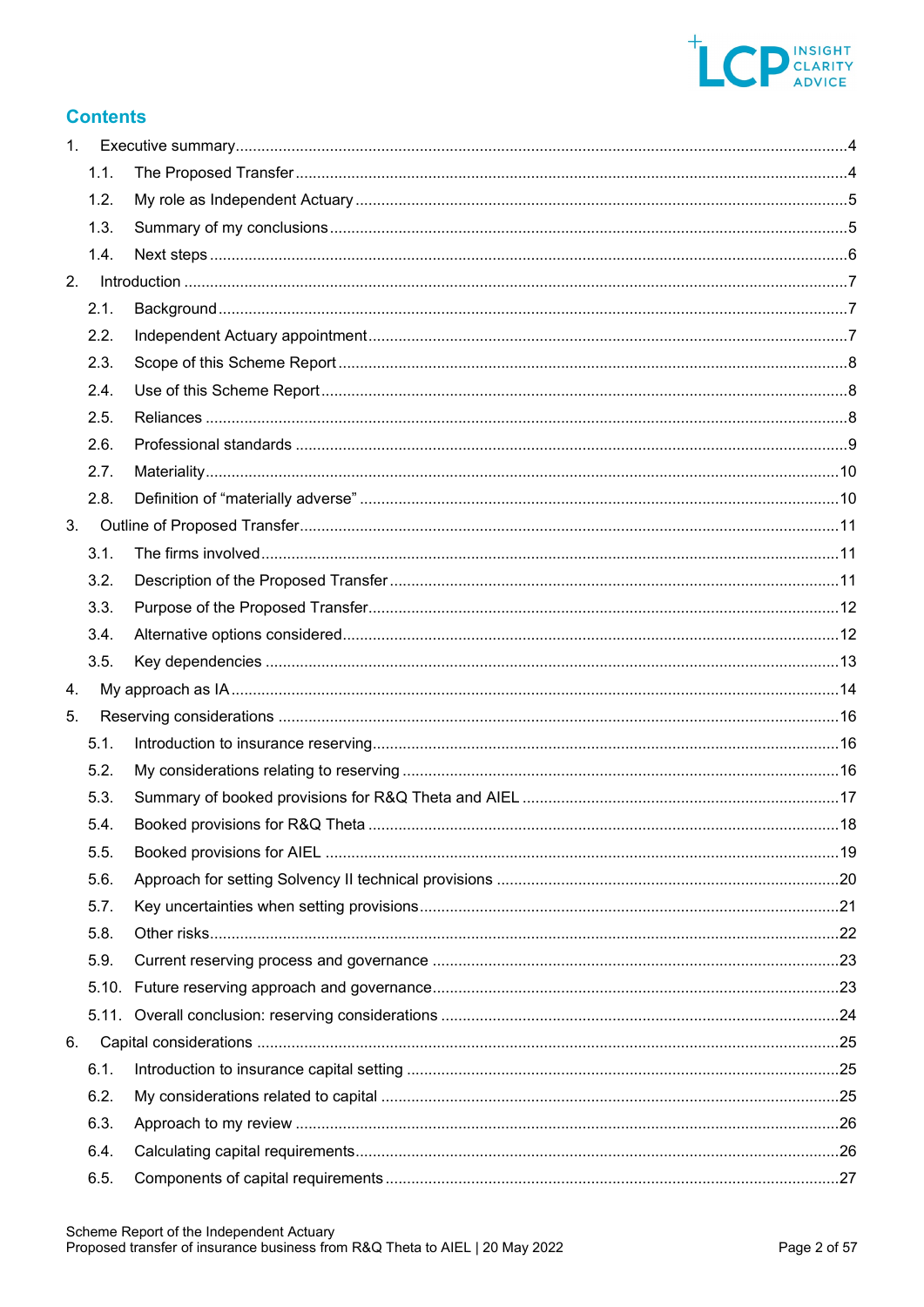# THE PINSIGHT

|    | 6.6. |  |
|----|------|--|
|    | 6.7. |  |
|    | 6.8. |  |
|    | 6.9. |  |
|    |      |  |
|    |      |  |
| 7. |      |  |
|    | 7.1. |  |
|    | 7.2. |  |
|    | 7.3. |  |
|    | 7.4. |  |
|    | 7.5. |  |
|    | 7.6. |  |
|    | 7.7. |  |
|    | 7.8. |  |
| 8. |      |  |
|    | 8.1. |  |
|    | 8.2. |  |
|    | 8.3. |  |
|    | 8.4. |  |
|    | 8.5. |  |
| 9. |      |  |
|    | 9.1. |  |
|    | 9.2. |  |
|    | 9.3. |  |
|    | 9.4. |  |
|    | 9.5. |  |
|    | 9.6. |  |
|    | 9.7. |  |
|    | 9.8. |  |
|    |      |  |
|    |      |  |
|    |      |  |
|    |      |  |
|    |      |  |
|    |      |  |
|    |      |  |
|    |      |  |
|    |      |  |
|    |      |  |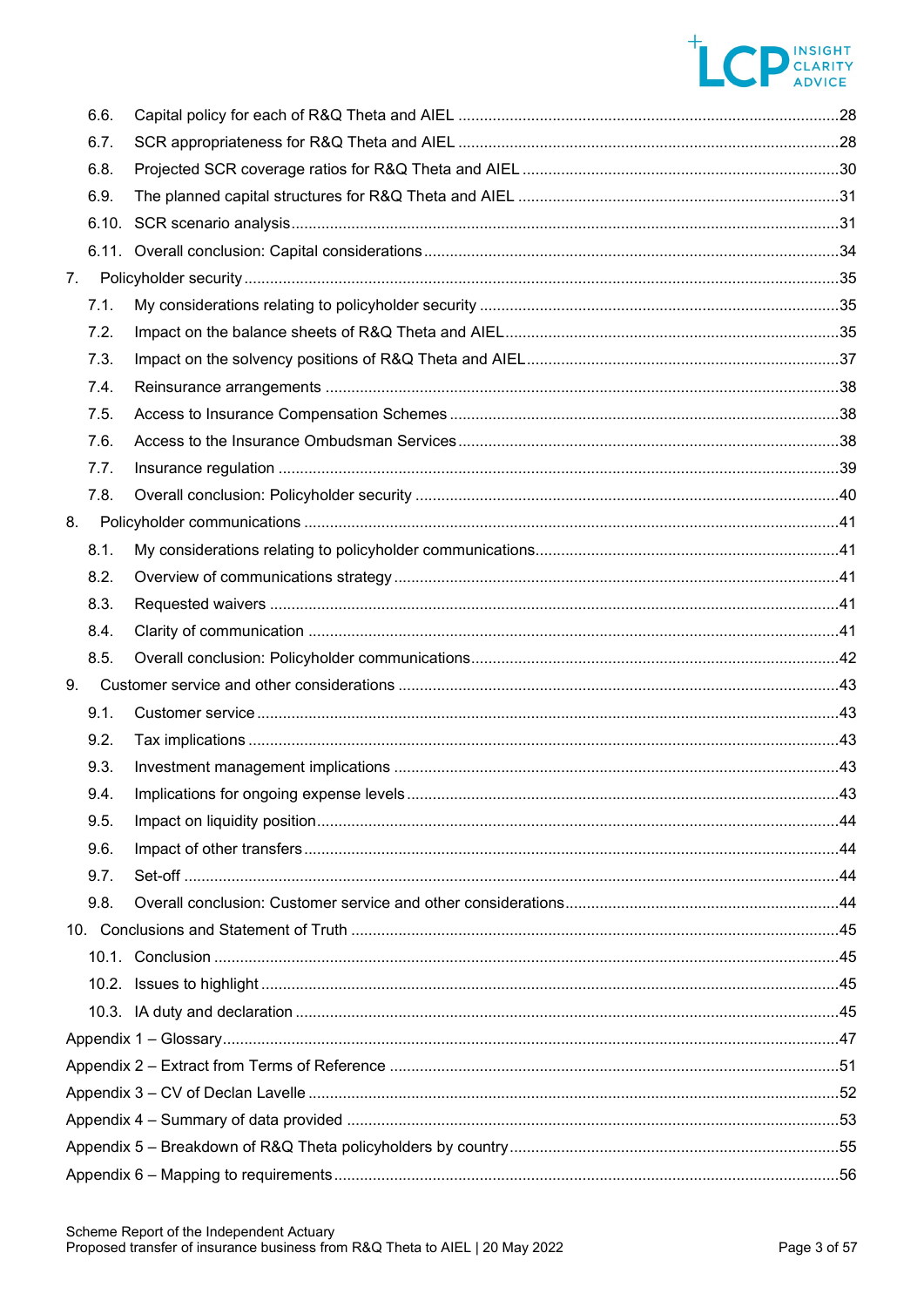

# <span id="page-3-0"></span>**1. Executive summary**

## <span id="page-3-1"></span>**1.1. The Proposed Transfer**

## **The firms involved**

R&Q Theta is an Irish domiciled insurance company. Prior to its acquisition by R&Q Group, it was known as Electric Insurance Ireland DAC ("EIIDAC"). EIIDAC was an Irish domiciled captive insurance company, wholly owned by Electric Insurance Company ("EIC"), a company incorporated in the United States. In May 2021, the R&Q Group received regulatory approval from the Central Bank of Ireland ("CBI") to complete the acquisition of EIIDAC.

Following the acquisition in 2021, EIIDAC's name was changed to R&Q Theta Designated Activity Company ("R&Q Theta"). R&Q Theta is a subsidiary of Randall & Quilter Investment Holdings Limited (RQIH), the parent company of the R&Q Group.

Accredited Insurance (Europe) Limited ("AIEL") is R&Q Group's primary European insurance operation. AIEL is headquartered in Malta and its portfolio is made up of both legacy portfolios, which write no new business, as well as active programmes written via managing coverholders.

AIEL's strategy is to secure run-off business through acquisition, transfer or merger from third parties and selected European portfolios already within the R&Q Group. These portfolios are run off by AIEL, or alternatively sold on. Since 2016, AIEL also started underwriting live business through selected coverholders who would not otherwise have access to EEA business. This is done with the support of well rated reinsurers.

Through the Proposed Transfer, AIEL aims to manage the run‑off of the R&Q Theta liabilities.

## **The Transferring Business**

R&Q Theta's portfolio consists of General Liability, Employer's Liability and Motor insurance cover. As part of the acquisition of EIIDAC in May 2021, the existing reinsurance arrangement with EIC was commuted and replaced by a new reinsurance programme with R&Q Re (Cayman) Limited ("R&Q Cayman"), also part of the R&Q Group.

**Proposed Transfer (the Scheme): It is proposed that, pursuant to Section 13 of the Assurance Companies Act 1909, all the liabilities of R&Q Theta (the Transferring Business) will transfer to AIEL. All rights and obligations of R&Q Theta relating to the Transferring Business will also be transferred to AIEL.** 

It is planned that all policyholders of R&Q Theta will transfer to AIEL, and that R&Q Theta will be liquidated in due course.

# **Effective Date**

The Effective Date (the date when the Proposed Transfer is expected to occur) will be shortly after the Sanctions Hearing which is scheduled for 3 October 2022.

## **Reinsurance**

In preparation for the Proposed Transfer, R&Q Theta purchased an aggregate excess of loss reinsurance treaty in May 2021, which replaced all existing reinsurance contracts. The reinsurance contract is with R&Q Re (Cayman) Limited ("R&Q Cayman") Limited. The aggregate attachment point is €3m and the maximum aggregate limit is €55m. The reinsurance has been placed on a funds withheld basis.

I understand that, coinciding with the transfer, the reinsurance treaty will be novated from R&Q Theta to AIEL so that it will remain in place to protect the Transferring Business following the Proposed Transfer.

# **Claims handling**

Claims handling for R&Q Theta's business is outsourced to Crawfords, a large publicly listed provider of outsourced claims management services. Following the Proposed Transfer, claims handling for the transferring business will continue to be performed by Crawfords on behalf of AIEL.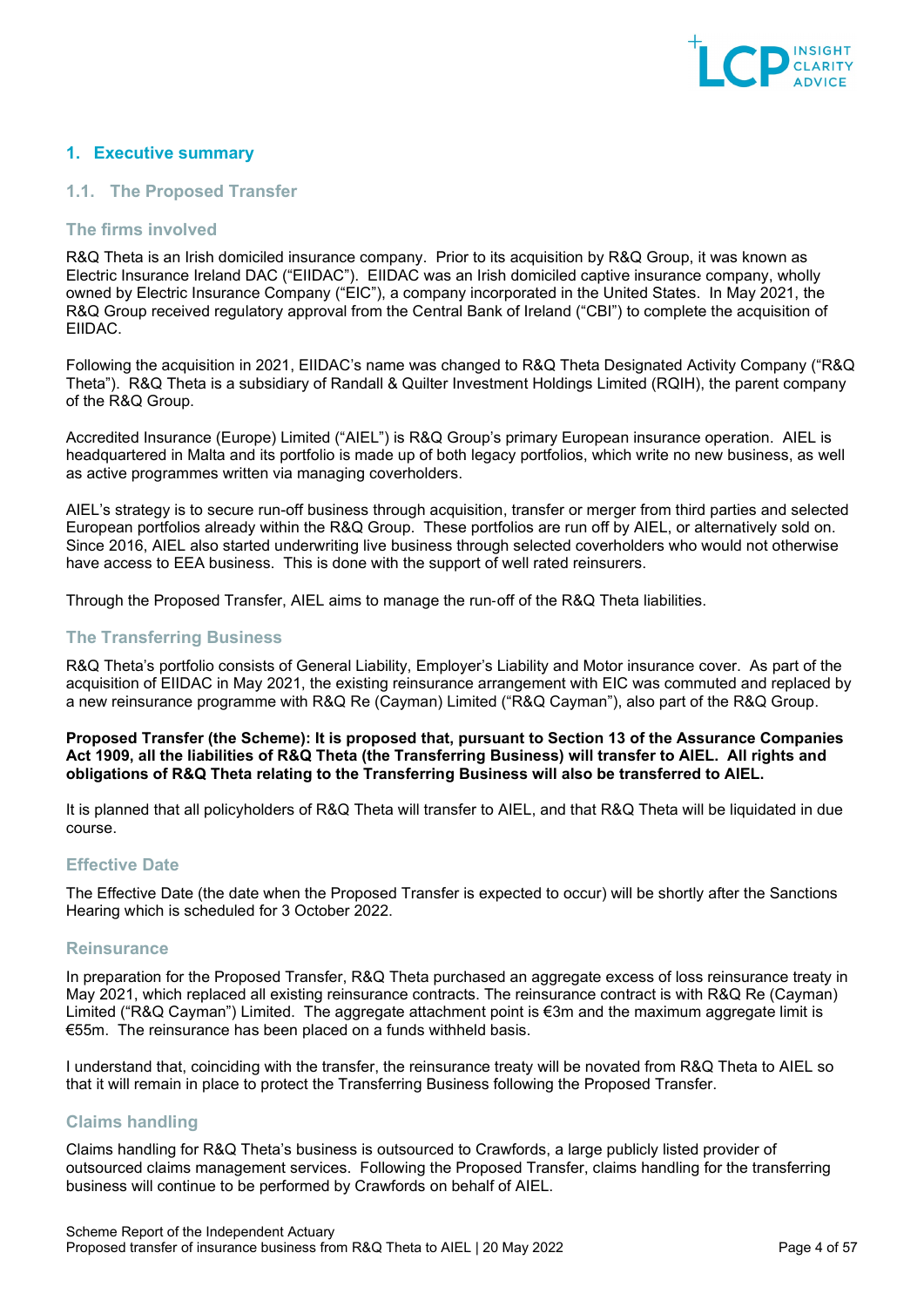

# <span id="page-4-0"></span>**1.2. My role as Independent Actuary**

R&Q Theta and AIEL have jointly appointed me to act as the Independent Actuary ("IA") for the Proposed Transfer. The CBI has been notified of my appointment.

As IA my overall role is to assess whether:

- The security provided to policyholders of R&Q Theta and AIEL will be materially adversely affected by the implementation of the Proposed Transfer.
- The Proposed Transfer will have any adverse impact on service standards experienced by policyholders.

This report is my Scheme Report for the Proposed Transfer. I will also prepare a Supplementary Report ahead of the Sanctions Hearing for the Proposed Transfer. The purpose of the Supplementary Report is to confirm and/or update my conclusions in this report, based on any new material or issues that arise.

# <span id="page-4-1"></span>**1.3. Summary of my conclusions**

I have set out below my summary conclusions, considering the effect of the Proposed Transfer on the following two parties:

- "Transferring Policyholders", ie R&Q Theta policyholders whose liabilities will transfer to AIEL as a result of the Proposed Transfer.
- "Existing AIEL Policyholders", ie policyholders of AIEL immediately prior to the Proposed Transfer, who will remain with AIEL after the Proposed Transfer.

In drawing my conclusions, I have considered the impact of the Proposed Transfer on all underlying Claimants and Beneficiaries (these terms are defined in section [4\)](#page-13-0).

# **Transferring R&Q Theta Policyholders**

R&Q Theta have identified 772 Transferring Policyholders of whom 634 remain active. The Transferring Business represents 100% of R&Q Theta's business based on technical provisions as at the Effective Date.

#### **I have concluded that**

- **the security provided to Transferring Policyholders will not be materially adversely affected by the Proposed Transfer.**
- **no material impact on service standards is expected for Transferring Policyholders following the Proposed Transfer.**

#### Summary rationale:

- The Transferring Policyholders will remain within the R&Q Group and AIEL is subject to the same group-wide policies as R&Q Theta.
- I am satisfied that the approaches used to calculate the Solvency II and GAAP technical provisions for the Transferring Business from R&Q Theta are appropriate, and AIEL has confirmed that these will be materially unchanged post-transfer.
- The SCR coverage ratio for Transferring Policyholders is expected to decrease slightly from 177% (R&Q Theta pre‑transfer) to 173% (AIEL post‑transfer) as a result of the Proposed Transfer. I do not consider the security provided to Transferring Policyholders to be materially adversely affected by this decrease, as AIEL will still be well capitalised.
- Further, AIEL's SCR coverage ratio is projected to be at levels similar to R&Q Theta's pre-transfer coverage ratio by December 2024.
- The reinsurance treaty with R&Q Cayman, which protects the transferring business, will remain in place following the Proposed Transfer and will continue to be in a funds-withheld basis.
- I am satisfied that AIEL is expected to remain well capitalised under a range of adverse scenarios in relation to both the Transferring Business and its other business. In more extreme adverse scenarios, where AIEL's SCR coverage ratio would fall below 100%, I am satisfied that the likelihood of such scenarios is sufficiently remote such that Transferring Policyholders are not materially adversely affected as a result of the Proposed Transfer.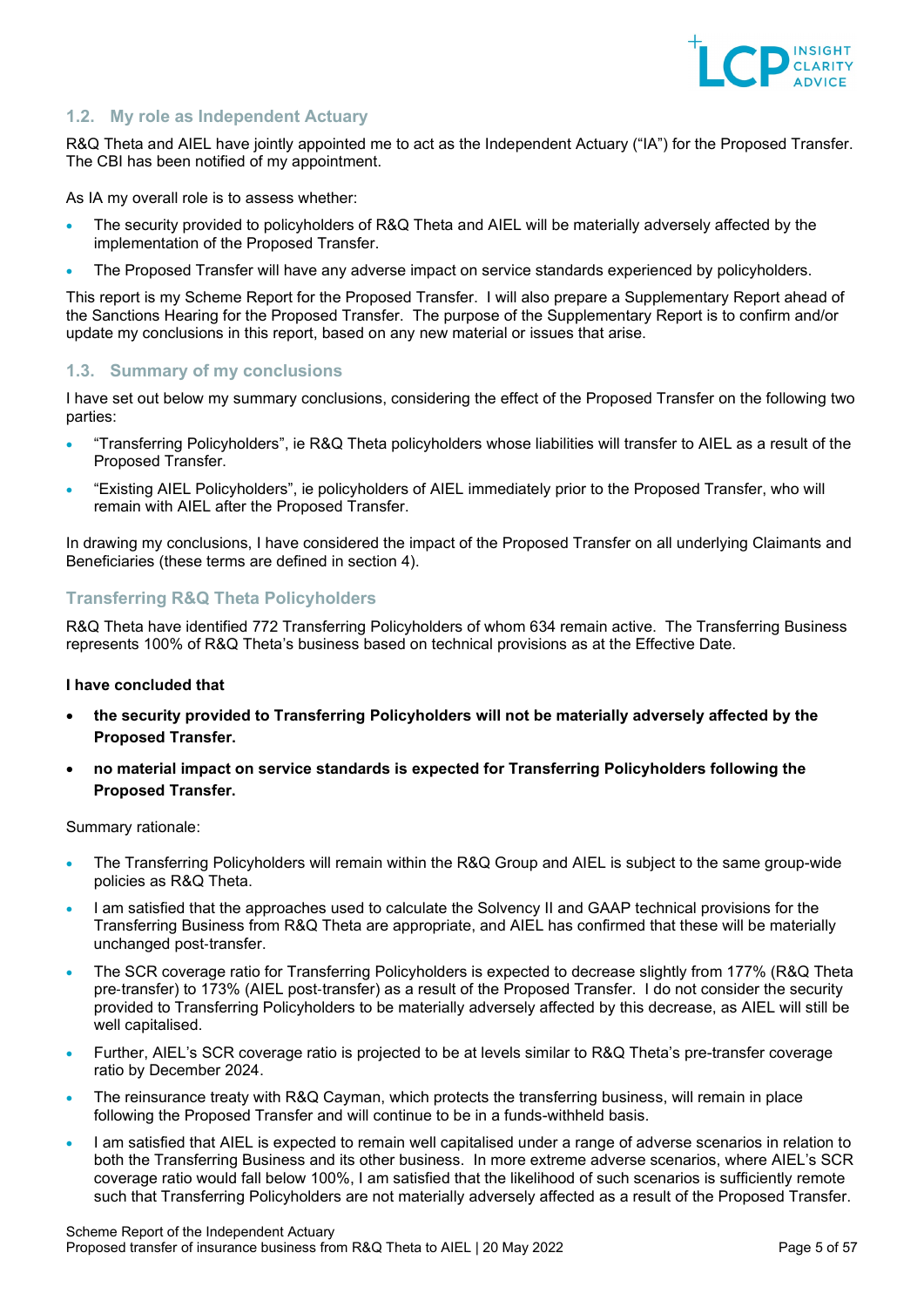

- R&Q Theta's net reserves are less than 2% of AIEL's total net reserves on an IFRS basis. The Transferring policyholders will benefit from being part of a bigger, diversified portfolio as their risk runs off over time.
- AIEL is an EEA entity so the Transferring Policyholders business will continue to be regulated in the EEA following the Proposed Transfer. I do not expect the rights of policyholders in respect of access to compensation schemes, eg the Irish Insurance Compensation Fund, to change as a result of the Proposed Transfer.
- The claims handling of the Transferring Business is currently being managed by Crawfords. AIEL has confirmed that this will continue to be the case following the Proposed Transfer, which provides continuity of service to policyholders.

# **Existing AIEL Policyholders**

At the Effective Date of the Proposed Transfer, Existing AIEL Policyholders are projected to represent 92.6% of AIEL's projected post-transfer gross technical provisions, and 97.8% of AIEL's projected post-transfer net technical provisions.

#### **I have concluded that**

- **the security provided to Existing AIEL Policyholders will not be materially adversely affected by the Proposed Transfer.**
- **no material impact on service standards is expected for Existing AIEL Policyholders following the Proposed Transfer.**

#### Summary rationale:

- I am satisfied that the approaches used to calculate the Solvency II and GAAP technical provisions for AIEL are appropriate, and AIEL has confirmed that these will be materially unchanged post-transfer.
- The SCR coverage ratio for AIEL Policyholders is expected to decrease from 185% to 173% as a result of the Proposed Transfer. The reduction in coverage ratio is caused by differing approaches in the valuation of technical provisions and treatment of certain assets pre and post-transfer. This is discussed in more detail in section 6. I do not consider the security provided to Existing AIEL Policyholders to be materially adversely affected by this decrease, as AIEL will still be well capitalised.
- Further, AIEL is projected to remain well capitalised throughout the projected period to December 2024.
- I am satisfied that AIEL is expected to remain well capitalised under a range of adverse scenarios in relation to both the Transferring Business and its other business. In more extreme adverse scenarios, where AIEL's SCR coverage ratio would fall below 100%, I am satisfied that the likelihood of such scenarios is sufficiently remote such that Existing AIEL Policyholders are not materially adversely affected as a result of the Proposed Transfer.
- AIEL is not planning any material changes to how its existing business is carried out. In particular, there are no plans to change how Existing AIEL Policyholders are serviced following the Proposed Transfer.

# <span id="page-5-0"></span>**1.4. Next steps**

The remainder of this report sets out my conclusions and other supporting information in more detail.

I will be reviewing these conclusions and preparing a Supplementary Report ahead of the Sanctions Hearing for the Proposed Transfer. The purpose of the Supplementary Report is to confirm and/or update my conclusions based on any new material or issues that arise.

Specific issues that I have highlighted in this report which require further review include:

- Updated reserves and capital positions.
- Any policyholder objections received.
- Any changes to the detail of the scheme.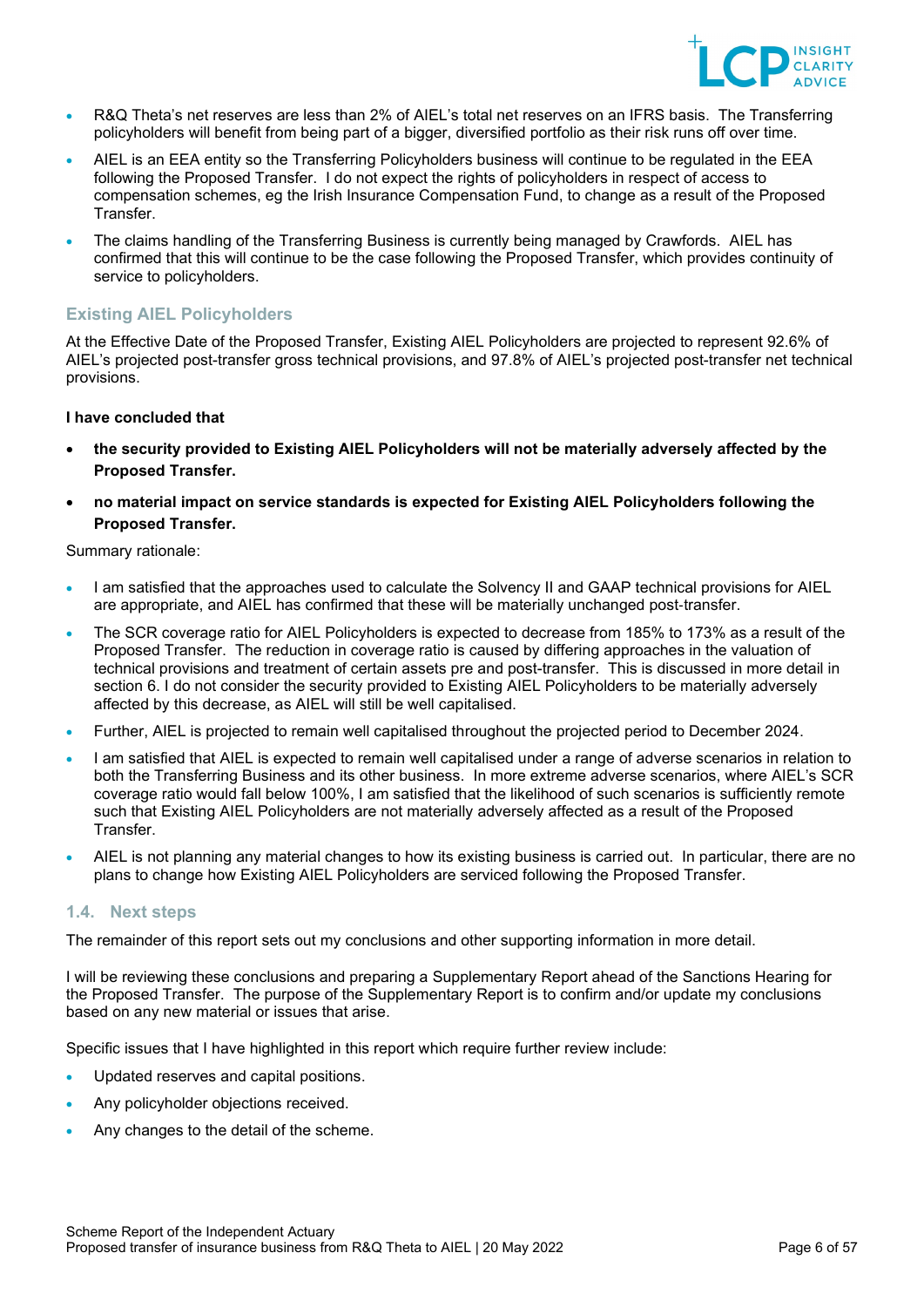

# <span id="page-6-0"></span>**2. Introduction**

# <span id="page-6-1"></span>**2.1. Background**

Any transfer of business carried out by one Irish authorised insurance company to another Irish or EEA authorised insurance company is governed by Section 13 of the Assurance Companies Act 1909, Section 36 of the Insurance Act 1989 and Regulation 41 of the European Union (Insurance and Reinsurance) Regulations 2015.

Under Section 13 of the 1909 Act, any scheme that provides for a transfer, in whole or in part, of the business of an Irish authorised insurance company to another Irish or EEA authorised insurance company requires prior sanction of the High Court. The Court will consider the scheme on the basis of a petition brought by the Boards of Directors of both the transferor and transferee companies and, while not mandatory for a non-life transfer such as the Proposed Transfer, in practice, the petition is accompanied by a report on the terms of the scheme by an Independent Actuary.

The purpose of the Independent Actuary's report is to provide an independent opinion for the Court on the likely effects of the scheme on the policyholders of the two companies concerned. The security of policyholders' contractual benefits and the effects of the scheme on the fair treatment and reasonable expectations of policyholders are the main considerations of the report.

This report is the Scheme Report for the Proposed Transfer. I will also prepare a Supplementary Report ahead of the Sanctions Hearing for the Proposed Transfer. The purpose of a Supplementary Report is to confirm and/or update my conclusions in this report, based on any new material or issues that arise.

## <span id="page-6-2"></span>**2.2. Independent Actuary appointment**

## **My appointment**

R&Q Theta and AIEL have jointly appointed me to act as the IA for the Proposed Transfer. The CBI has been notified of my appointment. AIEL will bear the costs associated with the production of my report. I understand that no costs or expenses of the Proposed Transfer will be borne by policyholders.

#### **My experience**

I am a Fellow of the Society of Actuaries in Ireland (FSAI). I am the Head of Actuarial function for two Irish regulated insurers and perform a similar role for two Maltese regulated insurers.

I am the Lead Partner in LCP's Irish Insurance Consulting practice. I have experience in a wide range of areas of general insurance actuarial work including reserving, capital, pricing, Solvency II and transactions.

I have been appointed as the IA on two previous Section 13 transfers and have been peer reviewer on an insurance Part VII transfer.

I have over 30 years' industry experience, over 25 of which are in general insurance. Appendix 3 contains my CV with further details of my experience.

## **Independence statement**

I confirm that I, Declan Lavelle, and all members of the LCP team assisting me in my IA role are independent from the parties of the transfer and that I am able to act as your IA.

I confirm that neither I, nor any of the team, have any direct or indirect interests in the R&Q Theta or AIEL ("the firms"), either personally or via LCP.

In particular:

- Neither I, nor any member of the team, is a shareholder in the firms or subsidiaries nor a member of any pension scheme under the management of any of these entities.
- Neither I, nor any member of the team, hold any insurance policies issued by the firms or any subsidiaries.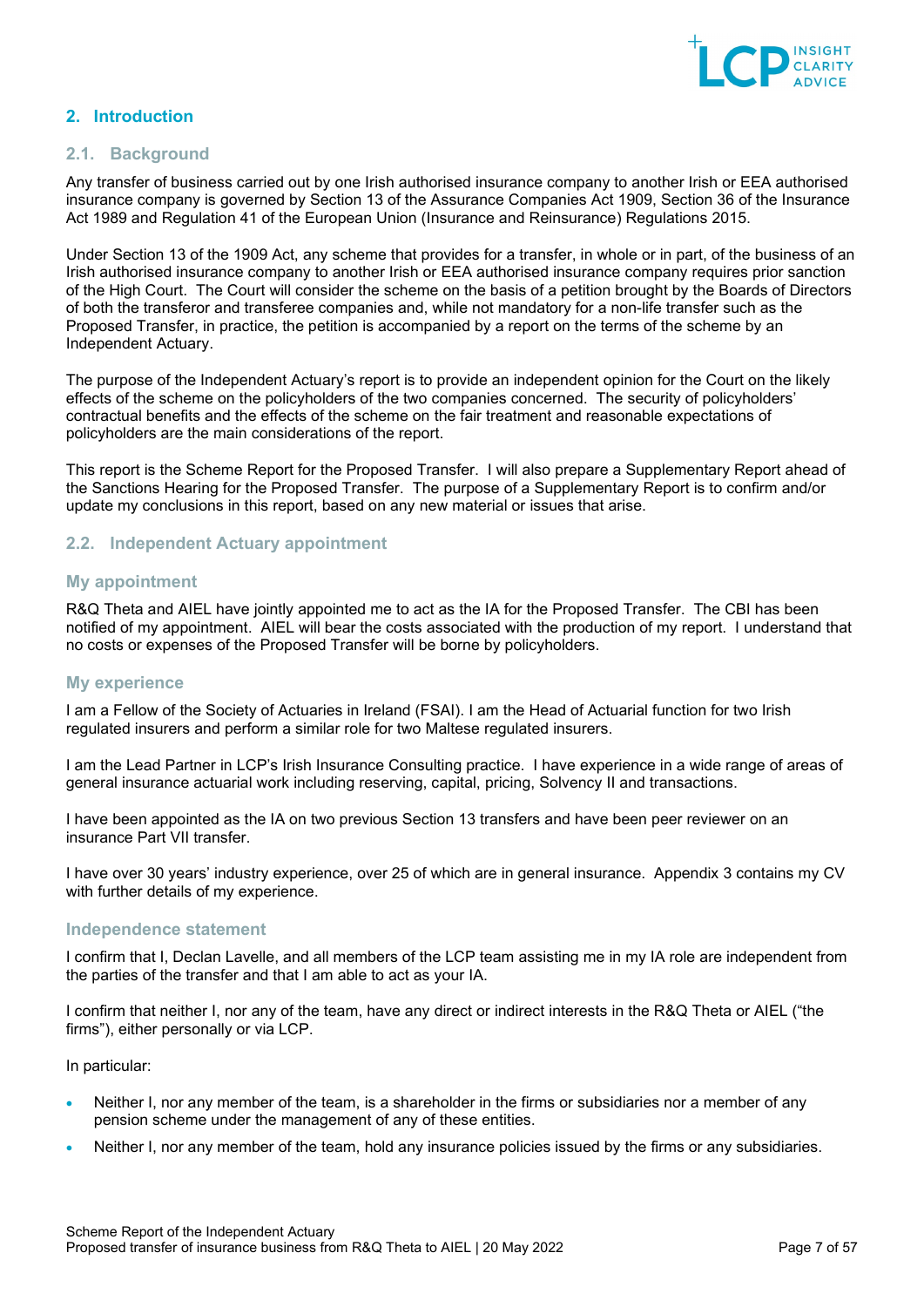

Other than as outlined below, LCP has not previously performed any work for the firms or for other entities in the R&Q Group:

- Another LCP partner has acted as Independent Actuary (IA) on a Part VII transfer, which is the UK equivalent of a Section 13 transfer involving an entity in the R&Q Group.
- I have previously been IA on non-life insurance Section 13 transfer from Western Captive Insurance Company DAC to AIEL in 2019. I do not believe this impairs my independence. While this previous role gives prior insight into the capital positions of AIEL, I consider that a sufficient period of time has passed such that my Report to the Court will be appropriately informed but in no way prejudiced or anchored to previous work.

I do not consider that these engagements affect my ability to act as IA on the Proposed Transfer.

# <span id="page-7-0"></span>**2.3. Scope of this Scheme Report**

Appendix 2 contains an extract from my terms of reference, which defines the scope of my work in relation to the Proposed Transfer. The actual work performed is in line with this agreed scope.

This Scheme Report considers the effect of the Proposed Transfer upon the policyholders of R&Q Theta and AIEL. It contains a description of the Proposed Transfer, the methodology I have used to analyse the Proposed Transfer, the opinions I have formed, and reasons why I have formed those opinions.

The use of "I", "me" and "my" in this report generally refers to work carried out by me or by the team operating under my direct supervision. However, when it is used in reference to an opinion, it is mine and mine alone.

For presentational purposes, in this report, the AIEL GBP amounts have been converted to EUR at an exchange rate of  $£1 = EUR1.19$  as at 31 December 2021.

# <span id="page-7-1"></span>**2.4. Use of this Scheme Report**

This Scheme Report has been produced by Declan Lavelle FSAI of LCP under the terms of our written agreements with R&Q Theta and AIEL. It is subject to any stated limitations (eg regarding accuracy or completeness).

This Scheme Report has been prepared for the purpose of accompanying the application to the Court in respect of the proposed insurance business transfer scheme described in this report, in accordance with Section 13 of the Assurance Companies Act 1909. The Scheme Report is not suitable for any other purpose.

A copy of the Scheme Report will be sent to the CBI and will accompany the Scheme application to the Court.

This report is appropriate only for the purpose described above and should not be used for anything else. No liability is accepted or assumed for any use of the Scheme Report for any other purpose other than that set out above.

# <span id="page-7-2"></span>**2.5. Reliances**

I have based my work on the data and other information made available to me by R&Q Theta and AIEL. Appendix 4 contains a list of key data and other information that I have considered. I have also held discussions with the relevant staff of R&Q Theta, AIEL and their advisors.

# **Actual data**

I have used actual data as at 31 December 2021, where available, for my analysis. Prior to the Sanctions Hearing for the Proposed Transfer, I will prepare a Supplementary Report to confirm and/or update my conclusions in this report, based on any new material or issues that arise.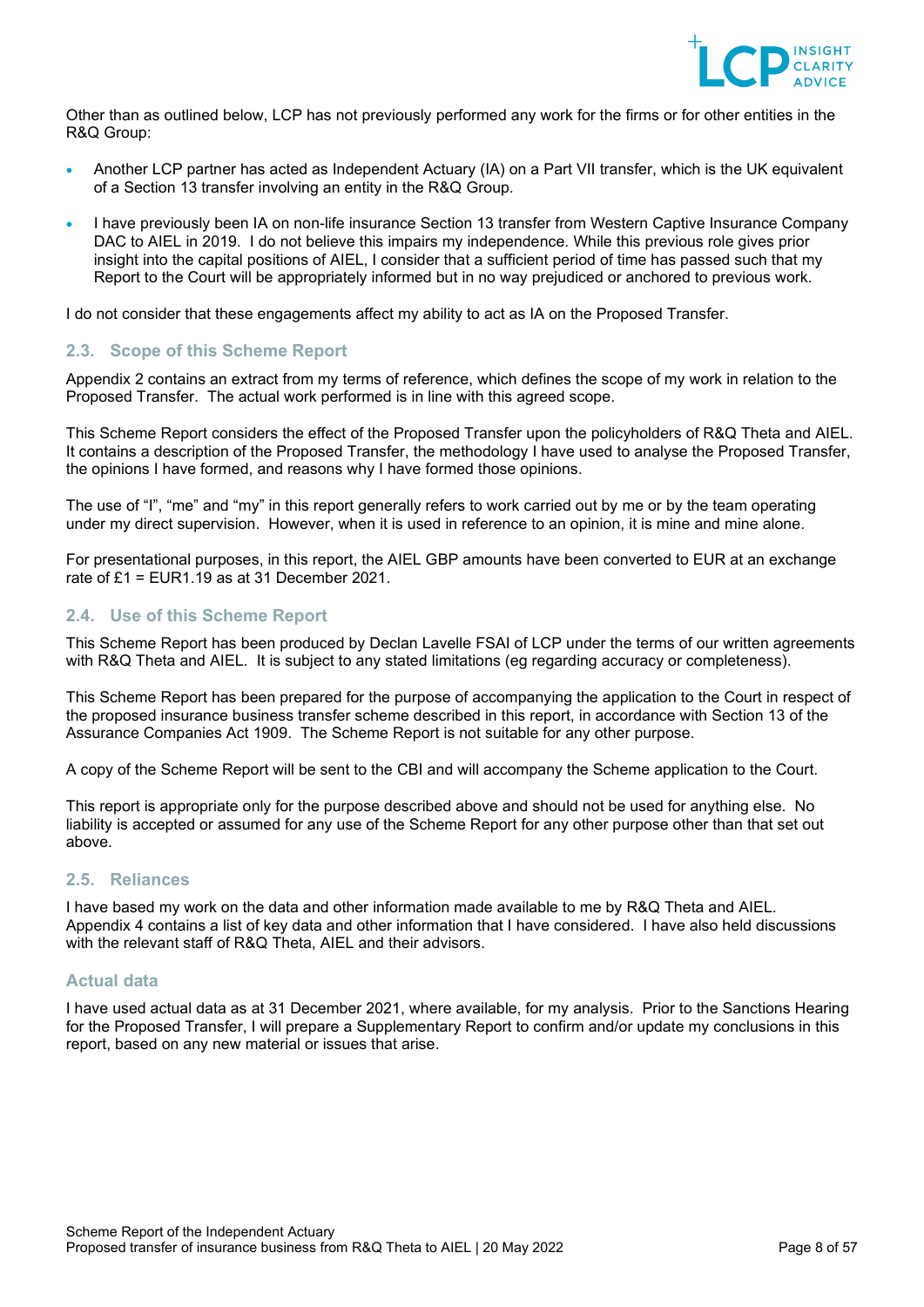

# **Projected data as at the Effective Date**

The Effective Date of the Proposed Transfer is expected to be shortly after the Sanctions Hearing which is scheduled for 3 October 2022.

- R&Q Theta's projected SCR and coverage ratios immediately before and after the Proposed Transfer are based on an effective date of 30 September 2022. The projections as at 30 September are expected to approximately reflect the impact of the Proposed Transfer as at the actual Effective Date.
- AIEL's projected SCR and coverage ratios are based on its year-end date of 31 December 2022. The impact of the transfer of the liabilities is not expected to be materially different between the Effective Date and 31 December 2022 and the value of the liabilities is not expected to change materially in this period given their long-tailed nature.

I am comfortable that R&Q Theta's 30 September 2022 projected figures and AIEL's 31 December 2022 projected figures materially reflect the expected capital positions immediately before and after the Proposed Transfer as at the Effective Date.

I have received all of the information that I have requested for the purposes of the production of my report. In this respect:

- Each of R&Q Theta and AIEL has provided a data accuracy statement confirming that the data and information provided to me regarding the Proposed Transfer is accurate and complete.
- R&Q Theta and AIEL have read this IA Scheme Report and each has agreed that it is correct in terms of all factual elements of the Proposed Transfer.
- I have conducted basic checks on the data provided to me for internal consistency and reasonableness.
- My checks of the data have not revealed any cause for me to doubt that it is materially appropriate for me to rely on the integrity of the information provided for the purpose of this report.

The conclusions in my report take no account of any information that I have not received, or of any inaccuracies in the information provided to me.

I have not needed to take any third-party legal advice on any aspects of the Proposed Transfer. R&Q Theta and AIEL have confirmed that they have received no other specific legal advice relevant to my role as IA for the Proposed Transfer.

Figures in this report may be subject to small rounding differences and so totals within the tables may not equal the sum of the rounded components.

# <span id="page-8-0"></span>**2.6. Professional standards**

I have considered the Code of Professional Conduct as issued by the Society of Actuaries in Ireland ("SAI") while producing this report. This report has been prepared in accordance with the following Actuarial Standards issued by the SAI and the Financial Reporting Council (FRC) in the UK:

- SAI: Actuarial Standard of Practice PA-2 (ASP-PA-2) General Actuarial Practice;
- SAI: Actuarial Standard of Practice LA-6 (ASP-LA-6) Transfer of Long-Term Business of an Authorised Insurance Company (although, strictly speaking, this guidance is required to be followed only in the case of a scheme which relates to "long-term business", ie life assurance);
- FRC: Technical Actuarial Standard 100: Principles for Technical Actuarial Work (TAS 100); and
- FRC: Technical Actuarial Standard 200: Insurance (TAS 200).

This report has been subject to independent peer review prior to its publication, in line with ASP PA-2. This peer review has been undertaken by another Partner at LCP. The peer reviewer was not involved in the production of the report. They have appropriate experience and expertise to act as peer reviewer of this report.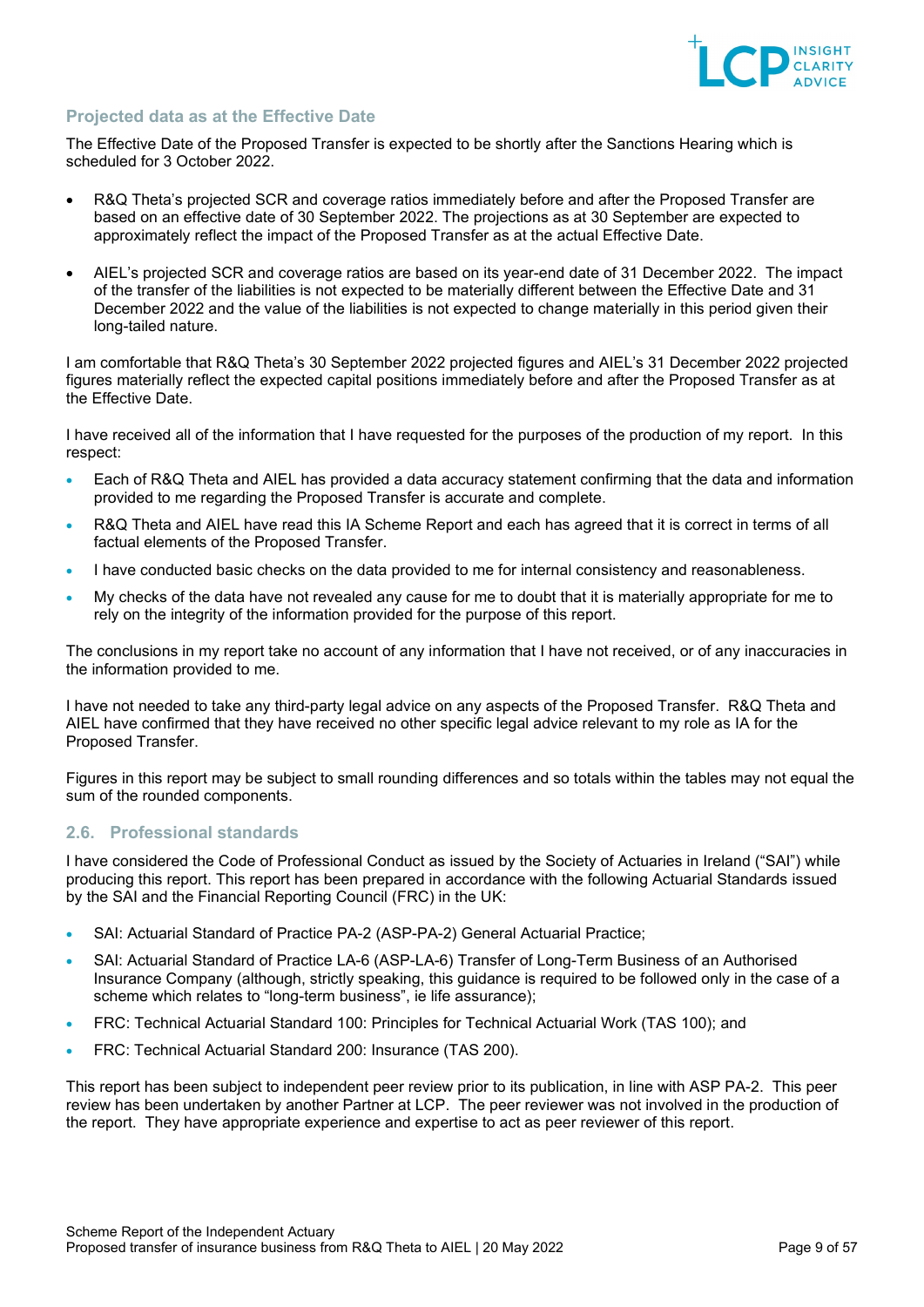

# <span id="page-9-0"></span>**2.7. Materiality**

I have considered matters are material if they could, individually or collectively, influence the decisions to be taken by users of this report. An assessment of such materiality is a matter of reasonable judgement that requires consideration of both the users of the report and the context for which it is prepared.

I have applied this concept in planning, performing and reporting the work described in this Scheme Report. In particular, I have applied this concept of materiality when using my professional judgement to determine the risks of material misstatement or omission and to determine the nature and extent of my work.

In complying with the reporting requirements of ASP-PA2 and TAS 100, I have made judgements on the level of information to include in this Scheme Report. For example, to make the report easier to read, I have not included all the details that would normally be included in a formal actuarial report, such as details of the methodologies and assumptions underlying the reserve and capital assessments.

# <span id="page-9-1"></span>**2.8. Definition of "materially adverse"**

In order to determine whether the Proposed Transfer will have a "materially adverse" impact on any group of policyholders, it has been necessary for me to exercise my judgement in the light of the information that I have reviewed.

The Proposed Transfer will affect different policyholders in different ways and, for any one group of policyholders, there may be some effects of the Proposed Transfer that are positive, and others that are adverse. When assessing whether the Proposed Transfer will have a "materially adverse" impact. I have considered the aggregate impact of these different effects on each group of policyholders.

Throughout the report, I have provided the rationale for my judgements and conclusions. These explain why, in each case, I have concluded whether policyholders are materially adversely affected or otherwise.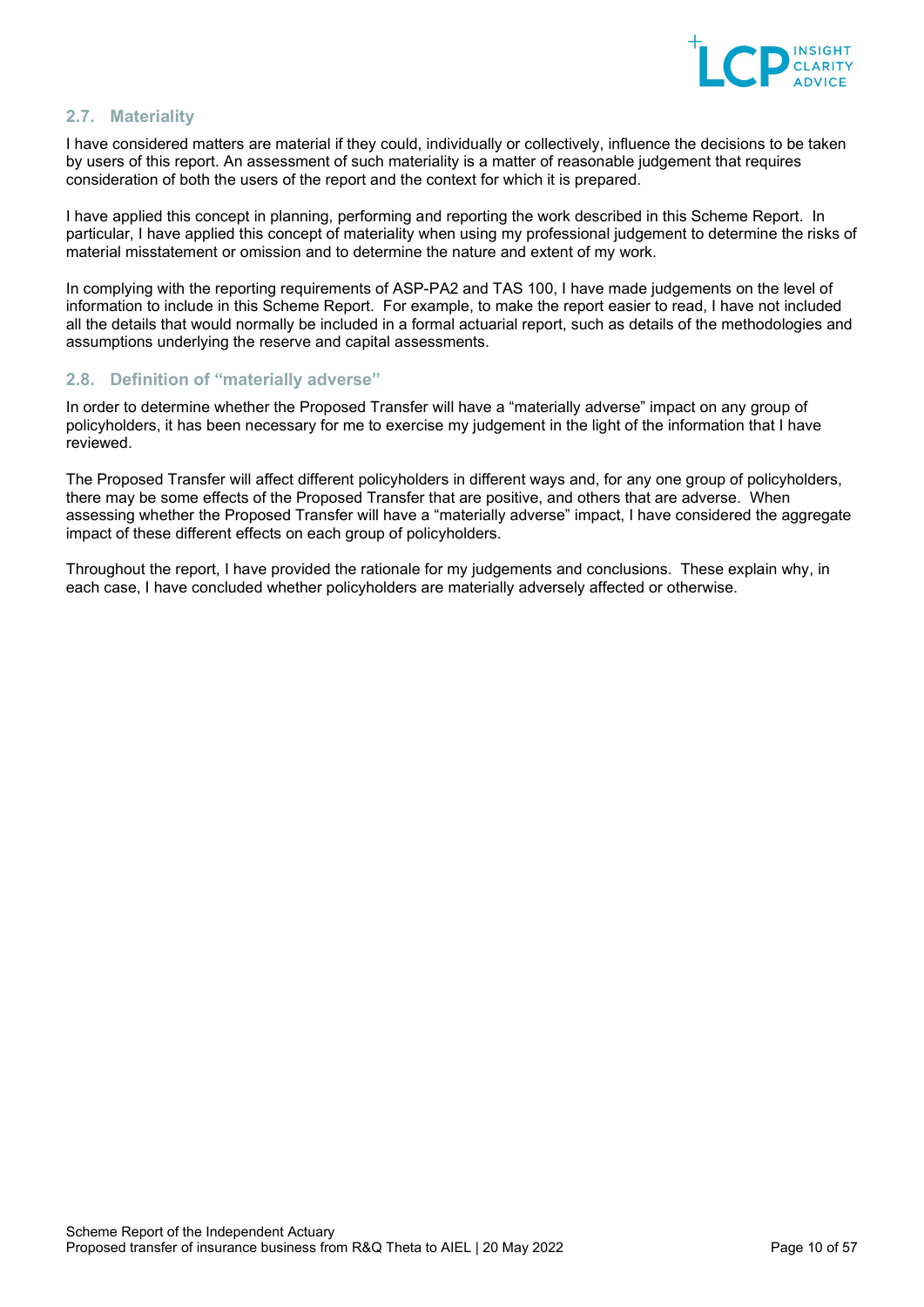

# <span id="page-10-0"></span>**3. Outline of Proposed Transfer**

# <span id="page-10-1"></span>**3.1. The firms involved**

# **R&Q Theta Designated Activity Company ("R&Q Theta")**

R&Q Theta was known as EIIDAC prior to 27 May 2021. R&Q Theta is a subsidiary of Randall & Quilter Investment Holdings Limited (RQIH), the parent company of the R&Q Group.

Electric Insurance Ireland DAC ("EIIDAC") was an Irish domiciled captive insurance company, wholly owned by Electric Insurance Company ("EIC"), a company incorporated in the United States. In May 2021, the R&Q Group received regulatory approval from the Central Bank of Ireland ("CBI") to complete the acquisition of EIIDAC. EIIDAC stopped writing business since January 2021.

## **Accredited Insurance (Europe) Limited ("AIEL")**

Accredited Insurance (Europe) Limited ("AIEL") is R&Q Group's primary European operation. AIEL is headquartered in Malta.

AIEL's strategy is to secure run-off business through acquisition, transfer or merger from third parties and selected European portfolios already within the R&Q Group. These portfolios are run off by AIEL, or alternatively sold on, if and where appropriate. Since 2016, AIEL also started underwriting live business through selected coverholders who would not otherwise have access to the EEA business.

AIEL has exposure to several lines of business, with around 54% of its total gross claims IFRS reserves in Motor, followed by 16% in Property and 15% in General Liability as at 31 December 2021.

The lines of business written through managing coverholders include motor, surety, liability, property, miscellaneous financial loss and after-the-event (ATE) business. The risks are domiciled in the United Kingdom, Republic of Ireland, Italy, Greece, Spain, Poland, Luxembourg and the Netherlands.

AIEL reinsures its book extensively through the use of quota share, excess of loss and stop loss reinsurance with reinsurers that are at least A- rated.

# <span id="page-10-2"></span>**3.2. Description of the Proposed Transfer**

#### **The Transferring Business**

R&Q Theta's portfolio consists of General Liability, Employer's Liability and Motor insurance cover. As part of the acquisition of R&Q Theta (formerly known as EIIDAC), the existing reinsurance arrangement with EIC was commuted and replaced by a new reinsurance programme with R&Q Cayman, part of the R&Q Group.

From 2006 to 2020, EIIDAC insured risks associated with the American multinational conglomerate, General Electric Company ("GE") and its subsidiaries and affiliates in the European Economic Area ("EEA"), the UK and Gibraltar (the "GE Group"). These risks were insured through primary layer contracts (which attach from the ground-up) and an excess layer contract. The primary layer contracts cover Employer's Liability and General Liability claims. The excess layer also covers Employer's Liability and General Liability claims, but additionally covers motor liability claims, the primary layer of which was insured externally with ACE. EIIDAC ceased underwriting risks in January 2021.

#### **It is proposed that all the liabilities from R&Q Theta (the Transferring Business) will transfer to AIEL (the Proposed Transfer, the Scheme). All rights and obligations of R&Q Theta relating to the Transferring Business will also be transferred to AIEL.**

Based on its policyholder records, R&Q Theta has identified 772 policyholders of whom 634 remain active. All active policyholders are corporate entities associated with the American multinational conglomerate, General Electric Company ("GE") and its subsidiaries and affiliates in the European Economic Area ("EEA") and the UK (the "GE Group"). R&Q Theta does not have any individual policyholders. There are no remaining active policyholders in Gibraltar.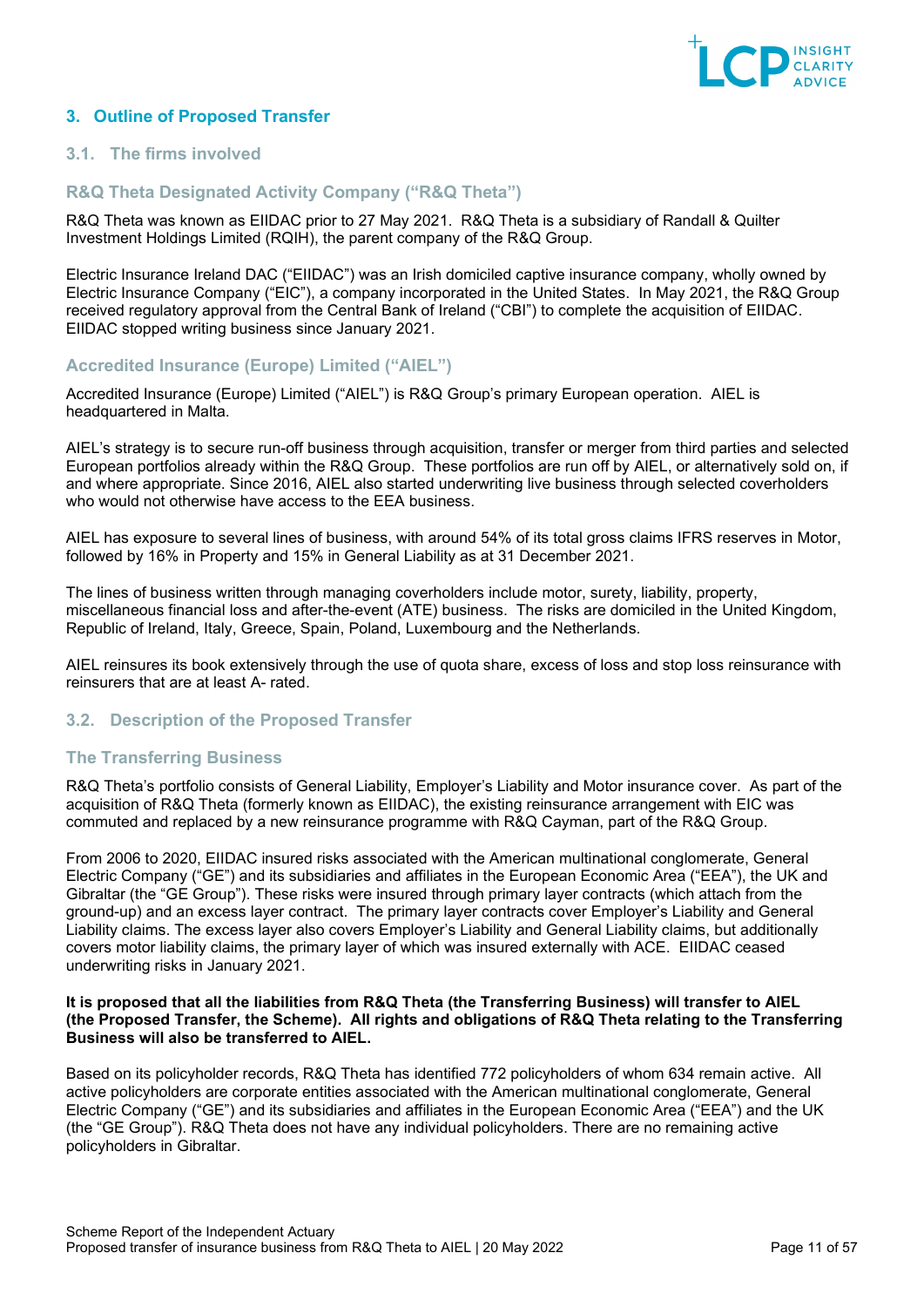

All policyholders of R&Q Theta will transfer to AIEL and R&Q Theta will be liquidated shortly after the Proposed Transfer has completed.

# **Effective Date**

The Effective Date (the date when the Proposed Transfer is expected to occur) will be shortly after the Sanctions Hearing which is scheduled for 3 October 2022.

# **Residual policies**

If there are any R&Q Theta policies for which a relevant national regulator has expressly not consented to the Proposed Transfer or for which the Court determines shall not be transferred on the Effective Date of the Scheme, these Residual Policies will remain liabilities of R&Q Theta pending their transfer. I understand that, as at and from the Effective date

- all liabilities in relation to any Residual Policies will be 100% reinsured by AIEL;
- AIEL will assume responsibility for all aspects of administration of any Residual Policies.

At a later date, these Residual Policies will transfer to AIEL when the necessary regulatory consents have been received. I note that although the Scheme provides for Residual Policies for the reasons outlined above, no such Residual Policies are anticipated.

## **Reinsurance**

In preparation for the Proposed Transfer, R&Q Theta purchased an aggregate excess of loss reinsurance treaty in May 2021. The reinsurance contract is with R&Q Re (Cayman) Limited ("R&Q Cayman") Limited. The aggregate attachment point is €3m and the maximum aggregate limit is €55m. The reinsurance has been placed on a funds withheld basis.

I understand that, coinciding with the transfer, the reinsurance treaty will be novated from R&Q Theta to AIEL so that it will remain in place following the Proposed Transfer, and will continue to be on a funds withheld basis.

# **Claims handling**

Claims handling for R&Q Theta's business is outsourced to Crawfords, a large publicly listed provider of outsourced claims management services. Following the Proposed Transfer, claims handling for the transferring business will continue to be performed by Crawfords on behalf of AIEL.

# <span id="page-11-0"></span>**3.3. Purpose of the Proposed Transfer**

R&Q Theta (formerly known as EIIDAC) was acquired by the R&Q Group in May 2021. R&Q Theta had already been closed to new business and renewals prior to the acquisition. As part of the business plan regarding the acquisition, R&Q Group had envisaged that all remaining liabilities would transfer across from R&Q Theta to AIEL, subject to a Section 13 transfer, if approved by the Irish High Court.

AIEL is a specialist provider of run-off solutions for legacy books of business. It has significant experience in managing run-off liabilities. Through the Proposed Transfer, AIEL aims to manage the run‑off of the R&Q Theta liabilities.

# <span id="page-11-1"></span>**3.4. Alternative options considered**

As outlined above, the intent on acquiring R&Q Theta (formerly EIIDAC) was always to transfer the business to AIEL and is in line with the Group's business strategy. In the absence of the Proposed Transfer, R&Q Theta would remain as a stand-alone entity, which is not capital efficient for the Group.

This report considers the effects on the relevant policyholders, if the Proposed Transfer being presented to the Court is implemented. The responsibility to consider alternative schemes rests with the directors and managers of the companies involved. I understand that no alternative schemes of transfer were considered in this case.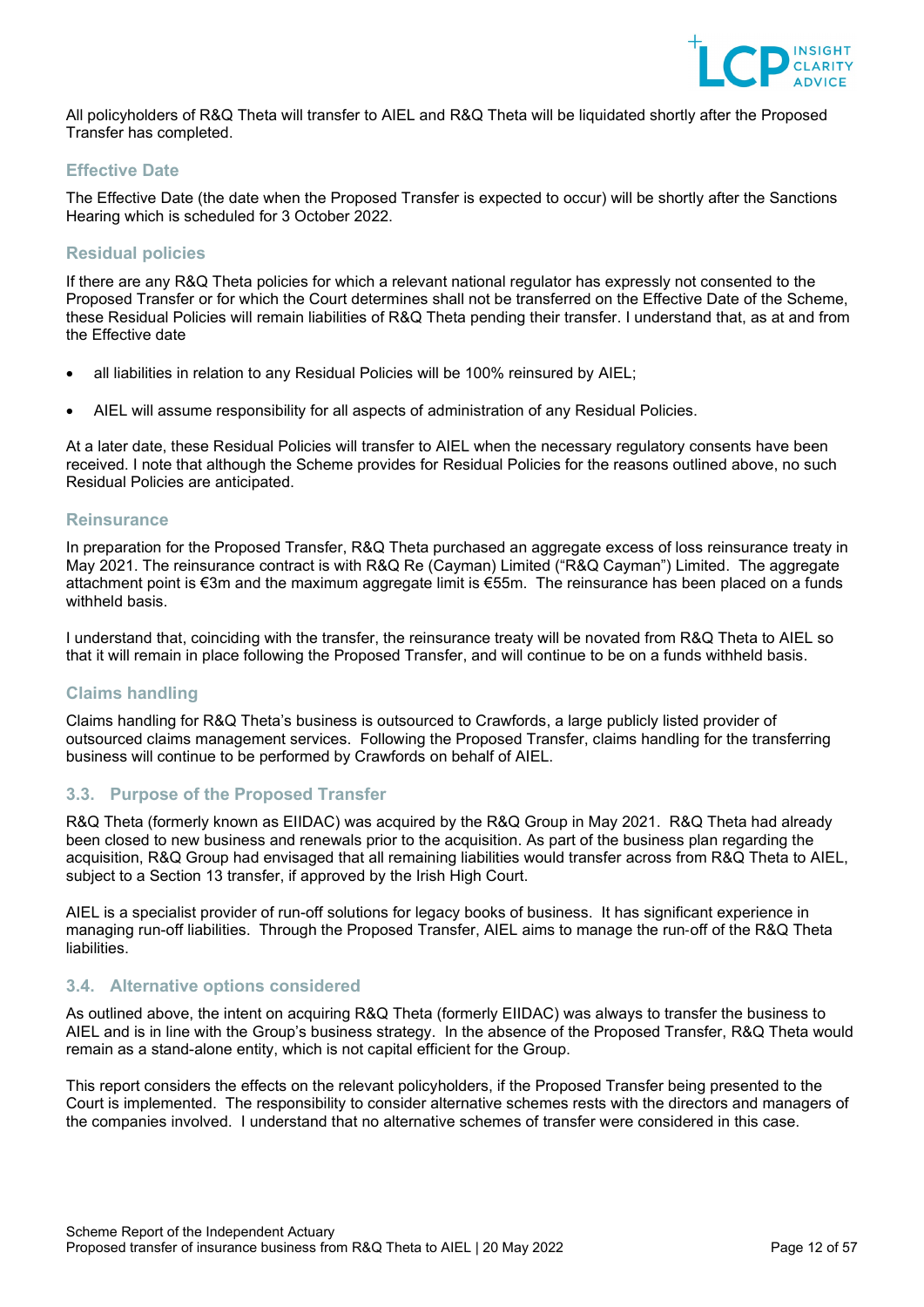

# <span id="page-12-0"></span>**3.5. Key dependencies**

The key dependencies of the Proposed Transfer are as follows:

- Irish High Court approval is required for the Proposed Transfer the Directions Hearing is scheduled for 30 May 2022 and the Sanctions Hearing is currently scheduled for 3 October 2022. The High Court will take into account whether the CBI has any objections to the Proposed Transfer.
- Any objections raised by policyholders after the Directions Hearing I will comment on these (if any exist) in my Supplementary Report.

In the event of the Proposed Transfer not going ahead, policies would remain with R&Q Theta and the existing reinsurance treaty with R&Q Cayman would stay in place.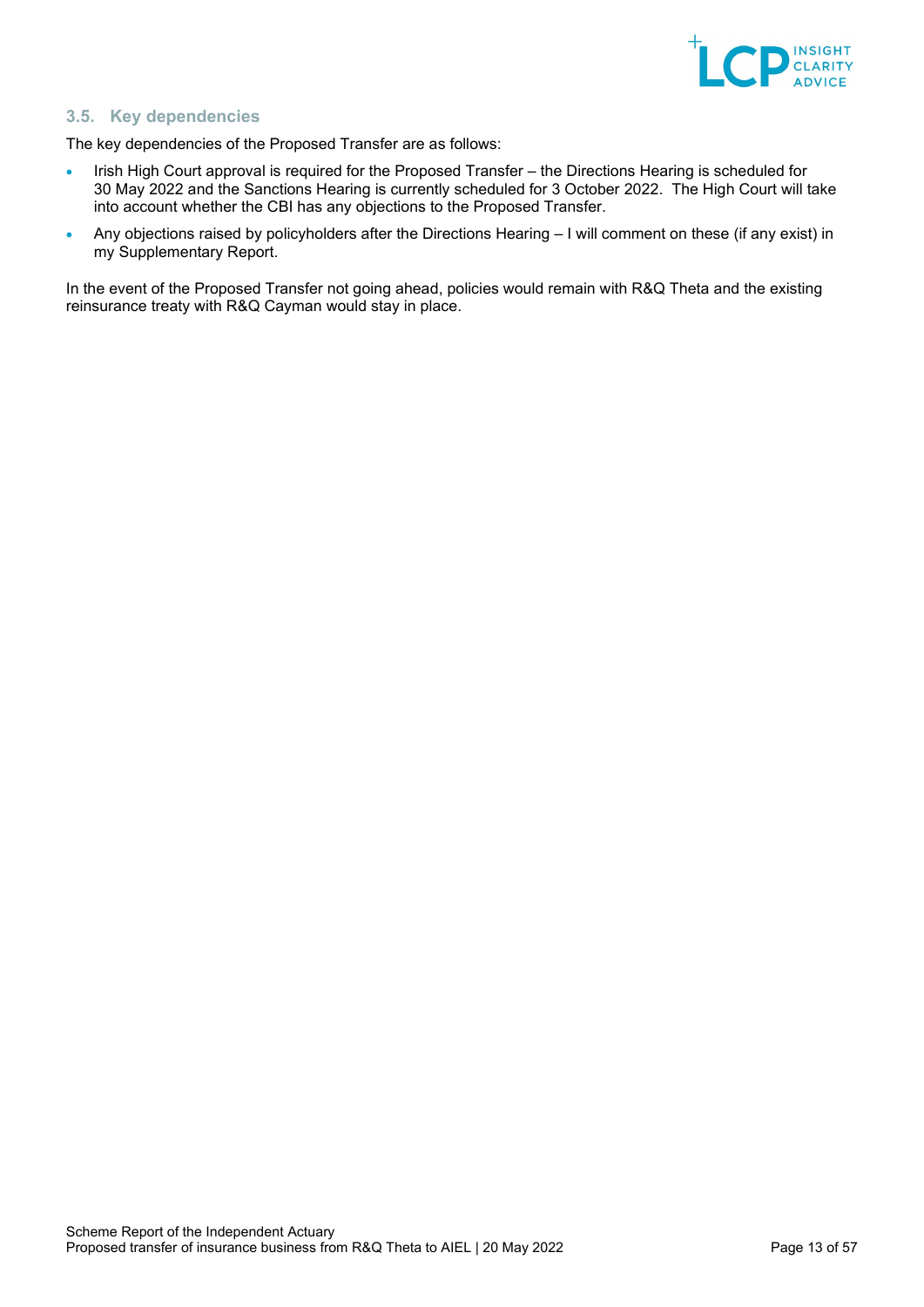

# <span id="page-13-0"></span>**4. My approach as IA**

# **Overall role**

As IA, my overall role is to assess whether:

- The security provided to policyholders of R&Q Theta or AIEL will be materially adversely affected by the implementation of the Proposed Transfer.
- The Proposed Transfer will have any adverse impact on service standards experienced by policyholders.

# **The two key affected parties**

To make these assessments, I have considered the effect of the Proposed Transfer on the following two parties:

- "Transferring Policyholders", ie R&Q Theta policyholders whose liabilities will transfer to AIEL as a result of the Proposed Transfer.
- "Existing AIEL Policyholders", ie policyholders of AIEL immediately prior to the Proposed Transfer, who will remain with AIEL after the Proposed Transfer.

In addition to the policyholders described above, in drawing my conclusions, I have considered the impact of the Proposed Transfer on potential Beneficiaries and Claimants, for example the employees of those companies who hold Employers' Liability insurance policies with R&Q Theta.

# **Five-step approach to analysing the Proposed Transfer**

My approach to assessing the Proposed Transfer has been to perform the following five steps analysing evidence provided by R&Q Theta and AIEL to support the Proposed Transfer:

# **Step 1: Assessing the provisions of R&Q Theta and AIEL**

The first important form of security that an insurer provides to policyholders is the level of provisions. Provisions are based on an estimate of the amount of money the insurer will need to pay policyholders' claims and to cover the other costs associated with running the insurer.

Therefore, I have assessed the appropriateness of the provisions included on R&Q Theta's balance sheet and the approach to be used for the calculation of provisions for both R&Q Theta and AIEL pre- and post-transfer. Details of this step are set out in section 5.

# **Step 2: Assessing the capital positions of R&Q Theta and AIEL**

In addition to the level of provisions, insurers hold capital designed to withstand more extreme levels of claims. The level of capital held is the second important form of security provided to policyholders.

For both R&Q Theta and AIEL, the level of capital required is set under the European Solvency II standard. A key regulatory solvency metric is the Solvency Capital Requirement. This is an estimate of the capital required to cover the losses that an insurer could experience over the next 12 months with a probability of 99.5% (ie a 1 in 200 probability adverse outcome).

I have assessed the appropriateness of the projected capital requirements of R&Q Theta and AIEL. Details of this step are set out in section 6.

# **Step 3: Assessing overall policyholder security**

Under this step, I have considered the level of provisions and capital (from steps 1 and 2) in the context of the assets held by each of R&Q Theta and AIEL and other forms of security such as compensation schemes.

For this analysis, I have considered the current balance sheets of R&Q Theta and AIEL as well as the post transfer pro-forma balance sheets for each of R&Q Theta and AIEL. Details of this step are set out in section 7.

#### **Step 4: Assessing policyholder communications**

I have assessed the appropriateness of R&Q Theta's communication strategy to inform policyholders and other stakeholders of the Proposed Transfer. The key focus of my assessment was whether the policyholders and other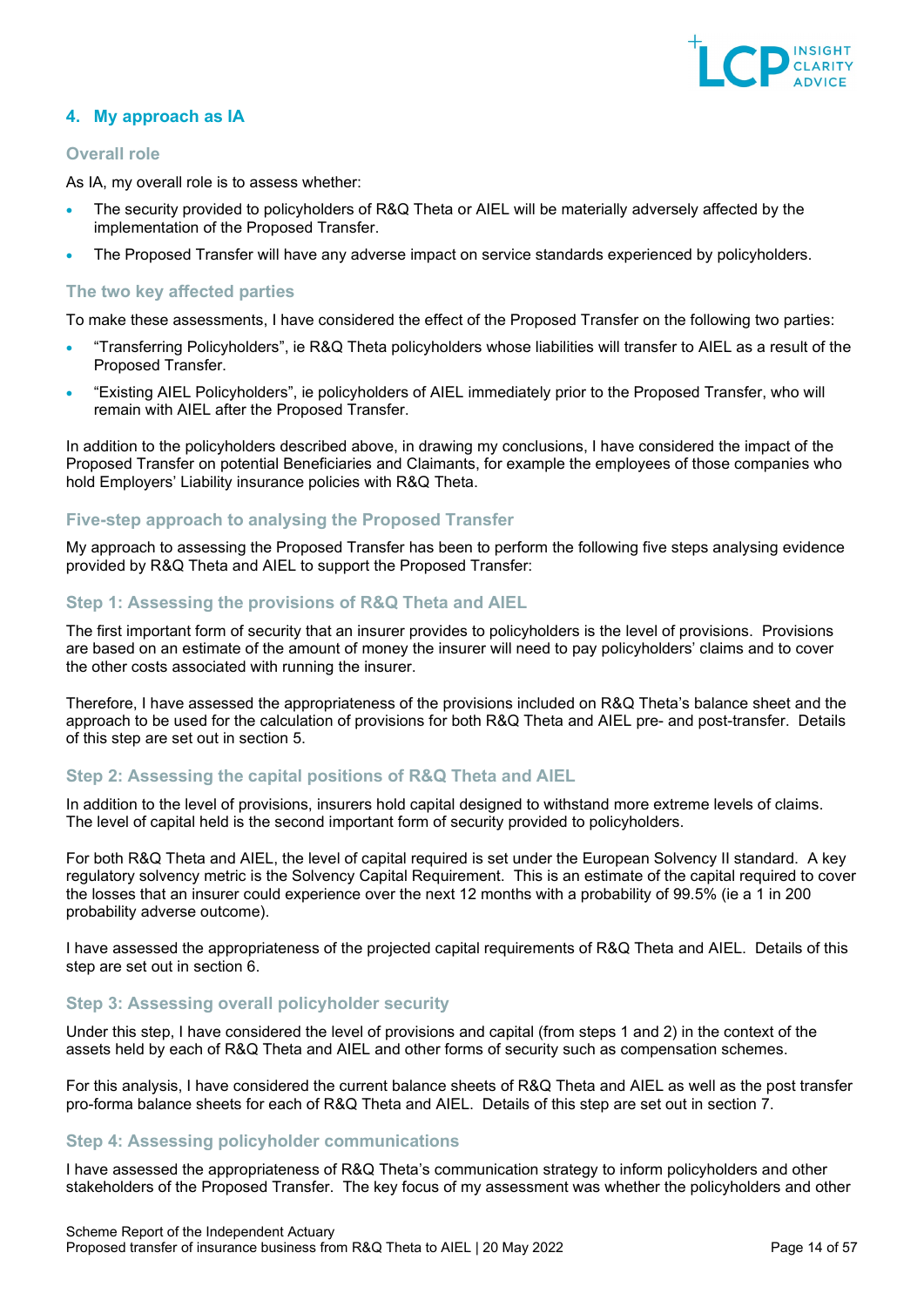

stakeholders are to be provided with sufficient and clear enough information so that they can understand how the Proposed Transfer may affect them. Details of this step are set out in section 8.

# **Step 5: Assessing potential impact on customer service and other considerations that might affect policyholders**

I have considered how the level of customer service provided to policyholders could change following the Proposed Transfer. I have also considered a range of other factors that might affect policyholders, such as ongoing expense levels and tax implications. Details of this step are set out section 9.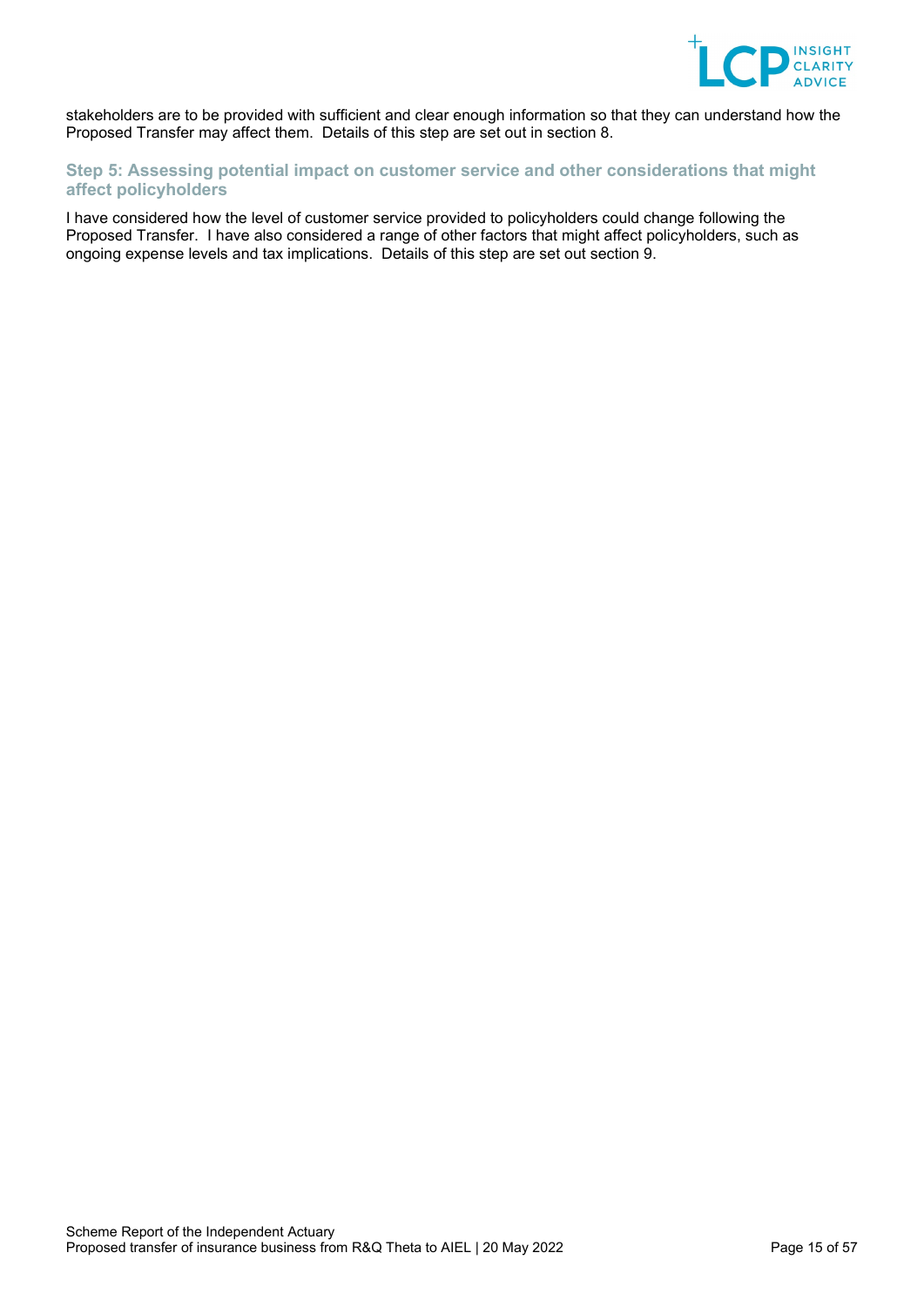

# <span id="page-15-0"></span>**5. Reserving considerations**

## <span id="page-15-1"></span>**5.1. Introduction to insurance reserving**

For an insurance firm, the primary purpose of reserving is to assess the provisions that need to be set in order to pay policyholders' claims and to cover the other costs associated with running an insurer.

Depending on how they are set, the provisions may be on a "best estimate" basis (with no deliberate optimism or pessimism) or include a "margin for uncertainty" (additional provisions to cover higher than expected claims). This is sometimes referred to as a "management margin". Where the provisions include a margin for prudence, this is typically designed to cover claims that are moderately higher than expected rather than more extreme levels of claims. A best estimate basis is intended to indicate a single "point-estimate" of the provisions, but practically there often exists a range of estimates that could be justified as a best estimate.

In addition to any margin for uncertainty, the insurer would nearly always hold additional capital designed to withstand more adverse levels of claims. My considerations related to capital for the Proposed Transfer are set out in section [6.](#page-24-0)

#### **Introduction to reserving bases**

Insurers use a range of different reserving bases (ie different measures of the provisions), for different purposes.

For example, financial accounting standards require the provisions to be calculated in particular ways, and an insurer may also use a different basis for internal management accounts. Solvency II requires provisions to be calculated in yet another way.

For the Proposed Transfer, I have considered the provisions under two reserving bases, which are each relevant for different purposes, namely:

- International Financial Reporting Standards (IFRS) these are the accounting standards used to set the booked provisions underlying the published financial accounts of R&Q Theta and AIEL respectively. IFRS provisions are relevant for policyholders as they are used as a reference point when setting provisions to cover future claims and other costs.
- Regulatory technical provisions (or "Solvency II technical provisions") these are calculated in line with the European Solvency II regulations that came into effect in the EU from 1 January 2016. These provisions are relevant for policyholders as they are the basis for calculating the capital required and assessing solvency for both R&Q Theta and AIEL.

# <span id="page-15-2"></span>**5.2. My considerations relating to reserving**

As IA, my overall assessments related to reserving are:

- whether an appropriate level of provisions is maintained for all relevant policyholders, that is: Transferring Policyholders and Existing AIEL Policyholders; and
- whether any aspects of the reserving may lead to policyholders being materially adversely affected by the Proposed Transfer.

To make these assessments, I have considered the following areas:

- Appropriateness of booked and regulatory provisions for R&Q Theta and AIEL (sections 5.3 to 5.6);
- Key uncertainties when setting the provisions and other risks (sections 5.7 to 5.8);
- Current R&Q Theta and AIEL reserving process and governance (section 5.9); and
- Future reserving approach and governance (section 5.10).

Within these areas, I have also considered any expected differences in the reserving approach between R&Q Theta and AIEL to understand how this may affect policyholders.

Further details on each of these considerations are set out below, and I have stated my overall conclusion related to reserving in section 5.11.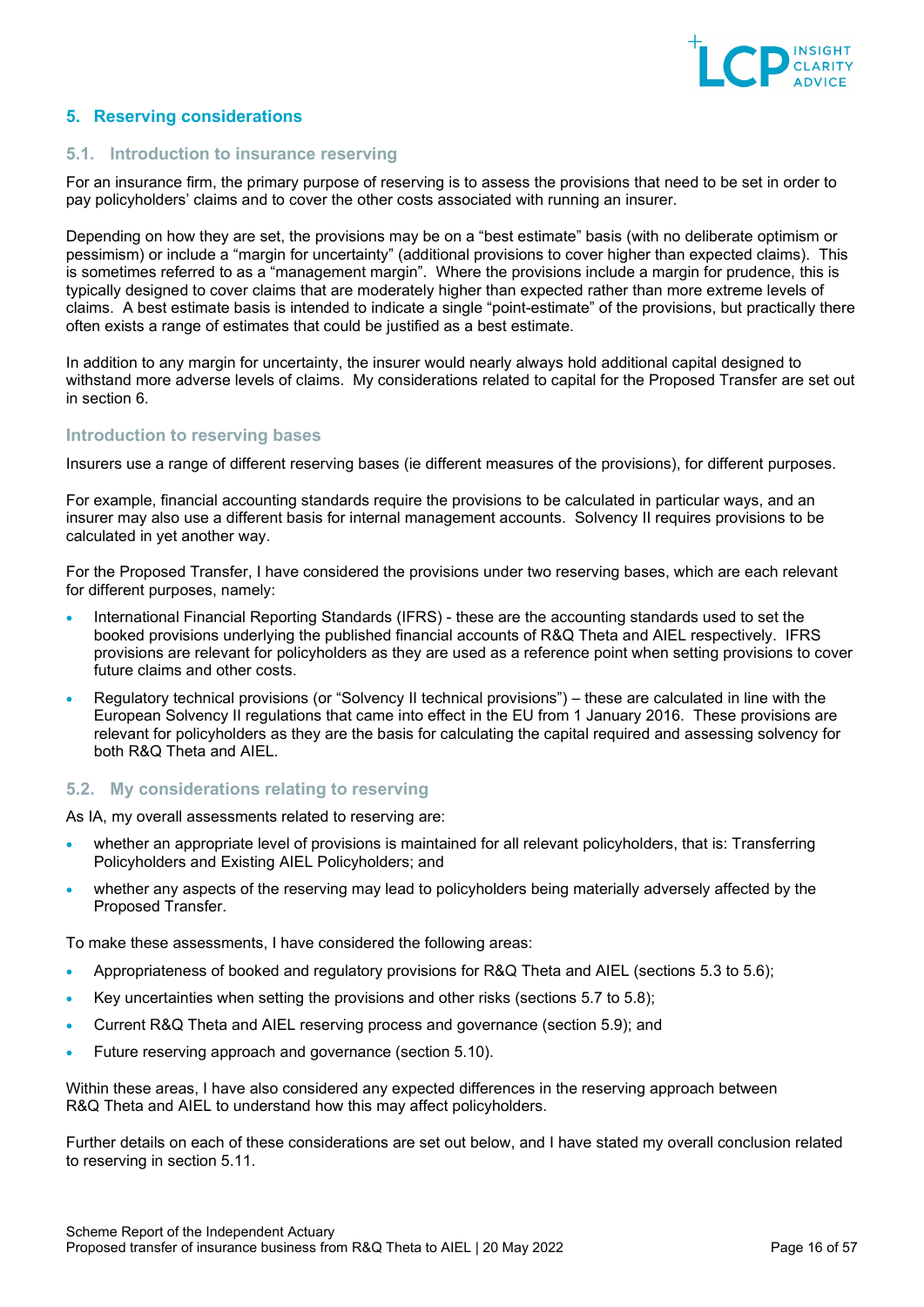

# **Approach to my review**

I have considered the appropriateness of the following:

- IFRS booked provisions for R&Q Theta and AIEL as at 31 December 2021; and
- Solvency II technical provisions for R&Q Theta and AIEL as at 31 December 2021

I have reviewed a number of documents provided by R&Q Theta and AIEL relating to the setting of provisions, including the reserving process and governance. I have also had meetings with R&Q Theta and AIEL to discuss the information provided and any questions I have had on the reserving approach.

I have reviewed the approach used to set the IFRS claims reserves and the conversion to Solvency II technical provisions. I have also reviewed the movement of estimates from year to year since December 2020. While I have not sought to re-perform the calculations, my review has allowed me to assess the appropriateness of the actuarial estimates and volatility of the underlying business.

A list of the key data and documentation is provided in Appendix 4.

# <span id="page-16-0"></span>**5.3. Summary of booked provisions for R&Q Theta and AIEL**

The following table shows the level of booked provisions (as per the latest available figures at the time of writing) for the transferring business for R&Q Theta and the Existing Business for AIEL. The figures below are net of deferred acquisition costs and include provisions for unexpired risks, unallocated loss adjustment expenses, reinsurance bad debt and margins for uncertainty.

# **Summary of IFRS booked provisions at 31 December 2021**

| €m        | <b>Gross of</b><br>reinsurance | Net of<br>reinsurance |
|-----------|--------------------------------|-----------------------|
| R&Q Theta | 32.6                           | 1.9                   |
| AIFL      | 574.3                          | 96.4                  |

*Source R&Q Theta: Draft Actuarial Report on Technical Provisions as at 31 December 2021 Source AIEL: Schedule of December 2021 IFRS figures*

R&Q Theta's net liabilities are less than 2% of AIEL's net liabilities as at 31 December 2021.

R&Q's Theta's Actuarial Function is outsourced to an external consultancy, and R&Q Theta's reserves are analysed quarterly by the external Head of Actuarial Function. The booked reserves include a margin for uncertainty which is set by the company. In determining the provisions, discussions are held with internal senior management, claims and reinsurance teams. External auditors review the reserves on an annual basis and feedback is incorporated into the reserving and reporting thereafter.

AIEL's reserves are analysed quarterly by the R&Q Group Chief Actuary supported by the internal actuarial team. In determining the provisions, discussions are held with internal senior management, claims and reinsurance teams. AIEL also engages an external actuarial consultancy to review the reserves on an annual basis.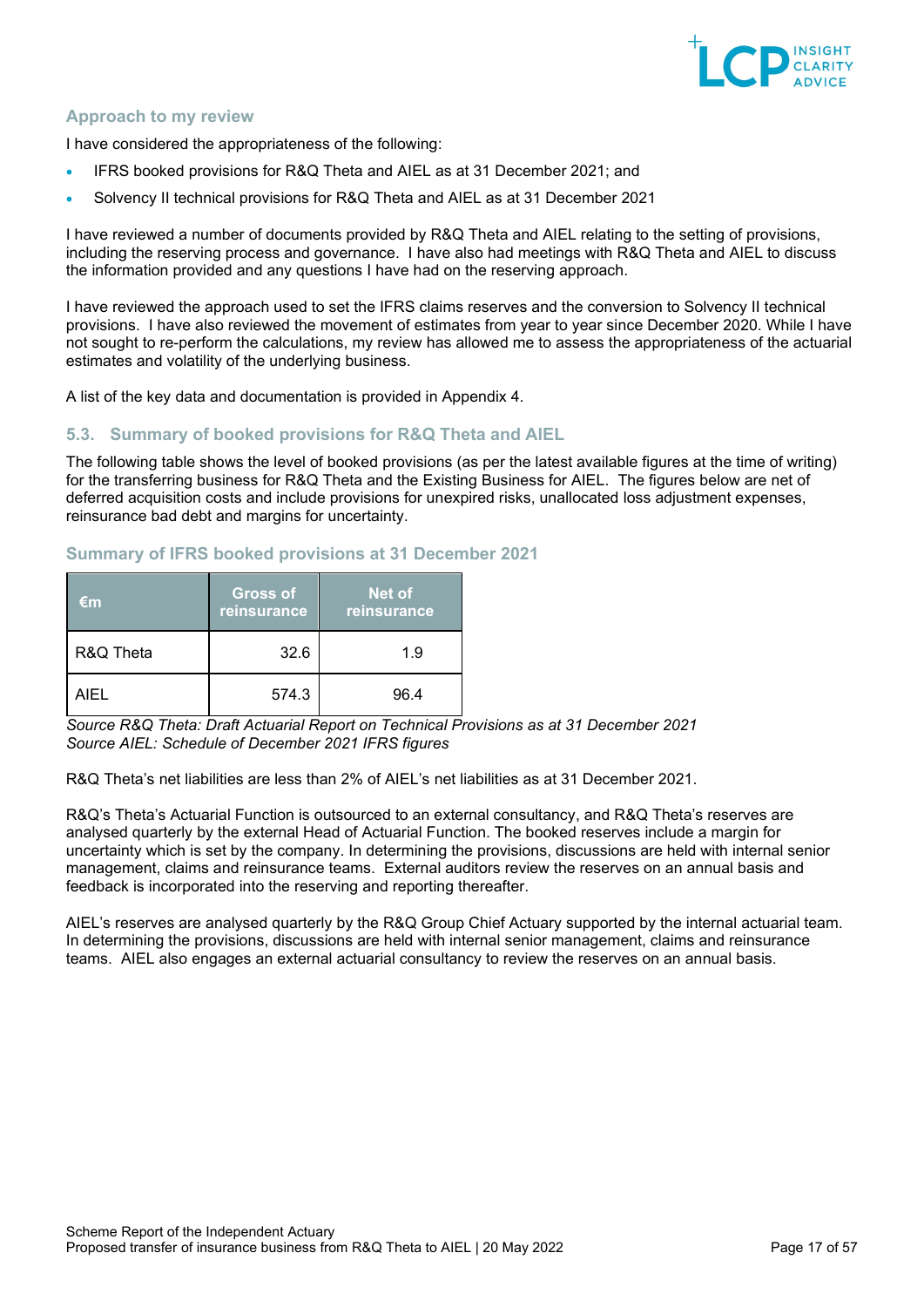

The table below shows the breakdown of the gross reserves for each entity.

| €m                                      | <b>R&amp;Q Theta</b> | <b>AIEL</b> |
|-----------------------------------------|----------------------|-------------|
| Outstanding claim reserves              | 16.2                 | 238.7       |
| Incurred but not reported               | 14.2                 | 77.9        |
| <b>Unearned Premium Reserve</b>         | 0.0                  | 257.7       |
| Unallocated loss adjustment<br>expenses | 1.3                  | 0           |
| Margin for uncertainty                  | 0.9                  | ი           |
| <b>Total provisions</b>                 | 32.6                 | 574.3       |

# **Breakdown of gross IFRS booked provisions at 31 December 2021**

R&Q Theta's provisions are made up of earned claims reserves. The unearned premium reserves are zero as the business in run-off and all the premium written prior to 1 January 2021 is fully earned.

AIEL's provisions are made up of earned claims reserves and unearned premium reserves (to cover future incidents). AIEL's practice is not to hold an explicit provision for Unallocated Loss adjustment expenses as it considers that investment income will be sufficient to cover these costs.

# <span id="page-17-0"></span>**5.4. Booked provisions for R&Q Theta**

The table below shows the level of provisions estimated by the Head of Actuarial Function for R&Q Theta, and the margin for uncertainty set by the company, as at 31 December 2021 (the latest available figures at the time of writing of this report), broken down by the reserving classes.

## **R&Q Theta – Summary of IFRS booked provisions at 31 December 2021**

| €m                                                   | <b>Gross of</b><br>reinsurance | <b>Net of</b><br>reinsurance |
|------------------------------------------------------|--------------------------------|------------------------------|
| <b>General Liability</b>                             | 25.6                           |                              |
| Employers' Liability incl Noise Induced Hearing Loss | 4.5                            |                              |
| Motor                                                | 0.3                            | n/a                          |
| Unallocated Loss adjustment expenses                 | 1.3                            |                              |
| Margin for uncertainty                               | 0.9                            |                              |
| <b>Total Transferring Business</b>                   | 32.6                           | 1.9                          |

*Source R&Q Theta: Draft Actuarial Report on Technical Provisions as at 31 December 2021*

R&Q Theta ceased writing business in January 2021. The provisions are made up of earned claims reserves only; there is no unearned premium reserve as all business is earned.

I describe below the reserving approach used by R&Q Theta's Actuarial Function in estimating the claims reserves shown in the table above.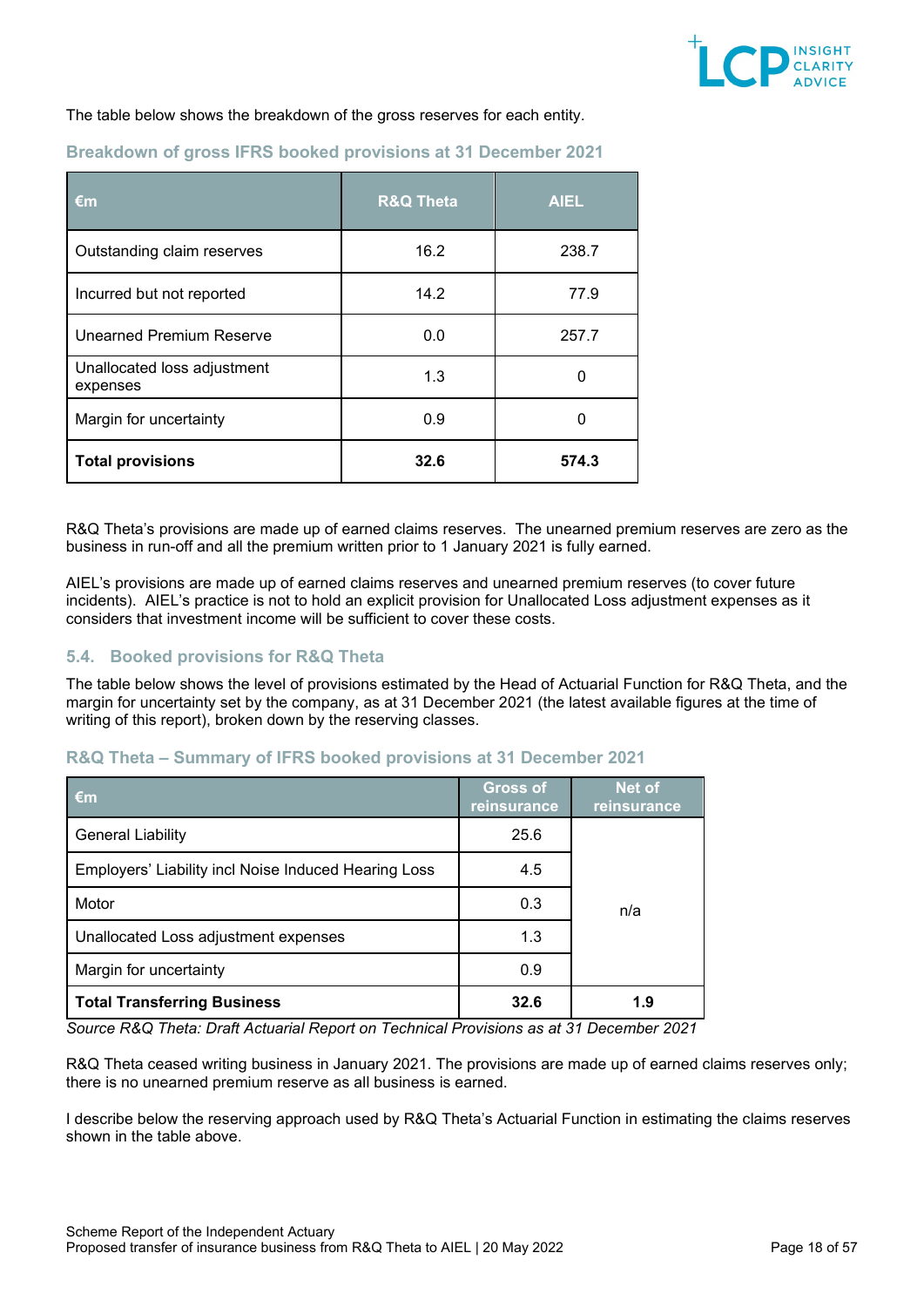

Claims are reserved using standard actuarial techniques, such as the Development Factor Model, Bornhuetter-Ferguson method and the Gunnar-Benktander method. Claims are grouped together on an accident year basis, other than for Noise Induced Hearing Loss for which claims are analysed on a reporting-year basis.

In my opinion, the Actuarial Function's reserving approach is reasonable and in line with market practice.

# <span id="page-18-0"></span>**5.5. Booked provisions for AIEL**

AIEL secures legacy businesses through acquisition, transfer or merger from third parties and selected European portfolios already within the R&Q Group.

Since 2016, AIEL also started underwriting live business, ie the program portfolio, through selected coverholders who would not otherwise have access to the EEA business. This is done with the support of reinsurers with at least an A- credit rating. Where a reinsurer does not have this rating, or is downgraded, they are required to provide collateral to AIEL that is at least equivalent to the projected level of reserves.

The following table shows the level of provisions estimated by the Actuarial Function as at 31 December 2021 (the latest available figures at the time of writing this report) for AIEL. The figures below are net of deferred acquisition costs and include provisions for unexpired risks, unallocated loss adjustment expenses, reinsurance bad debt and margins for uncertainty.

# **AIEL – Summary of IFRS booked claims reserves at 31 December 2021**

| €m                | <b>Gross of</b><br>reinsurance | <b>Net of reinsurance</b> |
|-------------------|--------------------------------|---------------------------|
| Legacy            | 85.0                           | 63.1                      |
| Program           | 489.3                          | 33.3                      |
| <b>Total AIEL</b> | 574.3                          | 96.4                      |

*Source: AIEL Schedule of IFRS figures as at 31 December 2021*

AIEL has exposure to several lines of business, with around 54% of its total gross claims IFRS reserves in Motor, followed by 16% in Property and 15% in General Liability as at 31 December 2021.

AIEL commissioned an external consultancy to perform an independent reserve review using data as at 30 September 2021, followed by an update as at 31 December 2021. The external actuaries produced independent projections for a selection of the portfolios and reviewed AIEL's internal reserve estimates on the remainder of the portfolios. The external opinion provides an independent challenge to AIEL's booked claims provisions.

As at 31 December 2021, AIEL's aggregate booked IFRS net reserves were approximately 5% higher than the values indicated by the external opinion.

I describe below the reserving approach used by AIEL's Actuarial Function in estimating the claims reserves shown in the table above.

# **AIEL - reserving for Legacy portfolio**

The underlying legacy books within AIEL contain a variety of exposures including Property, UK Employer's Liability, including asbestos claims and US Asbestos, Pollution & Health. A range of actuarial techniques are used to estimate the provisions.

For UK Asbestos exposure, models from the actuarial Asbestos Working Party ("AWP") are used and parameterised to be in line with the data in the portfolio. This is assessed and combined with expert judgement. For US and Australian asbestos exposures, a combination of detailed ground-up analysis, survival ratios and IBNR to outstanding reported claims ratios is used. Specific methods are determined by the portfolio in question and the data available.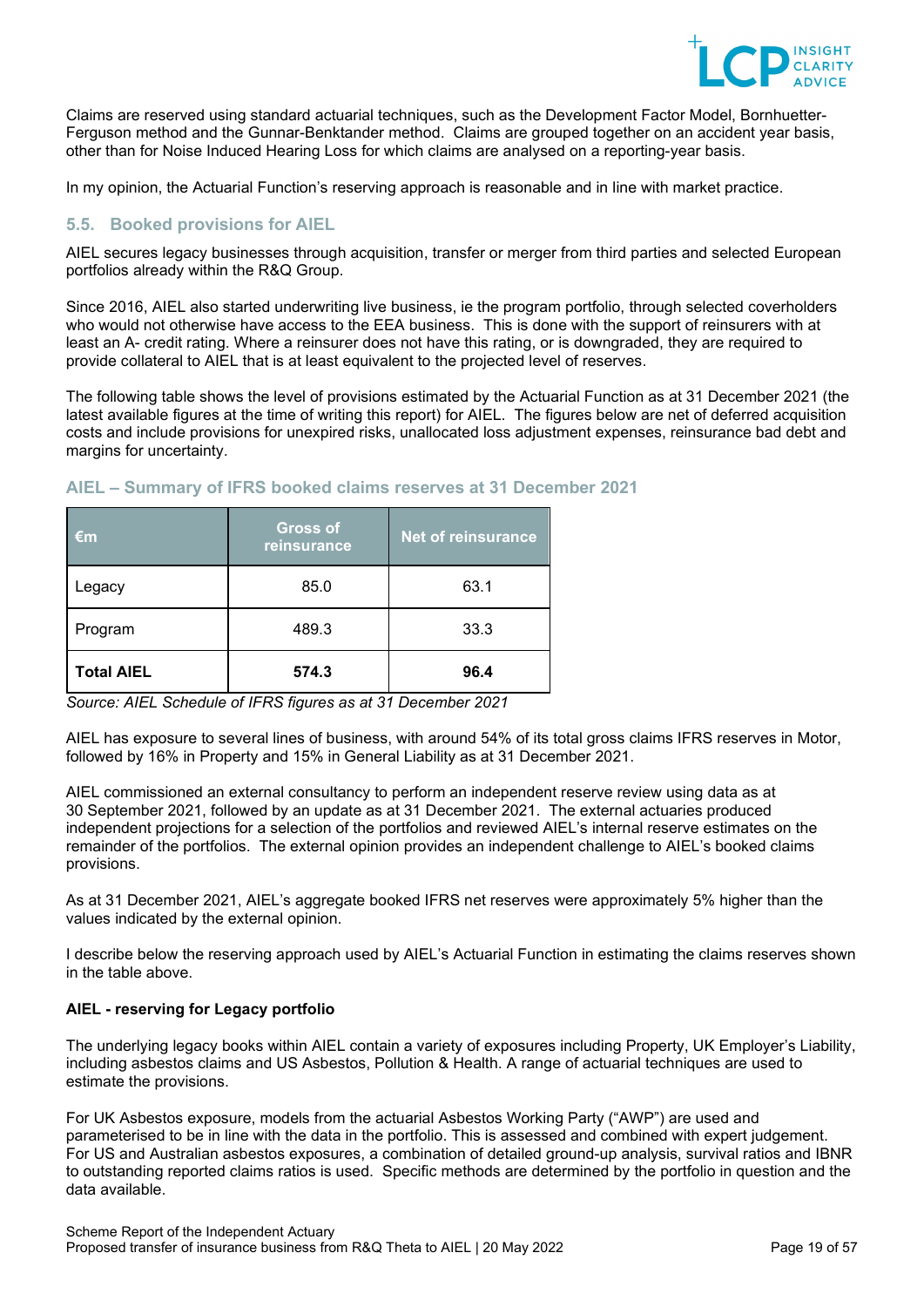

Where sufficient data is available, other segments of the Legacy portfolio are reserved using Development Factor Model methods where appropriate. This involves the projection of paid and incurred triangle development data.

## **AIEL - reserving for Program portfolio**

Reserves are calculated using a mixture of standard actuarial projection methods. Where classes or years of account are undeveloped, the predominant method involves the use of the Initial Expected Loss Ratio (IELR). These IELRs are based on historical experience and benchmark loss ratios.

Where classes are more developed or have higher levels of historical data the Development Factor Model and Bornhuetter-Ferguson methods are used.

#### **AIEL – net reserves**

Legacy: To estimate the net of reinsurance reserves, the main approach is to apply net to gross ratios, based on past experience and actuarial judgement.

Program: To estimate the net of reinsurance reserves, the actuarial team apply a mixture of net to gross ratios, and explicit netting down of the gross reserves by direct application of the reinsurance programme in place.

In my opinion, AIEL's reserving approach is reasonable and in line with market practice.

## <span id="page-19-0"></span>**5.6. Approach for setting Solvency II technical provisions**

I have reviewed the approach taken by R&Q Theta and AIEL to convert the booked IFRS provisions into Solvency II technical provisions (TPs). I have not sought to re-perform the calculation of the TPs or to perform detailed checking of the calculations performed by R&Q Theta and AIEL. Instead, I have focused on the appropriateness of the approach and the reasonableness of the results.

I have focused my review on the areas which, in my experience, are of greatest relevance to an independent reviewer. These included Events Not in the Data (ENIDs) and the Risk Margin.

## **ENIDs**

R&Q Theta and AIEL make an allowance for ENIDs within the TPs as the data used to calculate the best estimate does not typically include experience from rare events.

R&Q Theta's ENID load as at 31 December 2021 is around 5% of the total gross best estimate claims provisions.

AIEL's ENID load as at 30 September 2021 is around 1% of the Legacy gross best estimate provisions and around 5% of the Program gross best estimate provisions. The loading will continue to be at similar levels following the Proposed Transfer.

In my experience, I consider these loadings to be broadly in line with those typically held by other insurers writing similar lines of business, and the method used to calculate the ENID provisions is commonly used.

#### **Risk margin**

The risk margin within the TPs under Solvency II represents the amount in addition to the best estimate that a thirdparty insurer would require to take over the insurance obligations.

There are a number of ways to calculate the risk-margin. Both R&Q Theta and AIEL calculate the Risk Margin using a simplified cost of capital approach in line with regulatory guidance. These approaches involve projecting capital requirements over the remining lifetime of the liabilities, and normally involve a level of simplification. In my view, the approaches taken by R&Q Theta and AIEL are appropriate and in line with common market practice.

#### **Conclusion on Solvency II technical provisions**

In my opinion, the approaches used by R&Q Theta and AIEL to calculate the Solvency II TPs are appropriate.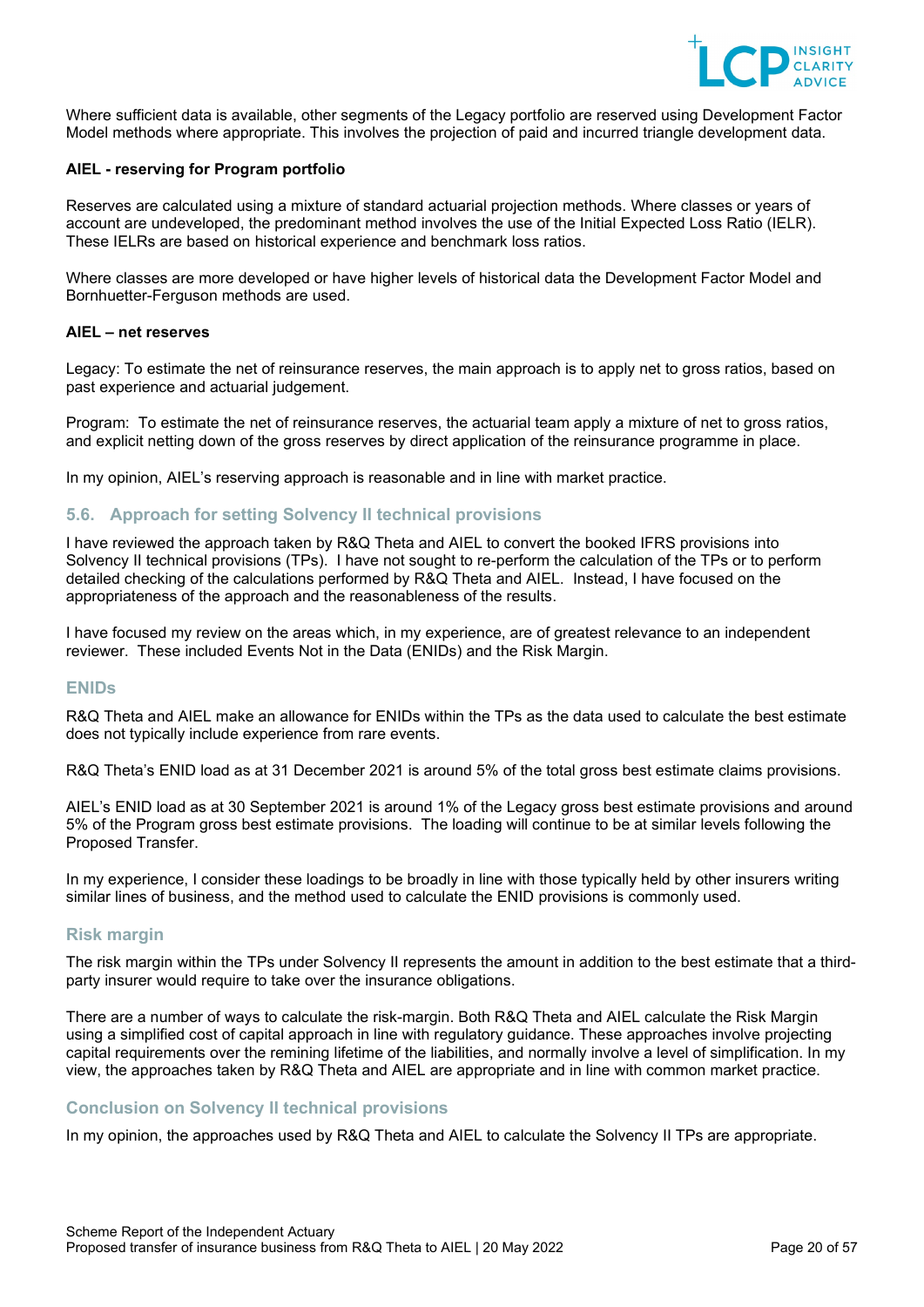

# <span id="page-20-0"></span>**5.7. Key uncertainties when setting provisions**

The ultimate costs of settling general insurance claims are subject to uncertainty in terms of both the frequency (ie how many valid claims there will be) and severity (ie the cost of settling each claim) including exposure to inflation in claim amounts over time. Therefore, there are uncertainties when setting the corresponding provisions.

## **Key uncertainties – Transferring Business**

Key reserving uncertainties, specific to the Transferring Business are as follows:

- R&Q Theta's reserves relate entirely to liability business. Such business has the potential for late notifications and material developments and so the tail on these reserves can be long and subject to a large degree of uncertainty. Given the specific risks covered by R&Q Theta there is also exposure to latent claims, notably for industrial diseases such as Noise Induced Hearing Loss which is reserved for as its own class, and Vibration White Finger, the reserves for which are included with Employer's Liability reserves.
- I understand that there are a small number of claims notified with asbestos exposure, all of which have closed with nil or small claims handling fees. While there is some potential for these cases to re-open or for new claims to emerge, R&Q Theta considers that the likelihood of the emergence of additional material losses in this regard, which are not captured by the existing reserving models, is sufficiently low that no specific allowance for this has been made in the calculation of the reserves."
- R&Q Theta covers risks denominated in multiple currencies, but all amounts are valued in EUR. This exposes R&Q Theta to currency risk as its EUR liabilities will increase should foreign currencies weaken against the Euro.
- The standard actuarial methodology used to calculate the reserves assumes that historical inflation will remain consistent across the projection horizon. This may not be appropriate; for example, inflation has increased in recent months which may have a prolonged impact on claims settlements. No explicit allowance has been made for this in the calculation of the technical provisions given the uncertainty around future inflation changes and also the differences across jurisdictions which are difficult to incorporate into the reserving process for a book of this size. However, the selected trending approach applied for the assumption setting for the General Liability reserving class can be considered to implicitly make some allowance for the recent increase in inflation.
- There is increased uncertainty in liability projections at present due to ongoing disruption caused by the COVID-19 pandemic, including uncertainty around the adjustments required to allow for lockdowns and resulting claims notification delays. Allowing for an additional one month's delay to the development of claims would increase the gross reserves by €575k (2%).

In my view, the protection provided by the excess of loss reinsurance programme means that the impact of any of the scenarios above would not be significant on a net basis.

Given R&Q Theta's high level of reinsurance, the net technical provisions are dominated by the expense provisions. These expenses are exposed to inflationary pressures, particularly in the current economic environment. Therefore, to support my work in producing this report I requested some inflation sensitivities to illustrate this uncertainty. These sensitivities show that additional expense inflation of 2% and 3% respectively per annum over the future lifetime of the liabilities would add €136k (8%) and €328k (19%) respectively to the net technical provisions.

# **Key uncertainties – Existing AIEL business**

Key reserving uncertainties, specific to the existing business in AIEL, are as follows:

- AIEL holds significant reserves relating to industrial diseases, such as mesothelioma and Noise Induced Hearing Loss. These claims have an inherently long tail, which increase the uncertainty of the reserves. They are also modelled on low volumes of past data and are subject to legal risk in the form of court interpretations and legislative change which could materially alter reserves. However, these portfolios are considered mature with circa 15% of net reserves relating to these risks.
- The reinsurance recovery for the Legacy portfolios within AIEL has been estimated using net to gross ratios based on past experience and actuarial judgement. The specific reinsurance programmes and wordings have not been reviewed in detail and there is a risk that recoveries in practice are not as has been assumed.
- The Program portfolio is relatively new to AIEL, and there are a number of material uncertainties associated with its reserves:
	- the business is fairly immature and benchmarks have been used heavily in setting reserves;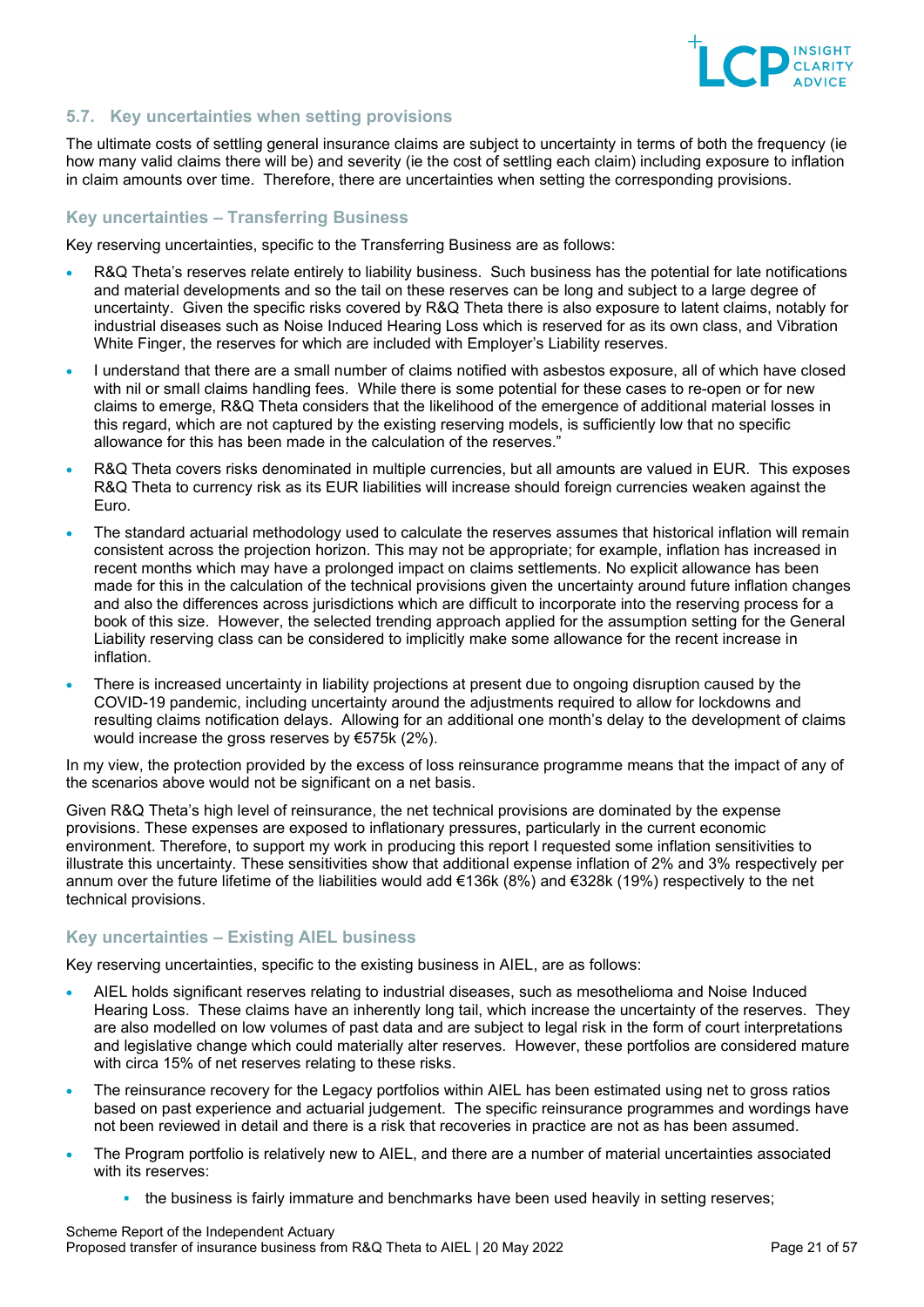

- some of the business is volatile and long tailed;
- large motor claims in particular can be settled by periodical payment order which have a high degree of uncertainty about their present value;
- approximately 90% of the gross ultimate is reinsured, leaving significant exposure to reinsurance default or dispute; and
- uncertainties relating to COVID-19; specifically reduced exposure to motor claims during lockdowns, and the outcome of the Supreme Court case on business interruption wordings for a which a specific IBNR is being held.

The uncertainties described above in the R&Q Theta and AIEL portfolios are typical of the risks written within a general insurance portfolio. Reinsurance is used to mitigate the impact of these key uncertainties and also a risk margin is held within the Solvency II technical provisions.

# <span id="page-21-0"></span>**5.8. Other risks**

# **Impact of COVID-19 on the Proposed Transfer**

The most recent policy years for AIEL are impacted by the COVID-19 pandemic. The uncertainty around the impact of COVID-19 is expected to continue until the Effective Date of the Proposed Transfer and beyond.

Key impacts on AIEL's business include:

- reduced exposure to motor claims during lockdowns
- exposure to claims through business interruption cover provided by one of the coverholders, for which a specific IBNR is being held
- a slowdown in premium income due to termination of some programs and some programs going live later than expected due to delays in regulatory approvals.
- losses on the investment portfolio following the economic uncertainty arising from the pandemic.

The COVID-19 pandemic has not had a significant impact on the Transferring business ie R&Q Theta's claims, in terms of direct losses. Any impact of COVID-19 is confined to policies written in 2020. R&Q Theta has confirmed that, for the Transferring Business, there have been only two notified claims to date where the claim is known to be related to COVID-19. These claims relate to the ventilators used on COVID-19 patients and do not appear to indicate an additional exposure specific to COVID-19. Given that there have been so few claims reported to date, this is not expected to be a material source of future claims.

Potential impacts on the business include a general disruption to claims notification, development and settlement processes. An example of how this may impact the reserves includes court closures leading to backlogs and reduced availability of medical services. This may delay the development of injury claims. In order to allow for the impact of this disruption, R&Q Theta has allowed a delay factor of 3 months in the development patterns used to estimate the reserves.

Even if some of the potential impacts above were to materialise, the impact on the reserves for the Transferring Business would be unlikely to be material relative to the reserving scenarios presented in section 6.10.

Although the impact of the pandemic is uncertain, in my view the impact on the Transferring Business is limited relative to the overall uncertainty in these liabilities.

In my opinion, the COVID-19 pandemic does not materially change my overall conclusions as set out in section [1.3.](#page-4-1)

I will provide an update on the potential impacts of COVID-19 in my Supplementary Report.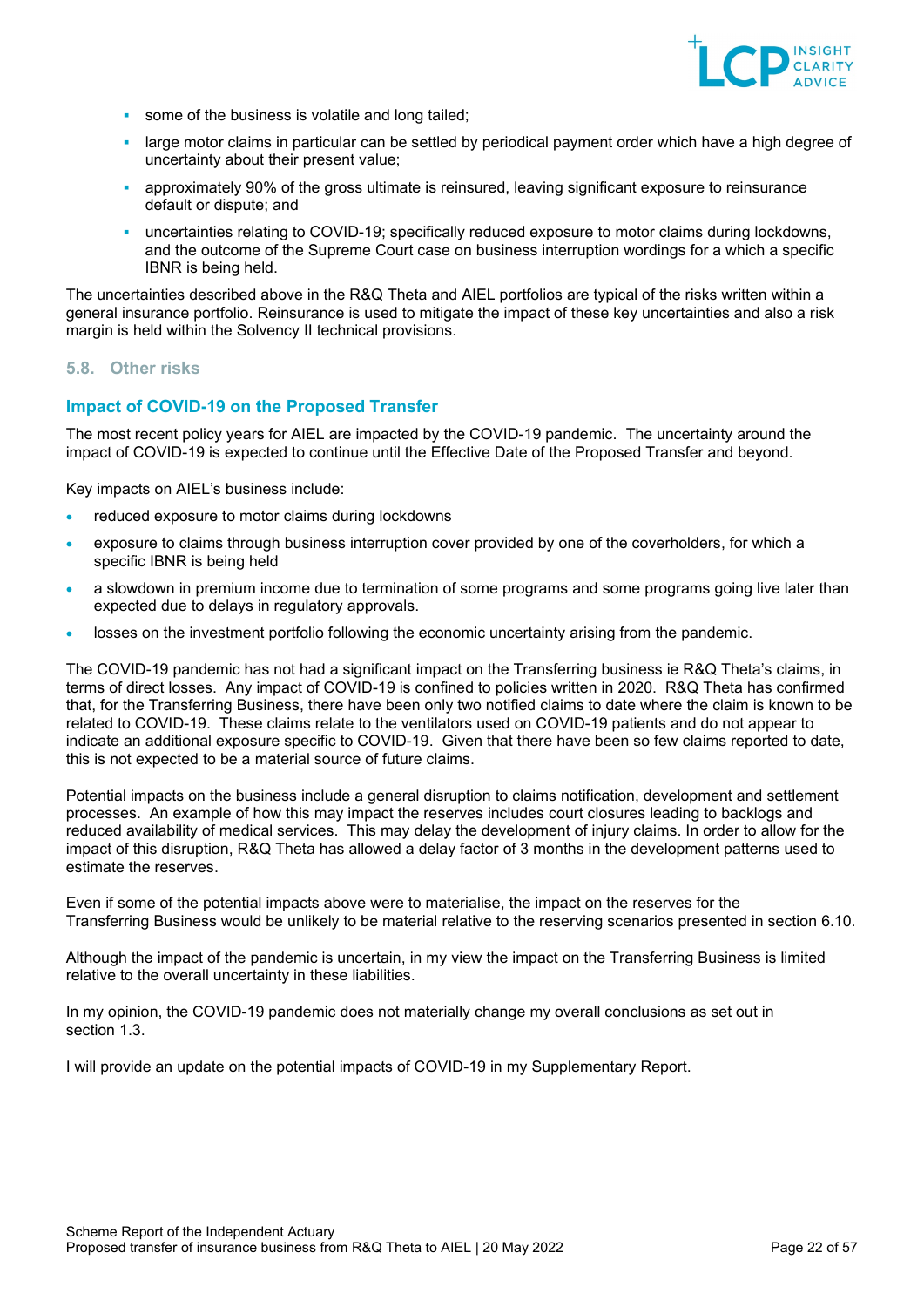

# **Climate change**

In my view, the potential impact of climate change on the business written by R&Q Theta and AIEL is less significant than other risks considered in this report and therefore does not materially affect my conclusions.

It is possible that the reserves could be impacted by climate change given the uncertainty and far-reaching impacts it may continue to have. Examples of areas that could be impacted include latent liability claims and changes in social behaviour, which in turn could drive an increase in claims frequency or severity. 

However:

- For R&Q Theta, as the business is in run-off, there is no exposure to an increase in the frequency or severity of natural catastrophes, the most obvious impact of climate change.
- The line of business most exposed to climate change for AIEL is Property, which accounts for approximately 15% of AIEL's gross claims reserves. However, because property catastrophic events are reported quickly, the climate related uncertainty AIEL's in current reserves is low. Therefore, the main impact of climate change will be in the future.
- The future impact of climate change is expected to be gradual and the risks and uncertainties in AIEL's business can be managed over time.

## <span id="page-22-0"></span>**5.9. Current reserving process and governance**

#### **R&Q Theta – reserving process and governance**

R&Q's reserves are calculated by the external actuarial function with input and challenge from the R&Q group reserving function. Technical Provisions are calculated in accordance with R&Q's Reserving Policy and approved by R&Q's board.

The Actuarial Function applies its own internal control and quality control procedures, including a peer review in accordance with the relevant actuarial standards.

In accordance with the CBI's domestic actuarial regime, the actuarial function provides an annual Actuarial Opinion on Technical Provisions, supported by an Actuarial Report on Technical Provisions addressed to the board.

#### **AIEL – reserving process and governance**

The AIEL reserves are calculated by R&Q Group's actuarial team.

Following the Proposed Transfer, I understand that the R&Q Group will continue to provide the reserving for the existing business as well as for the Transferring Business.

AIEL's reserves are subject to several layers of internal review which take place on a quarterly basis. This includes peer review of reserving methodology and assumptions within the reserving team, review by the R&Q Group Chief Actuary and sign-off by the AIEL Board.

AIEL appoints an external consultancy to carry out an independent review of the AIEL reserves at Q3, with a roll forward to Q4. I understand that AIEL intends to continue performing external actuarial reviews on a regular basis to provide challenge to the internal reserving process.

## <span id="page-22-1"></span>**5.10. Future reserving approach and governance**

AIEL has confirmed that it plans to continue to use the current approach to reserving for the existing business following the Proposed Transfer. While reserving for the Transferring Business will, in future, be performed by R&Q Group's actuarial team, the methods and approach to calculating and reporting provisions will be consistent with the approach adopted currently by R&Q Theta's external outsourced Actuarial Function.

I understand that AIEL intends to continue to commission external independent actuarial reviews on a regular basis to provide challenge to the internal reserving process.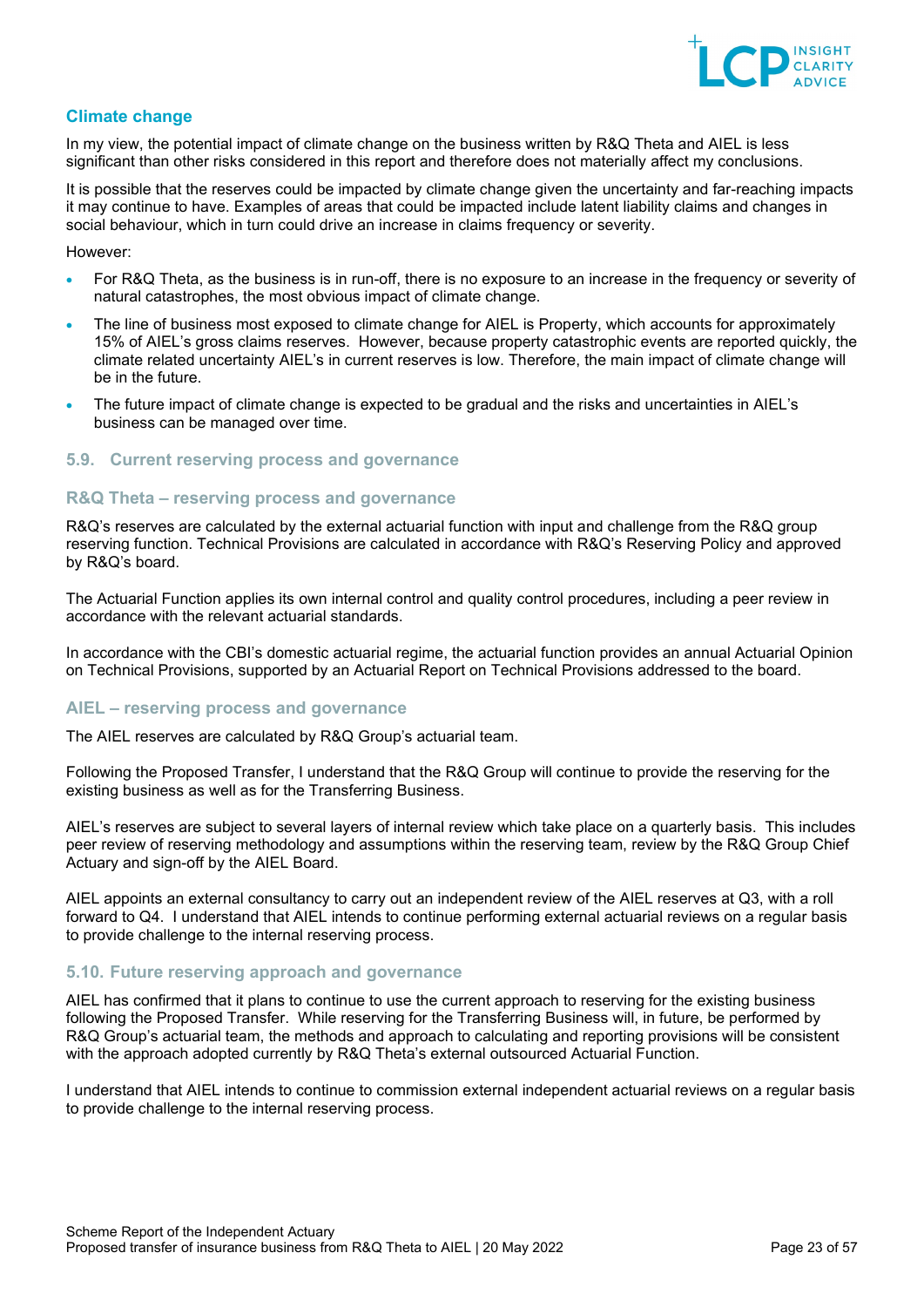

# <span id="page-23-0"></span>**5.11. Overall conclusion: reserving considerations**

I set out below my overall conclusions related to reserving. These reserving considerations should not be considered in isolation. For example, the overall level of protection for policyholders also depends on the level of capital held, and a range of other considerations. My overall conclusions on the Proposed Transfer are set out in section [10.](#page-44-0)

# **Transferring Policyholders**

I have concluded that the Transferring Policyholders will not be materially adversely affected by the reserving aspects of the Proposed Transfer. My key reasons are as follows:

- R&Q Theta's calculation of provisions for the Transferring Business has been performed using appropriate techniques.
- The reinsurance treaty with R&Q Cayman will remain in place following the Proposed Transfer.
- AIEL has confirmed that claims handling for R&Q Theta's business will continue to be performed by Crawfords following the Proposed Transfer.
- AIEL has confirmed that the transferring policies will continue to be reserved in the same way post-transfer as pre-transfer.
- AIEL has confirmed that the reserving process and governance following the Proposed Transfer will be materially unchanged post-transfer.

# **Existing AIEL Policyholders**

I have concluded that the Existing AIEL Policyholders will not be materially adversely affected by the reserving aspects of the Proposed Transfer. My key reasons are as follows:

- The calculation of provisions for AIEL has been performed using techniques and approaches appropriate for the portfolios within AIEL.
- The transferring provisions are relatively small compared to the existing AIEL provisions and so the Proposed Transfer will have a limited impact.
- AIEL has confirmed that the reserving process and governance following the Proposed Transfer will be materially unchanged post-transfer.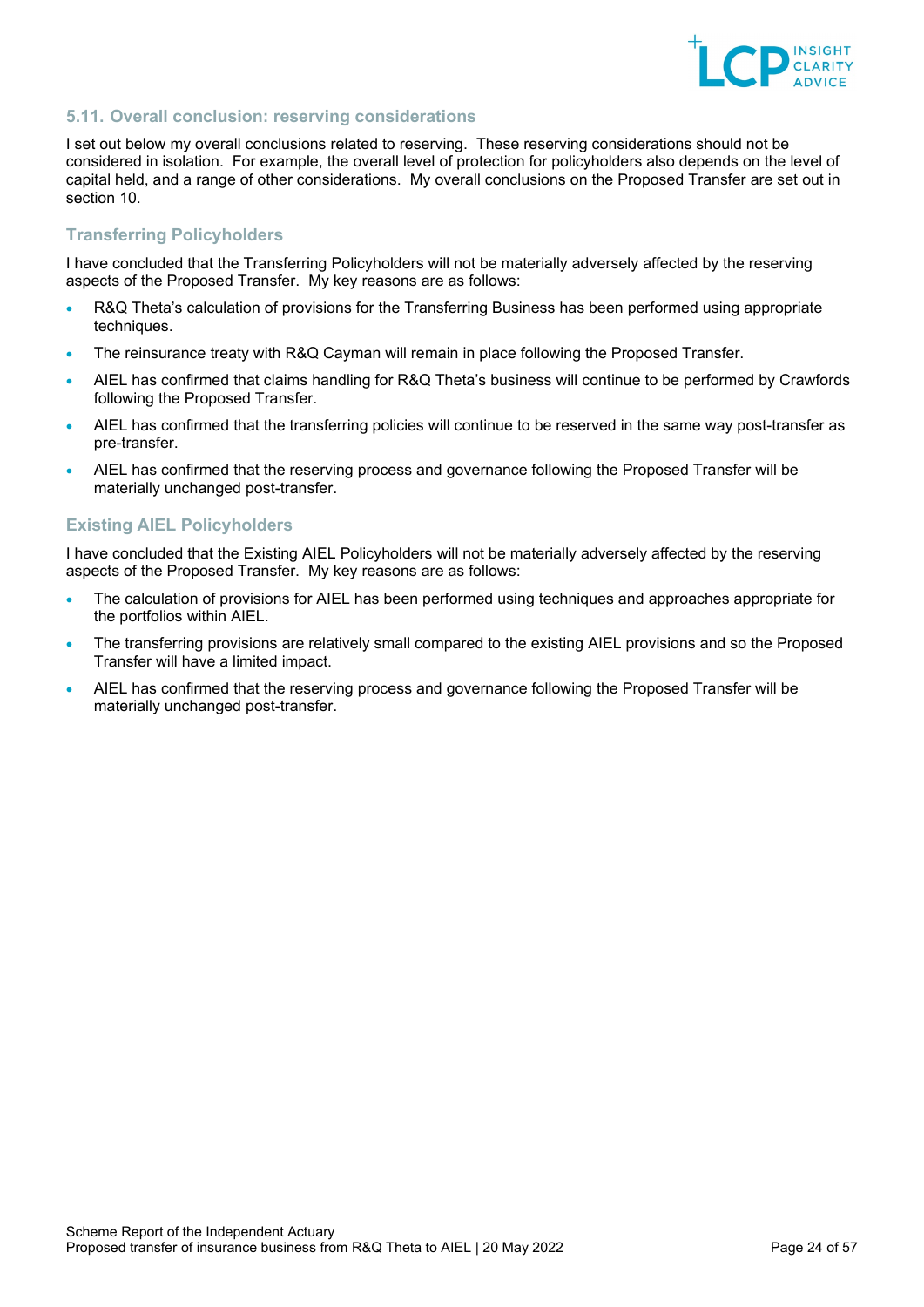

# <span id="page-24-0"></span>**6. Capital considerations**

## <span id="page-24-1"></span>**6.1. Introduction to insurance capital setting**

A key reason why insurers hold capital is to withstand adverse or extreme levels of claims and other losses. The capital is held in excess of the provisions for policyholders' claims and for the other costs associated with running an insurer.

A key metric under solvency regulations is the Solvency Capital Requirement (SCR). This is an estimate of the capital required to cover the loss that an insurer could experience over the next 12 months with a probability of 99.5% (ie, a 1 in 200 probability adverse outcome). Under Solvency II, firms are required to hold capital equal to at least 100% of the SCR.

An insurer's SCR coverage ratio is calculated as the available capital, in excess of provisions, divided by the SCR. This is a measure of capital strength, with a higher ratio indicating there is more capital available per  $\epsilon$ 1 of capital required. The SCR coverage ratio does not capture all aspects of policyholder protection, but a higher coverage ratio indicates more protection, all else being equal. Under Solvency II, the level of available capital is referred to as "own funds".

I consider the SCR coverage ratio an appropriate measure to consider as part of my assessment of policyholder security before and after the transfer for the following reasons:

- The SCR coverage ratio is an objective measure of the financial strength of an insurer that can be compared on a consistent basis at two points in time;
- Both companies use the Solvency II standard formula to calculate their SCRs, so that it is possible to compare their financial strengths on a consistent basis; and
- The SCR is a risk-based metric that is disclosed to both regulators and the public.

My assessment of the capital considerations regarding policyholder security is also supported by a review of the impact of a range of adverse scenarios on each of R&Q Theta and AIEL (section 6.10). The adverse scenarios applied to claim reserves consider risks on an ultimate basis, ie beyond the one-year horizon captured by the SCR.

# **Definition of "well capitalised" and "very well capitalised"**

For the purposes of this report, I describe a company as having "sufficient capital" if the SCR coverage ratio is between 100% and 150%. I describe a company as "well capitalised" if the SCR coverage ratio is between 150% and 200% and "very well capitalised" if the SCR coverage ratio is in excess of 200%.

# <span id="page-24-2"></span>**6.2. My considerations related to capital**

As IA, my overall assessments related to capital are:

- whether the projected capital requirements have been calculated appropriately for both R&Q Theta and AIEL;
- whether there are expected to be any material adverse changes in the strength of capital protection for any group of policyholders (I have assessed this by comparing the projected SCR coverage ratios pre- and postthe Proposed Transfer); and
- whether any other aspects of the capital considerations may lead to policyholders being materially adversely affected by the Proposed Transfer.

To make these assessments, I have considered the following areas:

- R&Q Theta and AIEL's approach to calculating capital requirements (section 6.4);
- The capital policy for each of R&Q Theta and AIEL (section [6.6\)](#page-27-0);
- SCR appropriateness for R&Q Theta and AIEL (section [6.7\)](#page-27-1);
- Projected SCR coverage ratios as at the Effective Date (section [6.8\)](#page-29-0);
- The planned capital structures for R&Q Theta and AIEL (section [6.9\)](#page-30-0); and
- The SCR under stressed scenarios (section [6.10\)](#page-30-2).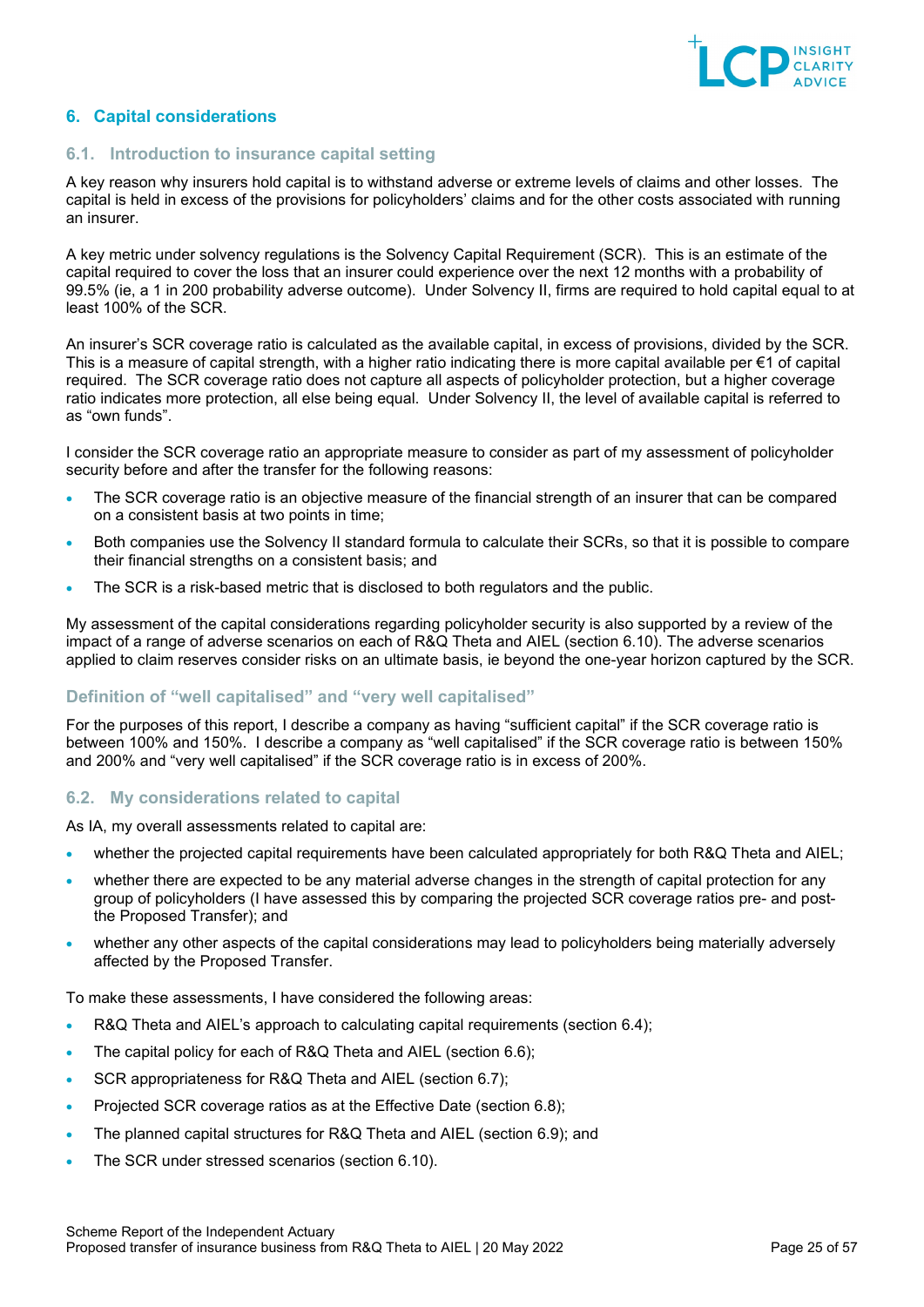

# <span id="page-25-0"></span>**6.3. Approach to my review**

I have reviewed a number of documents provided by R&Q Theta and AIEL relating to the calculation of capital requirements and projected coverage ratios. A list of the key data and documentation reviewed is provided in Appendix 4.

## <span id="page-25-1"></span>**6.4. Calculating capital requirements**

For both R&Q Theta and AIEL, the level of regulatory capital required is set under the European Solvency II directive.

Under Solvency II, there are three ways in which the SCR can be calculated:

- Standard formula: under this approach, the SCR is set using a prescribed calculation and parameters, as specified in the Solvency II regulations. Within the standard formula framework, insurers can use undertakingspecific parameters (USPs) to tailor specific aspects of the parameterisation of the calculation to better reflect their risk profile.
- Internal model: under this approach, the SCR is set using the insurer's own internal capital model. The internal model is developed and parameterised by the insurer to reflect their specific business.
- Partial internal model: under this approach, the SCR is set using a combination of the standard formula and the insurer's own internal capital model. Some aspects of the SCR are calculated using the internal model, and the remainder is calculated using the standard formula.

The choice of approach is made by the insurer. However, an insurer needs to obtain regulatory approval in order to use USPs, an internal model or a partial internal model to calculate its SCR. An insurer does not need approval to calculate its SCR using the standard formula without USPs but does need to complete its own annual assessment of the appropriateness of the standard formula for this purpose.

Both R&Q Theta and AIEL use the standard formula without USPs to calculate their SCRs.

# **Minimum Capital Requirement**

In addition to the SCR, another key measure of capital under Solvency II is the Minimum Capital Requirement (MCR).

The MCR is a simpler calculation than the SCR, using a formula based on volumes of premiums and Solvency II technical provisions.

For non-life insurers, the MCR is between 25% and 45% of the SCR, subject to a minimum of €3.7m or €2.5m depending on the business written. This minimum typically only bites for the smallest insurers.

Firms need to hold capital equal to at least the greater of the SCR and the MCR. The purpose of the MCR is to ensure that firms are holding at least a minimum level of capital. Breaching the MCR will result in more intensive regulatory intervention than would be the case for a breach of the SCR.

The MCR coverage ratio is calculated as the available capital in excess of provisions divided by the MCR.

Both R&Q Theta and AIEL are projected to be very well capitalised on this measure with MCR coverage ratios of:

- 224% for R&Q Theta, and 741% for AIEL immediately Pre-Transfer
- 691% immediately Post-Transfer for the AIEL. The projected drop in coverage Post-Transfer is explained by (i) AIEL using an alternative higher estimate for the transferring technical provisions and (ii) AIEL treating ringfenced assets transferred from R&Q Theta as ineligible own funds in AIEL. The restrictions on these transferred assets are expected to be lifted during 2023.
- 689% and 706% for AIEL entity at December 2023 and December 2024 respectively.

For both R&Q Theta and AIEL, both Pre-Transfer and Post-Transfer, the SCR is higher than the MCR. Therefore, I have not considered the MCR further as part of my assessment of capital considerations, and my primary focus is on the SCR.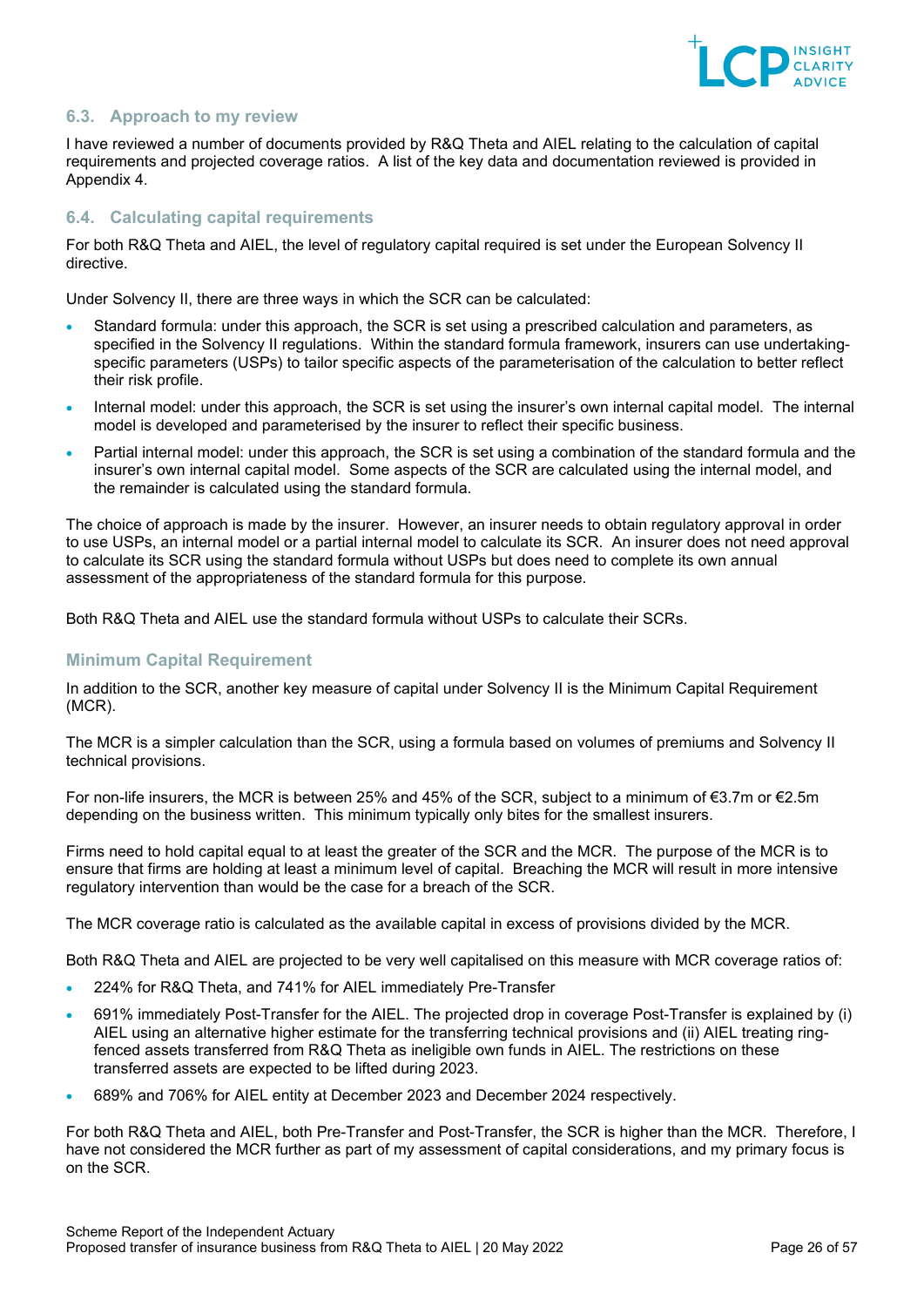

# <span id="page-26-0"></span>**6.5. Components of capital requirements**

The key components of the SCR for both R&Q Theta and AIEL are:

• Market risk: the risk of changes in an insurer's financial position due to changes in the market value of assets, liabilities and financial instruments. For example, this includes the risk of falls in the value of investment assets that are being held to make future claims payments.

For R&Q Theta, there is an adjustment for Funds at Lloyd's ("FAL") within the market risk component, which is calculated separately. The FAL adjustment in respect of R&Q Theta's investment in a corporate Lloyd's member and the corresponding ring-fencing of that investment. To allow for this investment within the SCR, the FAL investment is treated as an unrated Type 2 equity investment. This approach was agreed by the Actuarial Function with R&Q Theta's management, the capital team and R&Q Theta's auditors. AIEL has similar ringfenced funds and the treatment of these within the SCR is consistent with R&Q Theta's treatment.

• Underwriting risk: the risk that the value of insurance claims proves to be higher than expected. This includes the risk of an increase in claims and uncertainties related to existing liabilities included on the balance sheet (reserving risk).

For AIEL, underwriting risk also includes the risk of experience being worse than planned for business that will be earned or written over the following year (premium risk). For R&Q Theta, there is no premium risk for the transferring liabilities as no new business is being written or earned over the following year.

- Counterparty default risk: the risk of defaults or downgrades by counterparties that either owe the insurer money or hold money on its behalf. For example, this includes the risk of the failure of a reinsurer.
- Operational risk: the risk of losses caused by failures in an insurer's operational processes, people and systems, or from events that are external to the insurer. For example, this would include the risk of fraud or IT failure.

The sum of these components gives the "undiversified" SCR. The SCR (ie diversified SCR) is typically lower than the undiversified SCR, as it allows for the statistical diversification between the components.

R&Q Theta and AIEL have provided actual SCR calculations as at 31 December 2021, and projected SCR calculations at the time of the proposed transfer. I have summarised the key risks as a percentage of the total SCR, both pre-transfer and post-transfer, below. There are no projections for R&Q Theta post-transfer as all the liabilities are planned to transfer across to AIEL on the Effective Date.

The figures shown for R&Q Theta are projections as at 30 September 2022. The figures shown for AIEL are projections as at 31 December 2022. In both cases, given the stability of the solvency projections, these serve suitable proxy for values as at the proposed transfer date which is expected to be in October 2022.

| <b>Risk components</b><br>$\epsilon$ m | As at 31 December 2021<br><b>Pre-transfer</b> |      |       |      |
|----------------------------------------|-----------------------------------------------|------|-------|------|
| Market risk                            | 4.2                                           | 86%  | 4.2   | 90%  |
| Counterparty default risk              | 0.1                                           | 2%   | 0.1   | 2%   |
| Underwriting risk                      | 0.5                                           | 11%  | 0.2   | 5%   |
| <b>Diversification</b>                 | (0.3)                                         | (7%) | (0.2) | (5%) |
| Operational risk                       | 0.4                                           | 8%   | 0.3   | 7%   |
| <b>SCR</b>                             | 4.9                                           | 100% | 4.7   | 100% |

# **R&Q Theta: Projected breakdown of SCR risk components pre-Transfer**

*Source: R&Q Theta*

For R&Q Theta, the most material component of the projected SCR is market risk, which represents around 90% of the projected SCR. Underwriting risk, at 5%, is low compared to a typical insurer. This is because R&Q Theta has a very high level of reinsurance protection, so that the net risk retained is small. R&Q Theta's counterparty default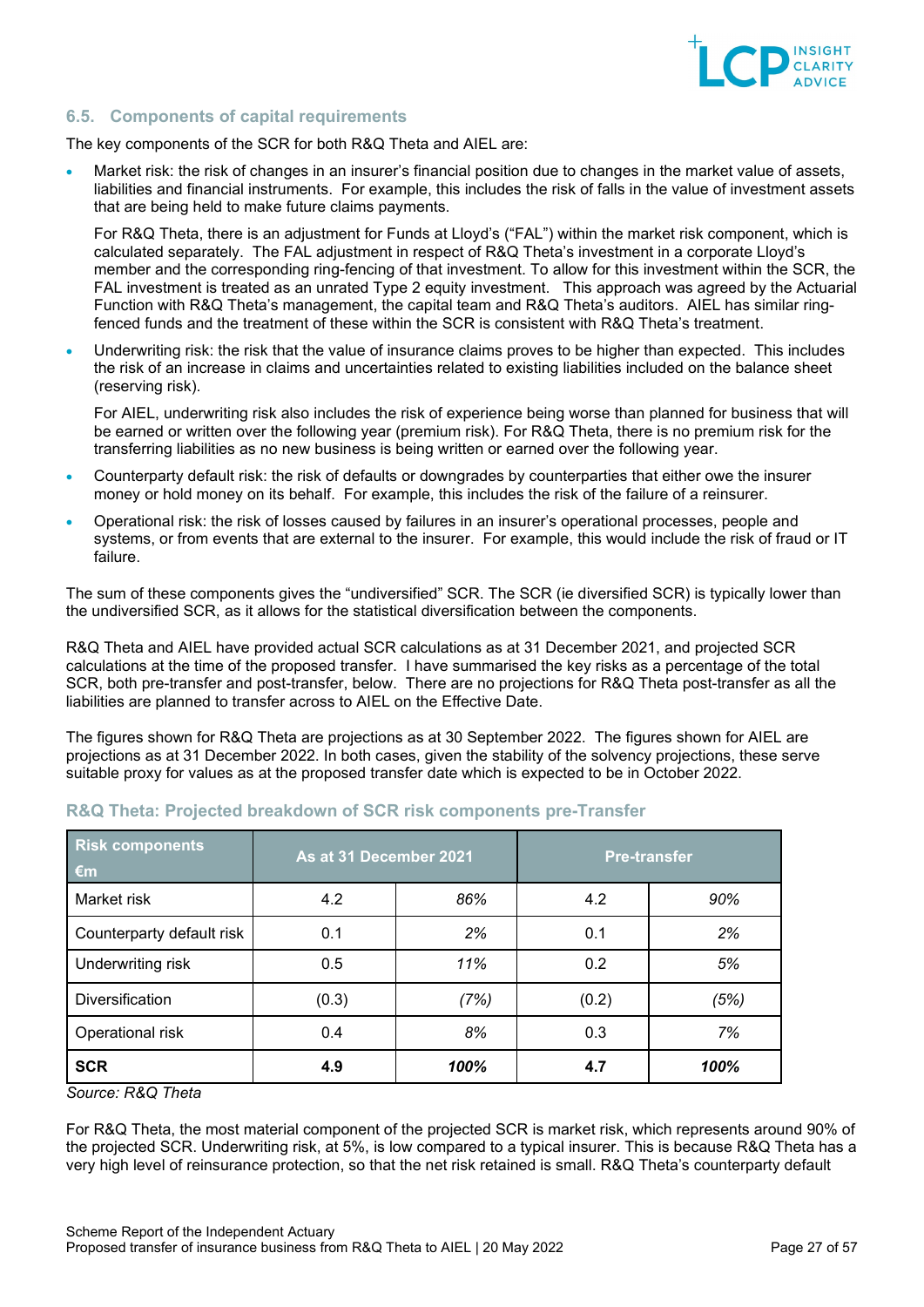

risk is low because the risk of reinsurer default is mitigated because the reinsurance has been placed on a funds withheld basis.

| <b>Risk components</b><br>$\epsilon$ m |        | As at 31 December 2021<br><b>Post-transfer</b><br><b>Pre-transfer</b> |        |       |        |       |
|----------------------------------------|--------|-----------------------------------------------------------------------|--------|-------|--------|-------|
| Market risk                            | 18.0   | 34%                                                                   | 23.3   | 34%   | 26.3   | 37%   |
| Counterparty<br>default risk           | 11.3   | 21%                                                                   | 14.4   | 21%   | 14.0   | 20%   |
| Underwriting risk                      | 27.6   | 51%                                                                   | 34.0   | 50%   | 34.7   | 49%   |
| <b>Diversification</b>                 | (14.3) | (27%)                                                                 | (19.5) | (29%) | (20.4) | (29%) |
| Operational risk                       | 11.2   | 21%                                                                   | 15.7   | 23%   | 16.4   | 23%   |
| <b>SCR</b>                             | 53.8   | 100%                                                                  | 67.8   | 100%  | 70.9   | 100%  |

# **AIEL: Projected breakdown of SCR risk components pre- and post- Proposed Transfer**

*Source: AIEL*

For AIEL, the most material component of the SCR is underwriting risk, which represents 50% and 49% of the SCR pre- and post-transfer respectively. Market risk is also a material contributor to the SCR, representing 34% of the SCR pre-transfer and 37% of the SCR post-transfer.

As can be seen from the table, the risk profile, ie the relative mix of risks, is not materially affected by the proposed transfer. This is because the transferring business is small relative to the existing AIEL business.

# <span id="page-27-0"></span>**6.6. Capital policy for each of R&Q Theta and AIEL**

I have reviewed the companies' Risk Appetite Statements to assess their capital policy in terms of minimum acceptable solvency coverage. Both R&Q Theta and AIEL target a minimum buffer above the regulatory SCR as part of their Risk Appetite Statements. These buffers are set by the companies' respective boards to reflect the nature, scope and complexity of their risk profiles.

AIEL's policy is to maintain total capital above 125% of the SCR. R&Q Theta's policy is to maintain a solvency margin of at least 110% of the SCR. I note that AIEL's minimum buffer over SCR is higher than R&Q Theta's and, all else being equal, this indicates higher level of capital security for policyholders.

However, in both cases, I would consider this to be sufficient capital as described in section 6.1. In addition, as at 31 December 2021 both companies were well above their risk appetites for SCR coverage. Based on the projections in section [6.8,](#page-29-0) AIEL is expected to remain well above its risk appetite after the Proposed Transfer and throughout the projection period.

# <span id="page-27-1"></span>**6.7. SCR appropriateness for R&Q Theta and AIEL**

For R&Q Theta and AIEL, I have considered SCR appropriateness by considering two aspects:

- reviewing each company's assessment of the appropriateness of using the standard formula for the purposes of setting the SCR; and
- reviewing each company's documentation of its standard formula SCR calculations and process to satisfy myself that the calculations are being performed in line with the Solvency II Delegated Regulations.

# **R&Q Theta - appropriateness of the standard formula**

R&Q Theta's risk management function has assessed the appropriateness of the standard formula for the purpose of calculating the SCR in its 2021 Own Risk and Solvency Assessment ("ORSA"). The review concluded that the standard formula is appropriate given the risk profile of R&Q Theta. The assessment noted that while there are some risks that are not captured within the standard formula, adequate risk mitigation is in place for these risks. This is a typical approach for addressing risks which are more qualitative in nature, and in my view the standard formula captures R&Q Theta's material quantifiable risks.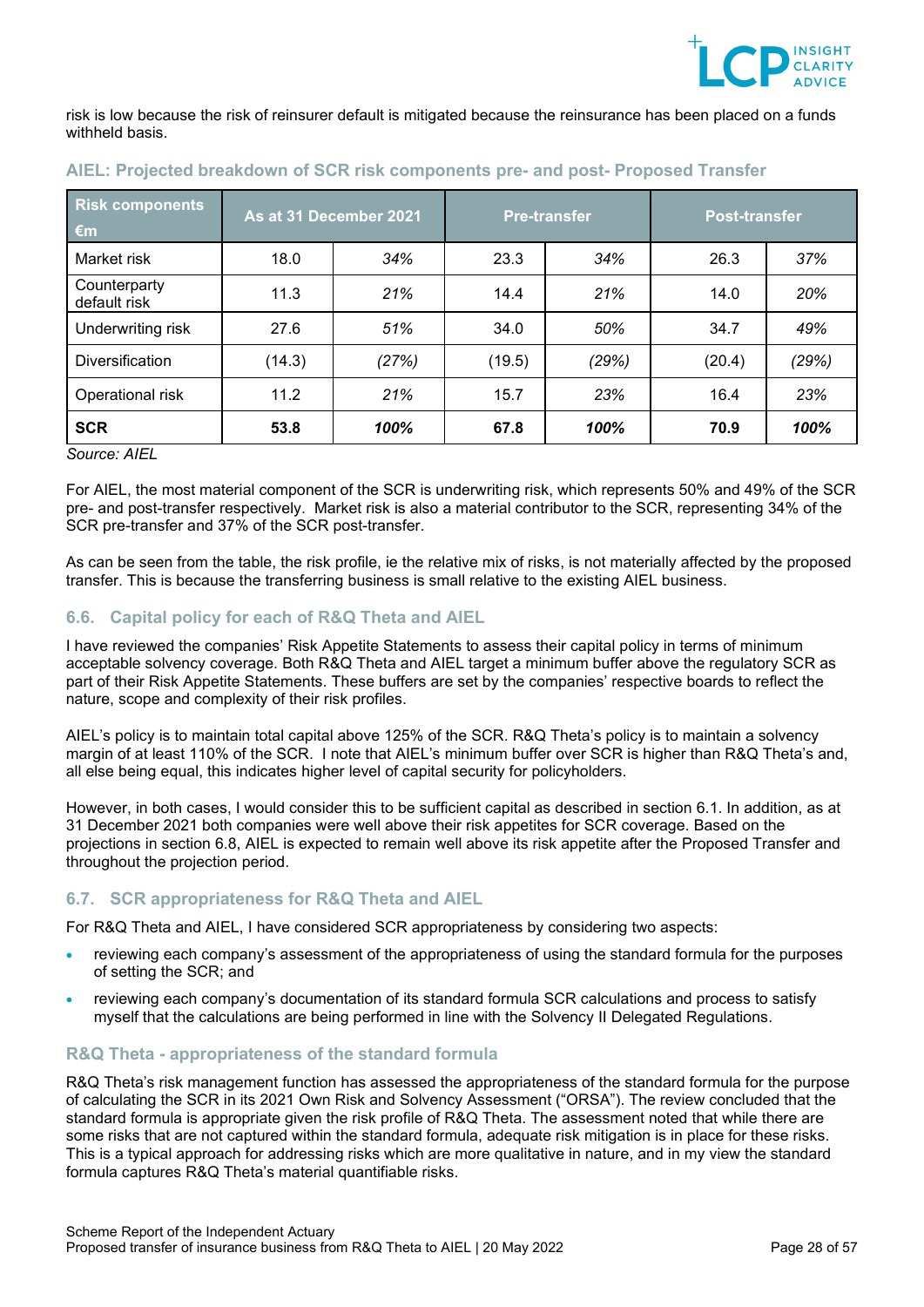

R&Q Theta's external Actuarial Function has commented on the company's assessment in its 2021 ORSA Opinion and Actuarial Function Report, and noted that the company had addressed previous recommendations for improvement in the assessment. The Actuarial Function considered the Standard Formula to be appropriate as a basis for capital calculations and scenario analysis.

I have reviewed the standard formula assessment provided by R&Q Theta. I note that:

- Market risk is, by far, the most dominant component of R&Q Theta's SCR. R&Q Theta has no non-standard investments other than its Funds at Lloyd's investment. The FAL investment is treated prudently in R&Q Theta's application of the standard formula as an unrated Type 2 equity investment. In my opinion R&Q Theta's calculation of market risk is appropriate.
- As discussed in section 5.7, given R&Q Theta's high level of reinsurance, the net technical provisions are dominated by the expense provisions, and therefore expense inflation risk needs to be considered as part of underwriting risk.
	- The standard formula reserve risk factors are not necessarily appropriate in this case as they are calibrated to reflect claims volatility rather than expense inflation.
	- However, R&Q Theta's claims volatility is significantly reduced owing to the high levels of reinsurance, and in my opinion, the calculated value for reserve risk is a reasonable proxy for expense inflation risk.
	- Moreover, because of the dominance of market risk, even if there were an understatement of underwriting risk it would not cause a material mis-statement of the overall SCR.

I am satisfied that, allowing for the nature, scale and complexity of the company, and the fact that the company is in run-off, it supports the conclusion that the standard formula is appropriate for R&Q Theta.

# **R&Q Theta - review of SCR calculation process**

I have reviewed R&Q Theta's documentation of its approach to determining the SCR using the standard formula. R&Q Theta's Actuarial Function utilises a proprietary Solvency II Standard Formula model that is widely used in the Irish Market. I have also held discussions with R&Q Theta's Actuarial Function to understand the drivers of the movement in SCR over recent quarters.

Based on my review and discussions I am satisfied that the standard formula SCR for R&Q Theta has been calculated materially correctly.

# **AIEL - appropriateness of the standard formula**

AIEL has reviewed the appropriateness of the standard formula for the purpose of calculating the SCR in its SCR report as at 2021 year-end. The review concluded that the standard formula is appropriate given the risk profile of AIEL, ie where there are limitations, they are not material. There are some risks that AIEL has identified which are not captured within the standard formula. These are Strategic risks and Reputational risks, which AIEL considers to be best managed through internal controls and governance. In my experience, this is a common approach to managing these types of risks.

AIEL has also assessed that the standard formula continues to be appropriate for the liabilities transferring from R&Q Theta following the Proposed Transfer.

I have reviewed the standard formula assessment provided by AIEL and I am satisfied that it supports the conclusion that the standard formula is appropriate for AIEL.

The key limitation to the standard formula identified by AIEL is on non-life underwriting risk. For reserve risk, the standard formula calibrates an average European insurer's reserve deterioration across Solvency II lines of business. However, AIEL's legacy portfolios contain reserves relating to asbestos, UK industrial disease and liability, which tend to have higher degrees of reserve uncertainty. However, these portfolios are considered mature with circa 15% of net reserves relating to these risks. Therefore, the Standard Formula calibration is not considered inappropriate for Reserve Risk capital.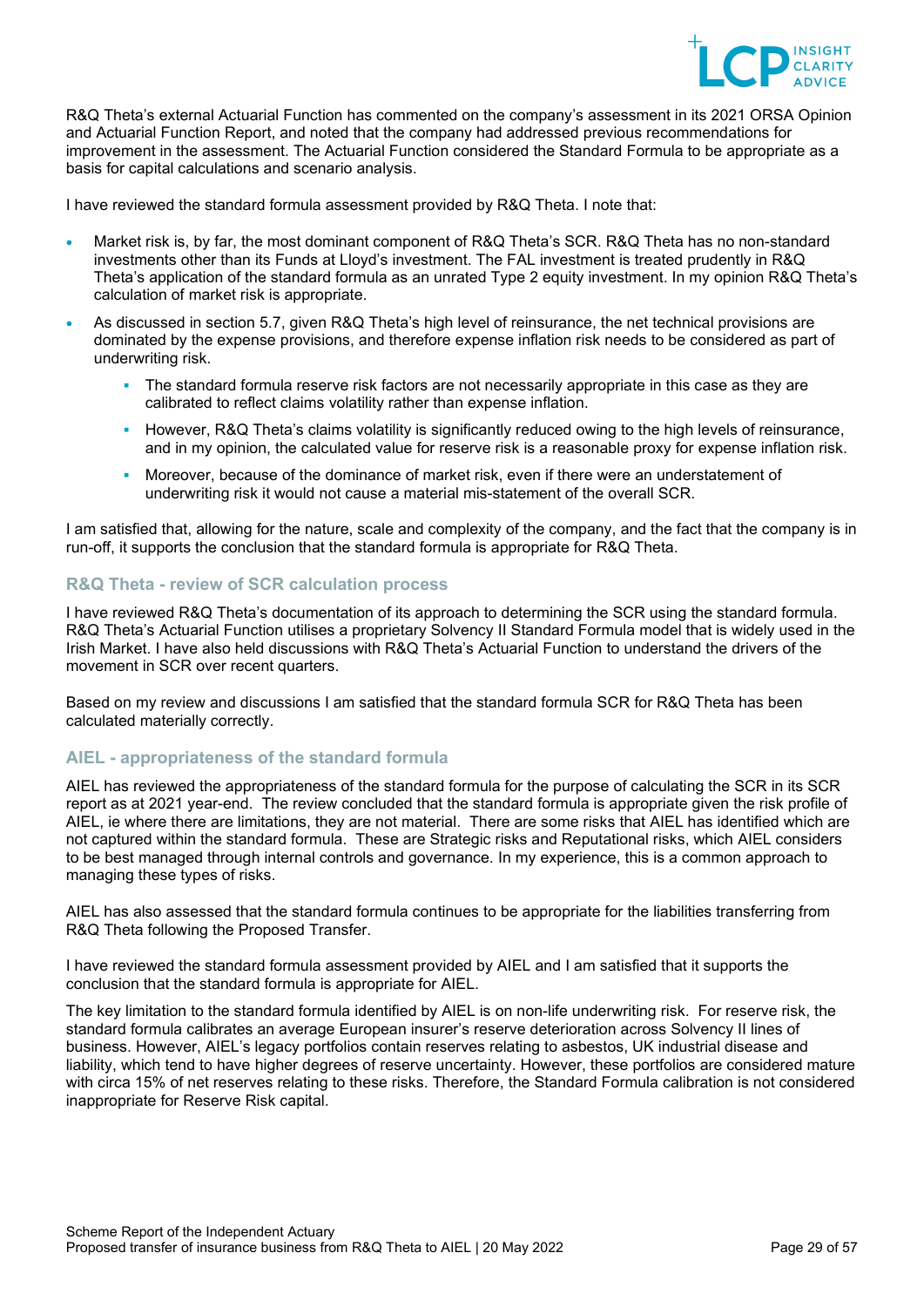

# **AIEL - review of SCR calculation process**

AIEL produces a formal annual report documenting the approach to determining the SCR under the Standard Formula basis. A separate SCR report is produced quarterly highlighting key movements in the SCR and SCR coverage ratio.

AIEL's Actuarial Function utilises a widely used proprietary Solvency II Standard Formula model to calculate its SCR. AIEL follows a robust process for the calculation, review and validation of the SCR which involves the initial calculations being carried out by the Capital Actuary, the Head of Capital reviewing the inputs, results and report produced by the Capital Actuary, followed by a formal review of the report by the executive directors.

My review of the SCR report and conversations with AIEL regarding the process followed in calculating its SCR, provide me with the evidence required to support my conclusion that the standard formula SCR for AIEL has been calculated materially correctly.

# <span id="page-29-0"></span>**6.8. Projected SCR coverage ratios for R&Q Theta and AIEL**

## **Projected SCR coverage ratios immediately before and after the Proposed Transfer**

The table below sets out the projected SCR and coverage ratios, as prepared by R&Q Theta and AIEL, immediately before and after the Proposed Transfer.

| <b>Projections before and</b><br>after the Proposed<br>Transfer €m | <b>Own Funds</b> | <b>SCR</b> | <b>Own Funds</b><br>less SCR | <b>SCR</b><br>coverage<br>ratio | <b>Movement in</b><br>coverage ratio |  |
|--------------------------------------------------------------------|------------------|------------|------------------------------|---------------------------------|--------------------------------------|--|
| Day 0 - before Transfer                                            |                  |            |                              |                                 |                                      |  |
| R&Q Theta                                                          | 8.3              | 4.7        | 3.6                          | 177%                            |                                      |  |
| <b>AIEL</b>                                                        | 125.7            | 67.8       | 57.9                         | 185%                            |                                      |  |
| Day 1 - after-Transfer                                             |                  |            |                              |                                 |                                      |  |
| R&Q Theta                                                          | n/a              | n/a        | n/a                          | n/a                             | n/a                                  |  |
| <b>AIEL</b>                                                        | 122.6            | 70.9       | 51.6                         | 173%                            | (13%)                                |  |

*Source: R&Q Theta and AIEL*

In summary:

- Transferring Policyholders: The SCR coverage ratio for liabilities transferring from R&Q Theta to AIEL is projected to decrease marginally from 177% to 173%. However, AIEL is still projected to be well capitalised (as defined in section [6.1\)](#page-24-1) immediately after the Proposed Transfer.
- Existing AIEL Policyholders: the SCR coverage ratio for Existing AIEL policyholders is projected to decrease from 185% to 173% after the Proposed Transfer. AIEL is well capitalised prior to the Proposed Transfer, with own funds in excess of the SCR of €57.9m. After the Proposed Transfer, the SCR coverage ratio is projected to fall, and the excess own funds over the SCR will decrease from €57.9m to €51.6m.
- The drop in AIEL's projected SCR coverage ratio from Day 0 to Day 1 is largely driven by:
	- A €3.0m increase in market risk due to an increase in spread risk and currency risk due to R&Q Theta's transferring assets; and
	- A €3.2m decrease in eligible own funds following the Proposed Transfer. This explained by (i) AIEL using an alternative higher estimate for the transferring technical provisions and (ii) AIEL treating ring-fenced assets transferred from R&Q Theta as ineligible own funds in AIEL. The restrictions on these transferred assets are expected to be lifted during 2023.

Based on this analysis, both R&Q Theta and AIEL are projected to remain well capitalised both immediately preand post- Transfer. Therefore, I do not expect the changes in SCR coverage ratios immediately pre- and post- the Proposed Transfer to lead to any material adverse changes in the strength of capital protection for either group of policyholders.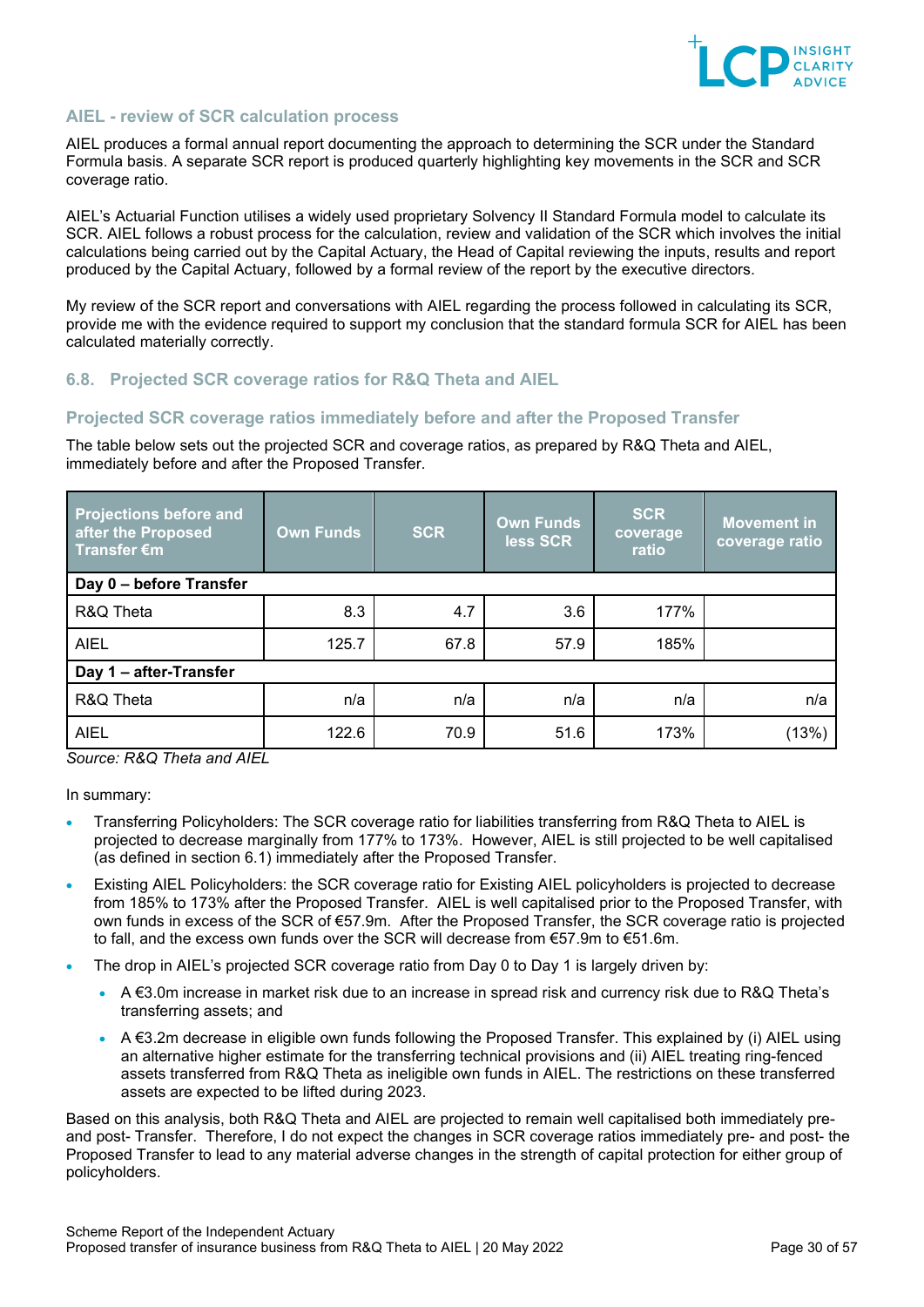

# **Projected SCR coverage ratios for a number of years after the Proposed Transfer**

AIEL has provided projections for the SCR coverage ratio for a number of years after the Proposed Transfer.

Immediately following the Proposed Transfer, AIEL's SCR coverage ratio is expected to be 173%. The SCR coverage ratio is then projected to reduce marginally to 172% at year-end 2023 and then increase by year-end 2024, reflecting the ongoing run-off of the liabilities. AIEL is expected to be well capitalised (as defined in section [6.1\)](#page-24-1) immediately after the Proposed Transfer and to continue to be well capitalised throughout the remainder of the projection period.

In practice, AIEL's average coverage ratios may be higher or lower than these projections depending on the claims and other experience of AIEL. AIEL will routinely monitor the capital, and projected capital, position in line with its capital management policy (considered in section [6.6](#page-27-0) above) – this could also lead to the coverage ratios being higher or lower than projected.

## <span id="page-30-0"></span>**6.9. The planned capital structures for R&Q Theta and AIEL**

Own funds items are classified in three tiers, depending on their nature and value. The tiers are subject to quantitative limits. Therefore, not all of the "available" own funds are necessarily "eligible", ie some own fund items may not be counted towards fulfilling the SCR and the MCR.

#### **R&Q Theta**

Based on data as at 31 December 2021, R&Q Theta's own funds consist mainly of Tier 1 capital. Therefore, all own funds are eligible, in full, to meet the SCR and all tier 1 capital is eligible to meet the MCR.

## **AIEL**

Based on data as at 31 December 2021, 73% of AIEL's own funds were classified as unrestricted tier 1, ie the highest quality, 21% were classified as tier 2 and 3% of were classified as tier 3. The remainder ie 3% of the total own funds were inadmissible. The proportions of tier 1, tier 2 and tier 3 capital are expected to remain broadly consistent under the capital projections as at 31 December 2022 both immediately before and after the Proposed Transfer.

AIEL's tier 2 capital is fully eligible to cover the SCR and approx. 67% of AIEL's tier 3 capital is eligible to cover the SCR. AIEL's SCR at 31 December 2021 is €53.8m and its tier 1 capital is €84.5m ie AIEL's SCR is fully covered by own funds classified as tier 1.

No material change is planned to AIEL's capital structure post transfer.

<span id="page-30-2"></span>The projected capital coverage ratios provided by AIEL, and my overall assessments regarding policyholder security incorporate the impacts of these tiered limits**.**

# <span id="page-30-1"></span>**6.10. SCR scenario analysis**

I have considered the impact of a range of adverse scenarios based on projections prepared by AIEL and R&Q Theta based on their ORSAs. The purpose of such scenario analysis is to assess whether the companies can withstand plausible adverse experience and whether, under these circumstances, they can still provide appropriate security to all policyholders. The scenarios include a "reverse stress test" – reverse stress tests are scenarios that, by design, consider potential events that could lead to insolvency of an insurer.

It is also possible that there could be favourable scenarios, eg a shorter tail of future claims than expected. However, I have not considered such scenarios in detail as these have not been necessary in order to form my opinion regarding the Proposed Transfer.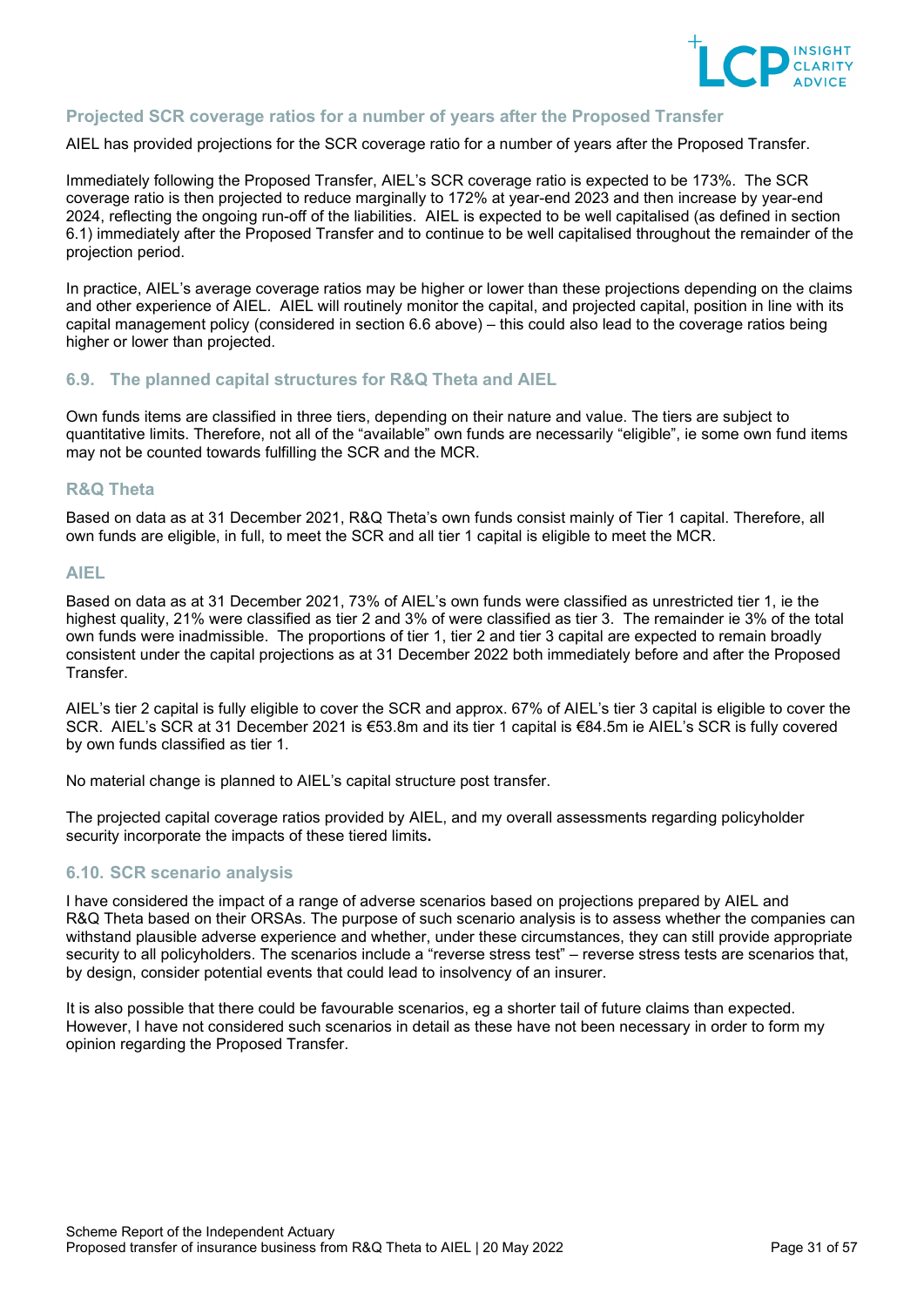

The following discussion summarises the adverse scenarios that I have considered. These scenarios are intended to represent a range of possible deteriorations that may occur over the ultimate time horizon, including both moderate and extreme scenarios, but don't represent the full range of all possible outcomes. All of the scenarios were reviewed for reasonableness by me, but the calculations have been performed by R&Q Theta and AIEL.

Note that the scenarios for R&Q Theta are from the 2021 ORSAs, so the base SCR coverage ratios are different to the most recent projections, but the scenarios provide a clear indication of the relative impact on the coverage ratios. R&Q Theta have confirmed that the impacts would be similar if they were to be updated to align with the most recent projections.

# **R&Q Theta – impact of adverse scenarios on SCR coverage ratios**

R&Q Theta's ORSA assesses the impact of four adverse scenarios as at 31 December 2021. The projections provided for subsequent year-ends assume that the Proposed Transfer has completed, and that the company has no remaining policyholders. As such, these projections are irrelevant for the purposes of this report.

| Projected as at December 2021                                                                                       | <b>SCR coverage</b><br>ratio | <b>Impact on SCR</b><br>coverage ratio |
|---------------------------------------------------------------------------------------------------------------------|------------------------------|----------------------------------------|
| Base (from 2021 ORSA)                                                                                               | 153%                         |                                        |
| 1. Economic downturn causing a<br>downgrade in credit rating of the<br>largest corporate investment bond<br>holding | 152%                         | (1%)                                   |
| 2. Economic downturn causing a<br>downgrade in credit rating of the<br><b>Bank of Ireland</b>                       | 139%                         | (14%)                                  |
| 3. Reserve deteriorations                                                                                           | 99%                          | (54%)                                  |
| 4. Reverse stress test: Failure of<br>R&Q Cayman                                                                    | 72%                          | (81%)                                  |

I consider the scenarios above to be reasonable for the following reasons:

- The scenarios focus on the key risks that drive R&Q Theta's capital position as a company that has entered run-off.
- The focus on investment risks reflects the dominance of market risk in R&Q Theta's SCR.
- Reserve deterioration could occur as an adverse movement on an individual large claim, or as a general deterioration across multiple claims.
- The reverse stress test ie the scenario which causes insolvency focusses on the credit risk associated with the R&Q Theta's reinsurance and is expected to be remote.

These scenarios demonstrate that R&Q Theta remains well capitalised or sufficiently capitalised in the event of the assumed market risks.

In the event of scenarios 3 and 4, where the SCR coverage ratio would breach the 100% threshold in December 2021, the MCR coverage ratio still stays well above 100%. In this situation, the R&Q Theta Board would be required to immediately put a recovery plan in place, which would be likely to involve a combination of withdrawing funds from the FAL investment and accelerating the settlement of any open claims.

# **AIEL – impact of adverse scenarios on SCR coverage ratios**

AIEL's ORSA considers both stresses and scenarios. Stresses are single events that impact one key driver of the business, whereas scenarios are combinations of events that impact the business at the same time or across a time period. By their nature scenarios are more adverse than single event stresses.

In addition to premium volumes, reinsurer default, loan default and investment stresses, AIEL models the five scenarios described below over their planning horizon. I consider these scenarios to provide an appropriate view of plausible, but relatively extreme, outcomes the following reasons: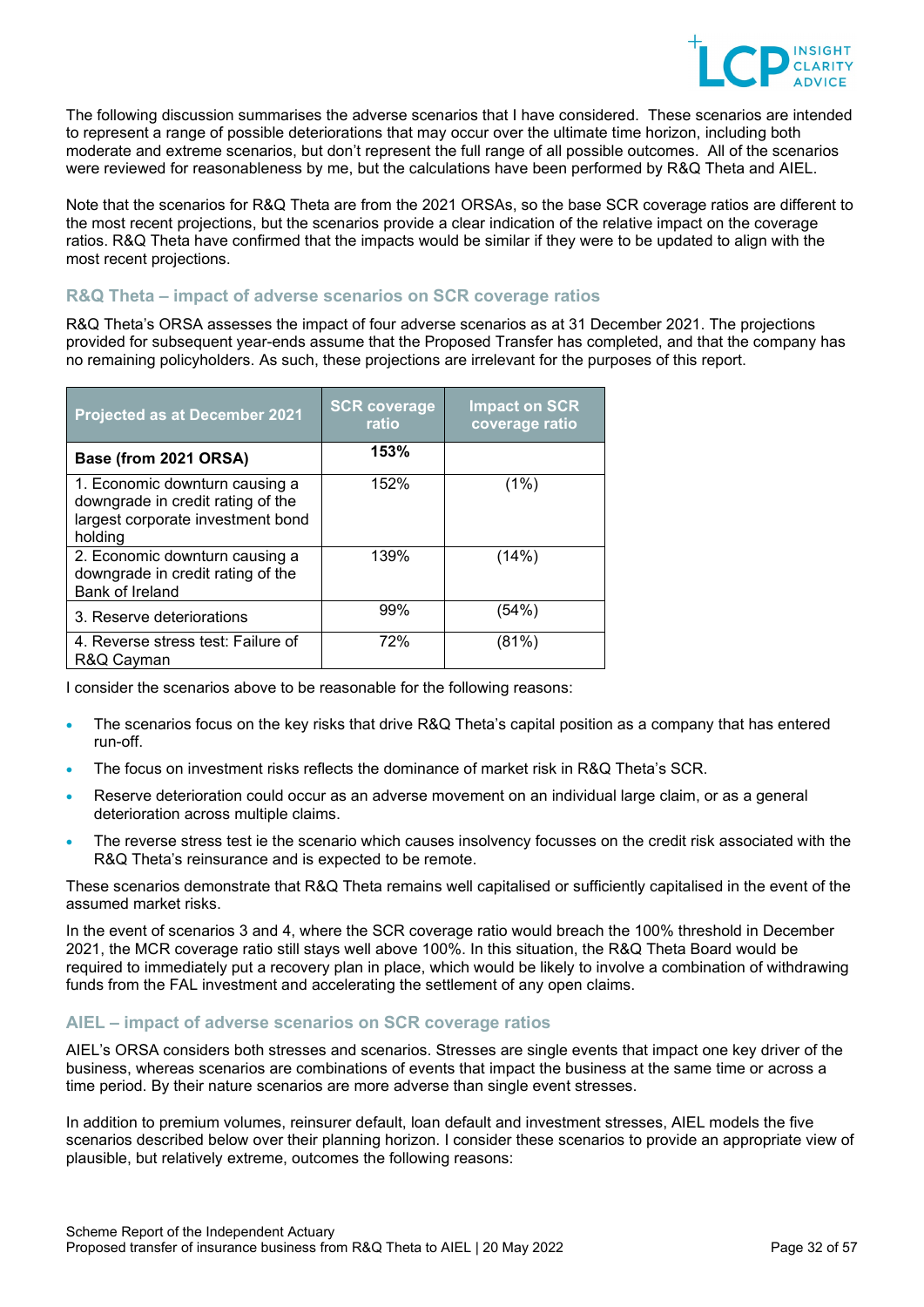

- The scenarios focus on the key risks that drive AIEL's capital position.
- The reserve and economic stresses are quite severe: the reserve deterioration is calibrated by AIEL as a 1-in-25 year event, and the adverse claims experience is calibrated as a 1-in-15 year event. In addition, these are overlaid by a partial reinsurer default.
- The reverse stress test, ie the scenario which causes insolvency, focusses on the key risks for AIEL and is expected to be remote, with the stresses combined in this scenario representing outcomes comparable to AIEL's SCR, and as such nearly as extreme as a 1-in-200 year event".

These scenarios demonstrate that, except in the reverse stress, AIEL remains sufficiently capitalised pre and posttransfer in the event of a deterioration in AIEL's reserves, investment market shocks and reinsurer default. The reverse stress is by design intended to illustrate the type of scenario that would breach capital requirements.

| <b>Projected as at December 2021</b>                                                                               | Day 0: Pre-Transfer             |                                       | Day 1: Post-Transfer            |                                              |
|--------------------------------------------------------------------------------------------------------------------|---------------------------------|---------------------------------------|---------------------------------|----------------------------------------------|
| <b>SCR coverage ratio</b>                                                                                          | <b>SCR</b><br>coverage<br>ratio | Impact<br>on SCR<br>coverage<br>ratio | <b>SCR</b><br>coverage<br>ratio | Impact on<br><b>SCR</b><br>coverage<br>ratio |
| <b>Base</b>                                                                                                        | 185%                            |                                       | 173%                            |                                              |
| 1. Reserve deficiency with adverse claims experience and<br>reinsurance default                                    | 131%                            | (55%)                                 | 121%                            | (52%)                                        |
| 2. Decline in bond valuations and a control failure resulting<br>in a regulatory fine                              | 137%                            | (48%)                                 | 120%                            | (53%)                                        |
| 3. Reserve deterioration with liquidity constraints and a<br>cyber event                                           | 137%                            | (48%)                                 | 126%                            | (46%)                                        |
| 4. Reserve deficiency with default of largest reinsurer and<br>a cyber-attack.                                     | 139%                            | (47%)                                 | 128%                            | (45%)                                        |
| 5. Reverse stress test: reserve deterioration, reinsurance<br>default, decline in bond portfolio and cyber attack. | 93%                             | (92%)                                 | 77%                             | (95%)                                        |

AIEL's capital projections also include capital coverage beyond 2021 out to the end of the planning period at 31 December 2024 for each of these scenarios.

- Other than in the reverse stress test, SCR coverage remains above 100% in all scenarios out to the end of the planning period.
- The projected SCR coverage ratios at 31 December 2024 remain above the Risk Appetite target buffer of 125% except in Scenario 1, where it falls to 117%. AIEL estimates that the stresses combined in this scenario represent an outcome more extreme than a 1-in-100 year event.
- In the event that the Risk Appetite target buffer of 125% was breached, AIEL has identified a number of management actions it would consider taking. These include, but are not limited to, calling in of inter-company loan, securing additional capital support from the wider group and considering external sources of capital or strategic reinsurance protections.

#### **Impact of adverse scenarios on transferring business post transfer**

To illustrate the impact of the Transferring business on AIEL's SCR post Transfer, scenario 3 above for R&Q Theta shows the impact of reserve deteriorations. This results in an increase in R&Q Theta's SCR of €1.8m and a reduction in own funds of €0.9m. AIEL's SCR and own funds on Day 1 ie post transfer are €70.9m and €122.6m respectively. Hence the impact of reserve deteriorations on the Transferring business is likely to have an immaterial impact on AIEL post Transfer.

#### **Impact of adverse scenarios relating to R&Q Cayman post transfer**

R&Q Cayman is regulated as a Class B insurer by the Cayman Islands Monetary Authority (CIMA). I have been provided with R&Q Cayman balance sheets and income statement as at 31 December 2021. These show that R&Q Cayman comfortably exceeds the Prescribed Capital Requirement (PCR) set by CIMA, with net assets of US\$11.9m compared to a PCR of US\$3.3m.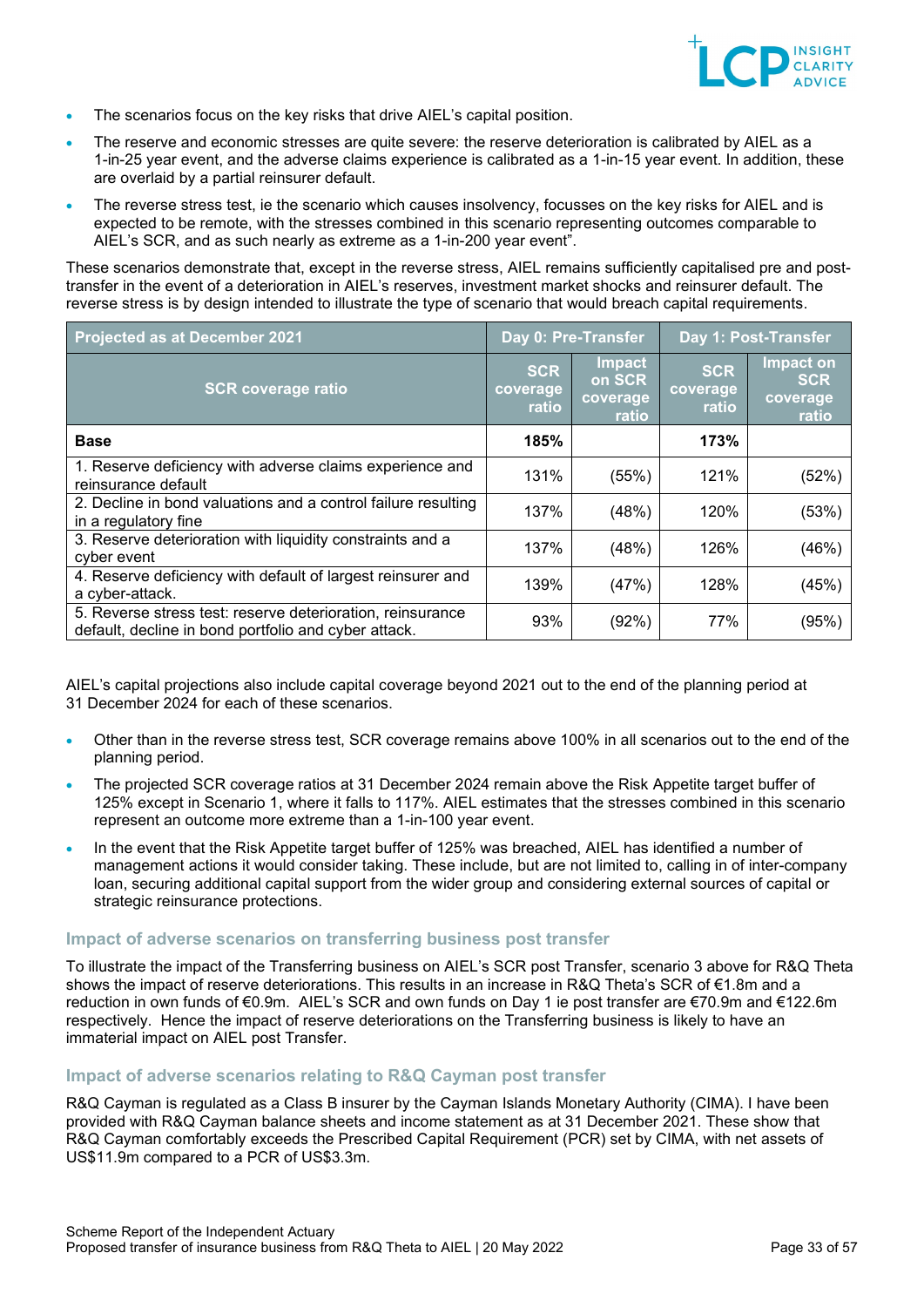

However, the PCR requirement in the Cayman Islands is not as stringent as the Solvency II SCR, and R&Q Cayman is an unrated reinsurer. R&Q Theta's reinsurance with R&Q Cayman has been arranged on a fundswithheld basis to manage counterparty default risk in respect of this reinsurance. Following the Proposed Transfer, when this reinsurance is novated to AIEL, it will continue to be on a funds withheld basis, again reducing the impact of default by R&Q Cayman.

R&Q Theta's reverse stress assesses the impact of a failure of R&Q Cayman. I have used the R&Q stress results to understand what the corresponding impact would be on AIEL post-Transfer. There would be two impacts on AIEL if R&Q Cayman were to fail:

- AIEL would retain the full value of the funds-withheld. As these exceed the corresponding reinsurance recoverables, this would increase AIEL's own funds by €2.9m, as at the date of the Proposed Transfer.
- AIEL's SCR would increase because it would no longer have the benefit of the reinsurance. This would amount to €11.7m, assuming the same increase in SCR as modelled by R&Q Theta. Note that this is likely to be a conservative estimate, because AIEL would also benefit from some diversification of risk which is not available to R&Q Theta.

On this conservative basis, AIEL's SCR coverage ratio would change as follows in the event of R&Q Cayman failing:

| $\epsilon$ m              | <b>AIEL</b><br>Day 1 | <b>R&amp;Q Cayman</b><br><b>Failure Scenario</b> |
|---------------------------|----------------------|--------------------------------------------------|
| <b>SCR</b>                | 70.9                 | 82.6                                             |
| Own Funds                 | 122.6                | 125.4                                            |
| <b>SCR Coverage Ratio</b> | 173%                 | 152%                                             |

AIEL's SCR coverage would reduce in this scenario, but AIEL would still continue to be well capitalised after the failure.

# <span id="page-33-0"></span>**6.11. Overall conclusion: Capital considerations**

I have set out below my overall conclusions related to capital. These capital considerations should not be considered in isolation. For example, the overall level of protection for policyholders also depends on a range of other considerations. My overall conclusions on the Proposed Transfer are set out in section [10.](#page-44-0)

Based on the work and rationale described above I have concluded that:

- The projected capital requirements have been calculated materially appropriately for both R&Q Theta and AIEL.
- Following the Proposed Transfer, I do not expect there to be any materially adverse changes in the strength of capital protection for either group of policyholders.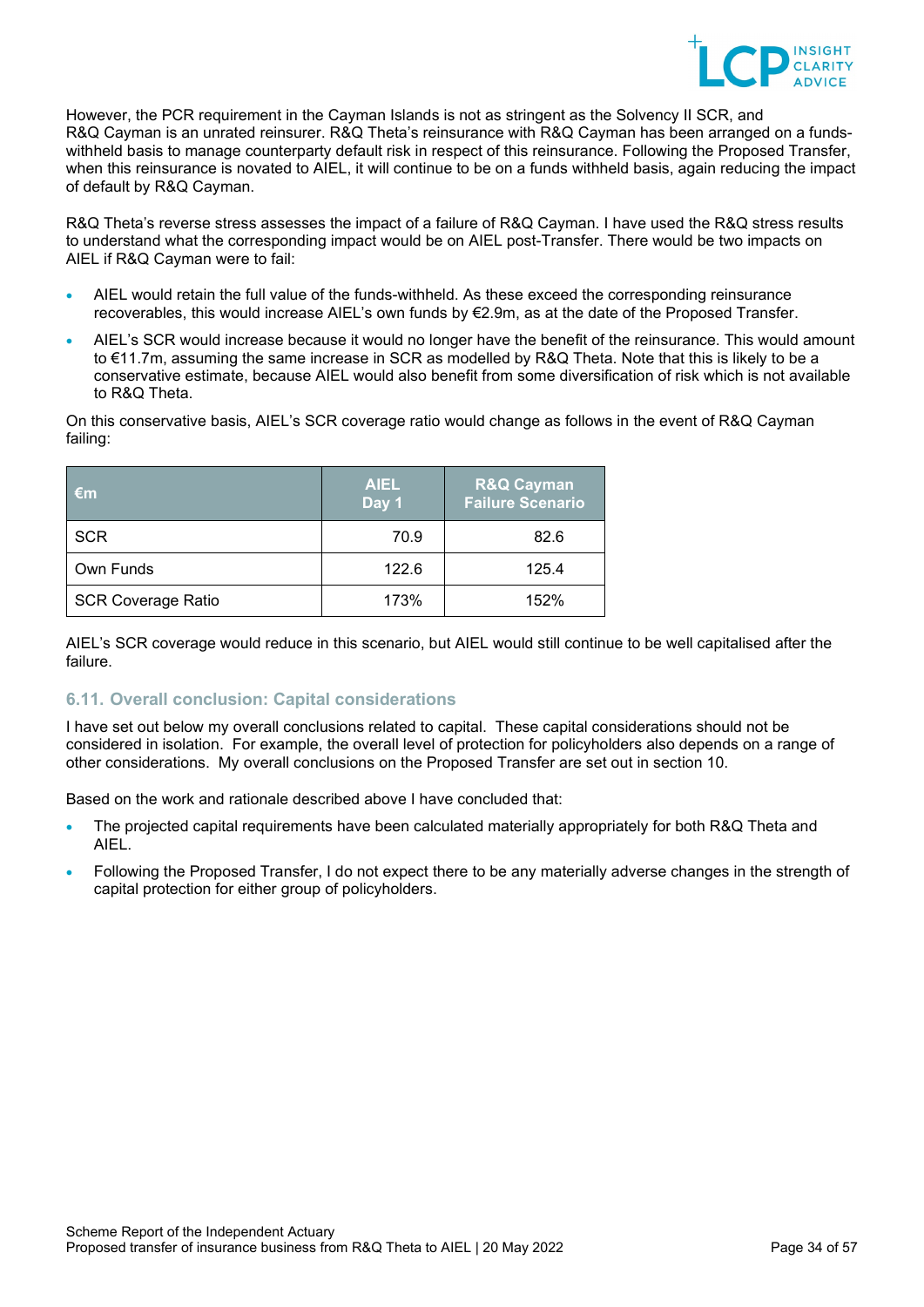

# <span id="page-34-0"></span>**7. Policyholder security**

# <span id="page-34-1"></span>**7.1. My considerations relating to policyholder security**

As IA, my overall assessments related to policyholder security are:

- whether the likelihood of valid policyholder claims being paid is maintained following the Proposed Transfer for Transferring R&Q Theta Policyholders and Existing AIEL Policyholders.
- whether any change in policyholder security results in policyholders being materially adversely affected by the Proposed Transfer.

To make these assessments, I have considered the following areas:

- The Solvency II balance sheets of R&Q Theta and AIEL (section [7.2\)](#page-34-2)
- The solvency positions of R&Q Theta and AIEL (section [7.3\)](#page-36-0)
- Reinsurance arrangements (section [7.4\)](#page-37-0)
- Access to Insurance Compensation Schemes (section [7.5\)](#page-37-1)
- Access to Insurance Ombudsman Services (section [7.6\)](#page-37-2)
- Insurance regulation (section 7.7)

Further details on each of these considerations are set out below, and my overall conclusion related to policyholder security is set out in section 7.8.

# <span id="page-34-2"></span>**7.2. Impact on the balance sheets of R&Q Theta and AIEL**

I have based my analysis on projected balance sheets immediately pre- and post- the Proposed Transfer, on the anticipated Effective Date.

| Solvency II balance sheets of R&Q Theta and AIEL |  |  |  |  |  |
|--------------------------------------------------|--|--|--|--|--|
|--------------------------------------------------|--|--|--|--|--|

|                             | <b>Pre-Transfer</b>            |             | <b>Post-Transfer</b>           |             | <b>Movement due to</b><br><b>Proposed Transfer</b> |             |
|-----------------------------|--------------------------------|-------------|--------------------------------|-------------|----------------------------------------------------|-------------|
| €m                          | <b>R&amp;Q</b><br><b>Theta</b> | <b>AIEL</b> | <b>R&amp;Q</b><br><b>Theta</b> | <b>AIEL</b> | <b>R&amp;Q</b><br><b>Theta</b>                     | <b>AIEL</b> |
| Participations              |                                | 20.4        |                                | 20.4        | -                                                  |             |
| Intra-Group loans           | ۰                              | 39.6        | ۰                              | 39.6        | $\overline{a}$                                     |             |
| Reinsurance recoverables    | 23.6                           | 256.8       |                                | 285.3       |                                                    | $+28.5$     |
| <b>Bonds</b>                | 44.7                           | 206.3       |                                | 239.2       |                                                    | $+32.9$     |
| Other investment assets     | 4.3                            | 72.1        |                                | 72.4        |                                                    | $+0.2$      |
| <b>Total assets</b>         | 72.6                           | 595.3       |                                | 656.9       |                                                    | $+61.6$     |
| <b>Technical provisions</b> | 24.4                           | 395.1       |                                | 426.6       |                                                    | $+31.6$     |
| <b>Other Liabilities</b>    | 39.9                           | 71.0        |                                | 102.4       |                                                    | $+31.4$     |
| Subordinated debt           |                                | 25.2        |                                | 25.2        |                                                    |             |
| <b>Total liabilities</b>    | 64.3                           | 491.3       |                                | 554.2       |                                                    | $+62.9$     |
| Tier 1 basic own funds      | 8.3                            | 97.0        |                                | 93.8        |                                                    | $-3.2$      |
| Tier 2 ancillary own funds  | ۰                              | 25.2        |                                | 25.2        | -                                                  |             |
| Tier 3 own funds            |                                | 3.6         |                                | 3.6         |                                                    |             |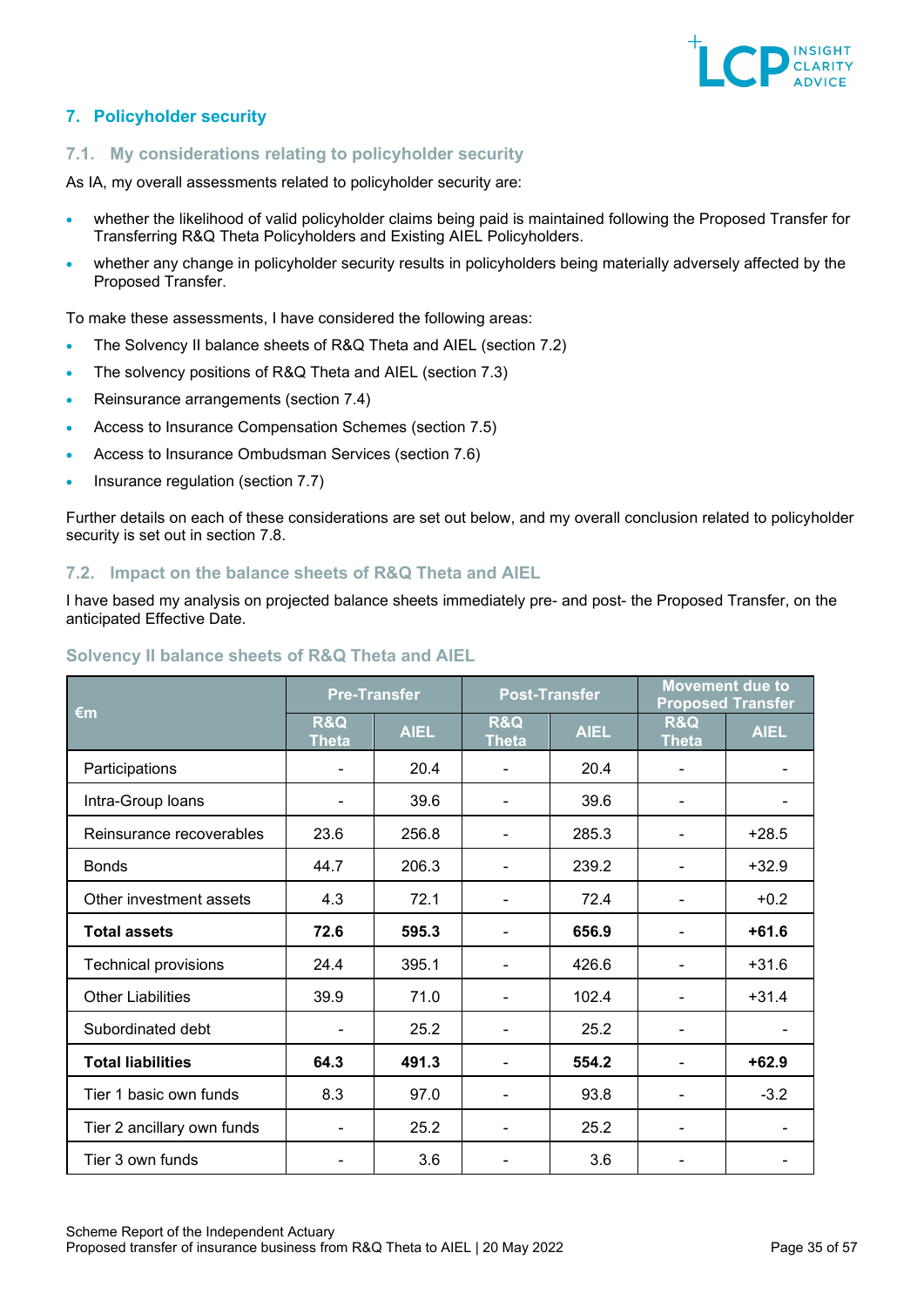

| $\epsilon$ m             | <b>Pre-Transfer</b>            |             | <b>Post-Transfer</b>           |             | <b>Movement due to</b><br><b>Proposed Transfer</b> |             |
|--------------------------|--------------------------------|-------------|--------------------------------|-------------|----------------------------------------------------|-------------|
|                          | <b>R&amp;Q</b><br><b>Theta</b> | <b>AIEL</b> | <b>R&amp;Q</b><br><b>Theta</b> | <b>AIEL</b> | <b>R&amp;Q</b><br><b>Theta</b>                     | <b>AIEL</b> |
| Inadmissible own funds   |                                | 3.4         |                                | 5.3         |                                                    | $+1.9$      |
| <b>Total own funds</b>   | 8.3                            | 129.2       | n/a                            | 127.9       | n/a                                                | $-1.3$      |
| Total eligible own funds | 8.3                            | 125.7       | n/a                            | 122.6       | n/a                                                | $-3.2$      |

*Source: R&Q Theta, AIEL*

The table above shows simplified Solvency II balance sheets for R&Q Theta and AIEL pre- and post- the Proposed Transfer.

All of R&Q Theta's total Solvency II liabilities are expected transfer to AIEL hence there is no Solvency II balance sheet for R&Q Theta following the Proposed Transfer.

# **Key movements – AIEL**

The key movements in the balance sheet for AIEL are as follows:

#### **Net Assets Transferred**

- €33.1m increase in investments driven by the bonds expected to be transferred from R&Q Theta to AIEL;
- €31.4m increase in other liabilities as a result of the funds withheld being transferred from R&Q Theta to AIEL.
- Therefore, the net assets transferred from R&Q Theta to AIEL are  $\epsilon$ 1.8m =  $\epsilon$ 33.1  $\epsilon$ 31.4m.

## **Net Technical Provisions Transferred**

- €31.6m increase in technical provisions as a result of the R&Q Theta liabilities being transferred into AIEL. This increase is higher than the R&Q Theta's technical provisions Pre-Transfer of €24.4m, because, AIEL have used a higher estimate of technical provisions for R&Q Theta's transferring liabilities than R&Q Theta.
- €28.5m increase in reinsurance recoverables, which is AIEL's best estimate of the amount recoverable under the contract with R&Q Cayman. This is again higher than R&Q Theta's estimate.
- Therefore, AIEL's technical provisions net of reinsurance increase by  $\epsilon$ 3.1m =  $\epsilon$ 31.6  $\epsilon$ 28.5m.

Overall AIEL's total own funds are projected to decrease by €1.3m (= €1.8m – €3.1m) following the Proposed Transfer. The net assets transferred by R&Q Theta into AIEL are sufficient to cover the liabilities as valued by R&Q Theta. However, given the higher valuation of R&Q Theta's technical provisions by AIEL, the total capital is expected to decrease slightly.

AIEL's eligible own funds are also projected to decrease following the Proposed Transfer. This is driven by:

- the higher valuation of R&Q Theta's net technical provisions by AIEL; and
- the treatment of the FAL contribution transferred from R&Q Theta to AIEL as an inadmissible asset. AIEL plans to release this investment during 2023, thereby allowing these funds to be reclassified as admissible.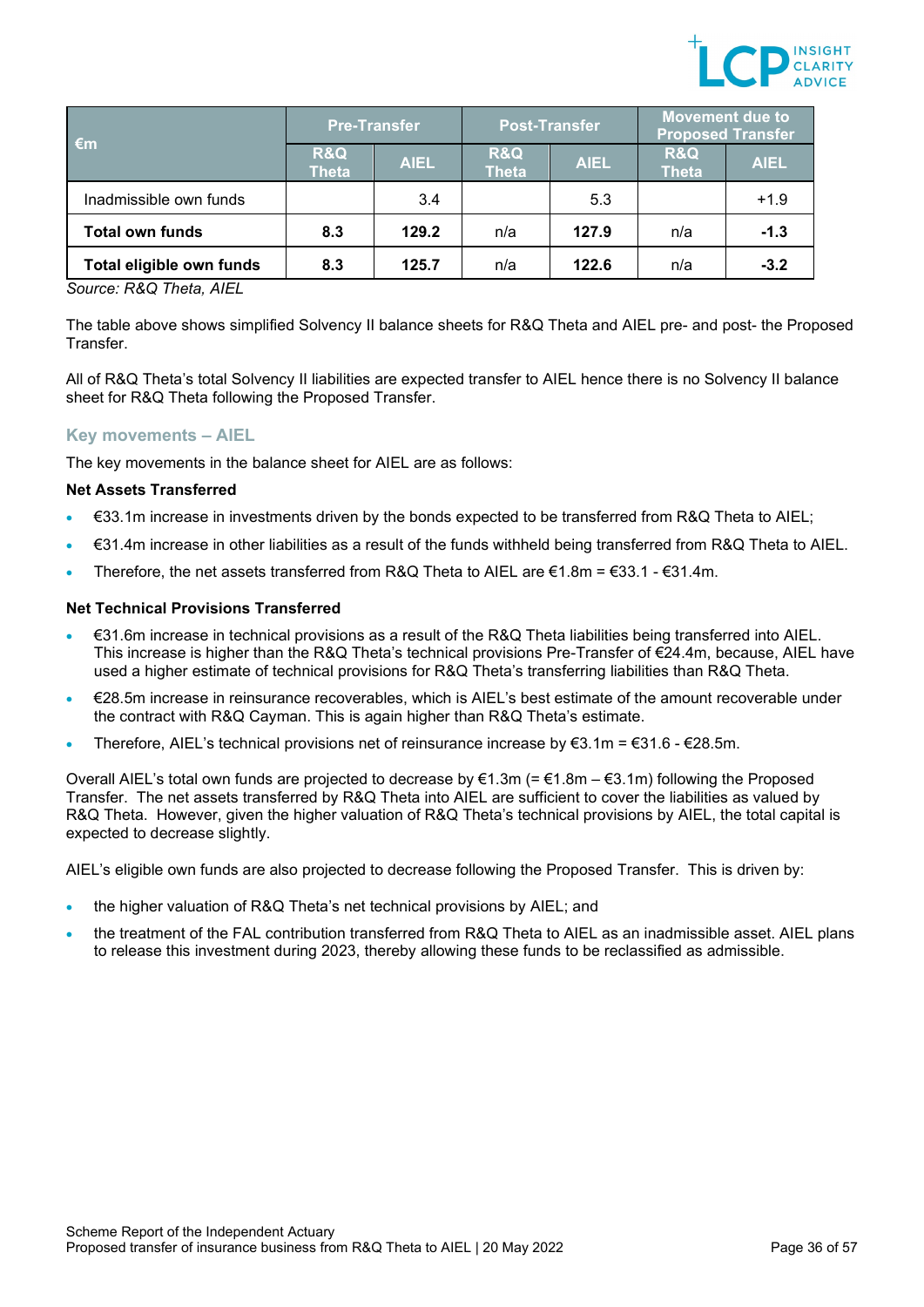

# <span id="page-36-0"></span>**7.3. Impact on the solvency positions of R&Q Theta and AIEL**

The projected solvency positions of R&Q Theta and AIEL pre- and post-transfer are summarised in the following table.

**Projected solvency positions of R&Q Theta and AIEL immediately before and after the Proposed Transfer**

|                                      | <b>R&amp;Q</b><br>Theta | <b>AIEL</b> |
|--------------------------------------|-------------------------|-------------|
| <b>Pre-transfer</b>                  |                         |             |
| Total own funds eligible to meet SCR | 8.3                     | 125.7       |
| <b>SCR</b>                           | 4.7                     | 67.8        |
| <b>SCR coverage ratio</b>            | 177%                    | 185%        |
| Post-transfer                        |                         |             |
| Total own funds eligible to meet SCR | n/a                     | 122.6       |
| <b>SCR</b>                           | n/a                     | 70.9        |
| <b>SCR coverage ratio</b>            | n/a                     | 173%        |

R&Q Theta and AIEL are both well capitalised immediately before and after the Proposed Transfer (as described in section [6.8\)](#page-29-0).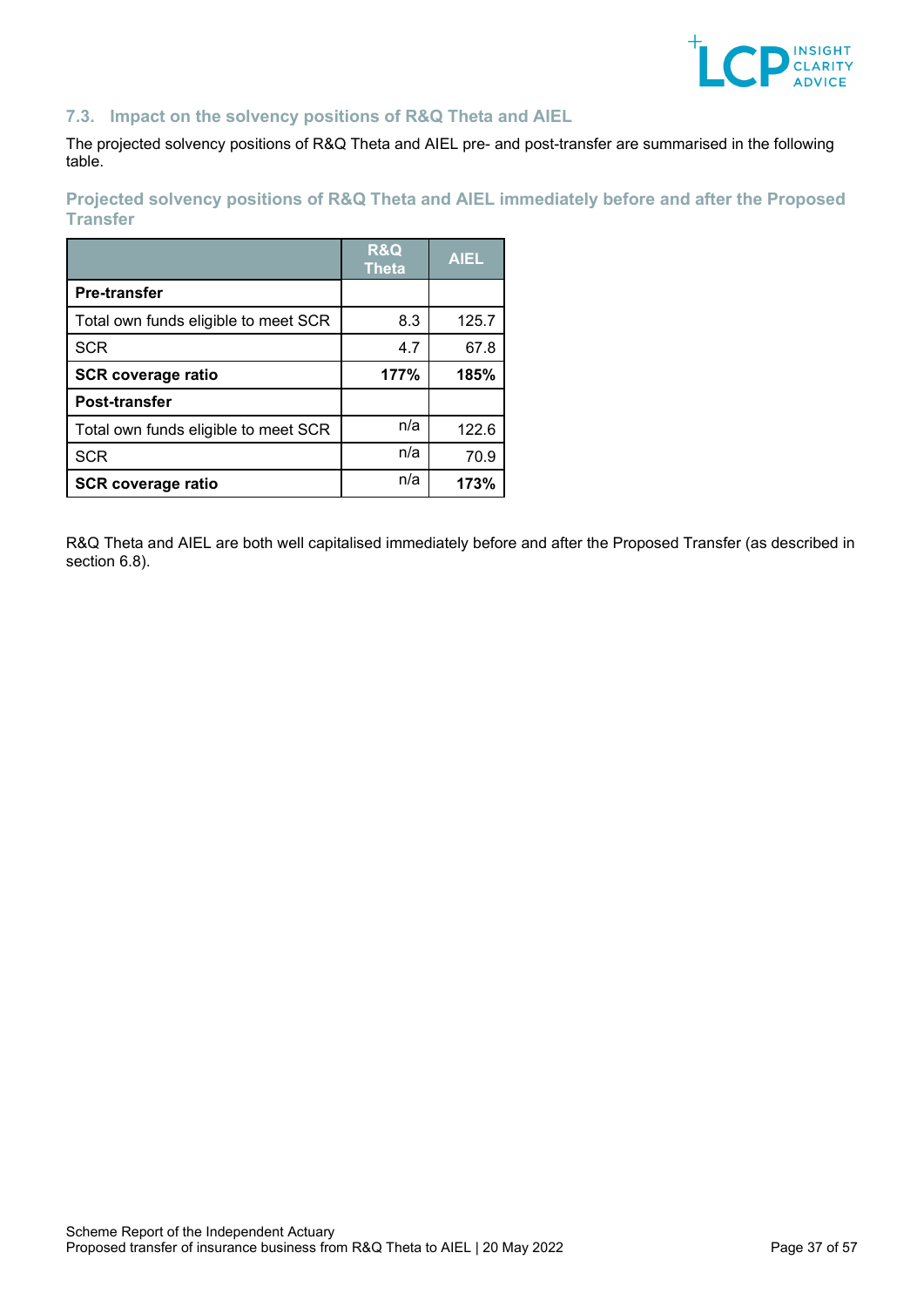

# <span id="page-37-0"></span>**7.4. Reinsurance arrangements**

As part of the acquisition of EIIDAC in May 2021, and in preparation for the Proposed Transfer, the existing reinsurance arrangements of R&Q Theta were commuted and replaced by a new reinsurance programme with R&Q Cayman.

The new programme is aggregate excess of loss reinsurance. The aggregate attachment point is €3m and the maximum aggregate limit is €55m. The reinsurance has been placed on a funds withheld basis.

I understand that, coinciding with the transfer, the reinsurance treaty will be novated from R&Q Theta to AIEL so that it will remain in place to protect the Transferring Business following the Proposed Transfer.

AIEL has no existing reinsurance placed with R&Q Cayman so the proposed transfer does not increase the concentration risk in AIEL's overall reinsurance programme. Post-novation, the reinsurance with R&Q Cayman will continue to be on a funds withheld basis, which will protect AIEL's policyholders from the counterparty default risk associated with the reinsurance programme.

#### **I am therefore satisfied that neither the Transferring Policyholders nor the Existing AIEL Policyholders will be materially adversely affected by the reinsurance aspects of the transfer.**

## <span id="page-37-1"></span>**7.5. Access to Insurance Compensation Schemes**

All of the transferring policyholders are located in the EEA or the UK.

# **EEA Policyholders**

In some EEA states, a national insurance compensation scheme may provide compensation to insurance policyholders or claimants in the event of the insolvency of an insurance company. The Irish Insurance Compensation Fund is one such scheme. However, this is not relevant to the non-Irish Transferring Policyholders as it is designed to facilitate compensation only in relation to risks situated in Ireland. Similarly, no relevant scheme, which would cover the type of business being transferred in the Proposed Transfer, exists in Malta.

Therefore, any compensation schemes on which the Transferring Policyholders might rely would be in the countries in which the risks are situated, rather than in the country in which the Insurer is situated (ie Ireland or Malta).

R&Q Theta and AIEL have confirmed that they are not aware of any loss of access to such compensation schemes for Transferring EEA Policyholders as a result of the Proposed Transfer.

# **UK Policyholders**

Separate from the Proposed Transfer, AIEL has established a branch in the UK that is authorised by the PRA to carry on insurance business in the UK in accordance with the UK Temporary Permissions Regimes.

The Financial Services Compensation Scheme (FSCS) in the UK provides consumer protection for policyholders in the UK. This statutory "fund of last resort" compensates customers in the event of the insolvency of a financial services firm.

I understand that, for insurance policies issued by an EEA insurer on or prior to 31 December 2020 (as is the case for all of R&Q Theta's policies) if the policy was FSCS-protected prior to that date it will generally remain FSCS protected after this date as long as the insurer remains a 'relevant person' in the UK. I further understand that AIEL remains a relevant person by virtue of its UK branch.

## **I have therefore concluded the Transferring Policyholders will not be disadvantaged in terms of access to national insurance compensation schemes.**

### <span id="page-37-2"></span>**7.6. Access to the Insurance Ombudsman Services**

# **EEA Policyholders**

FIN-NET is a network of national ombudsman services organisations responsible for settling consumers' complaints in the area of financial services out of court. The network covers the countries of the EEA. However,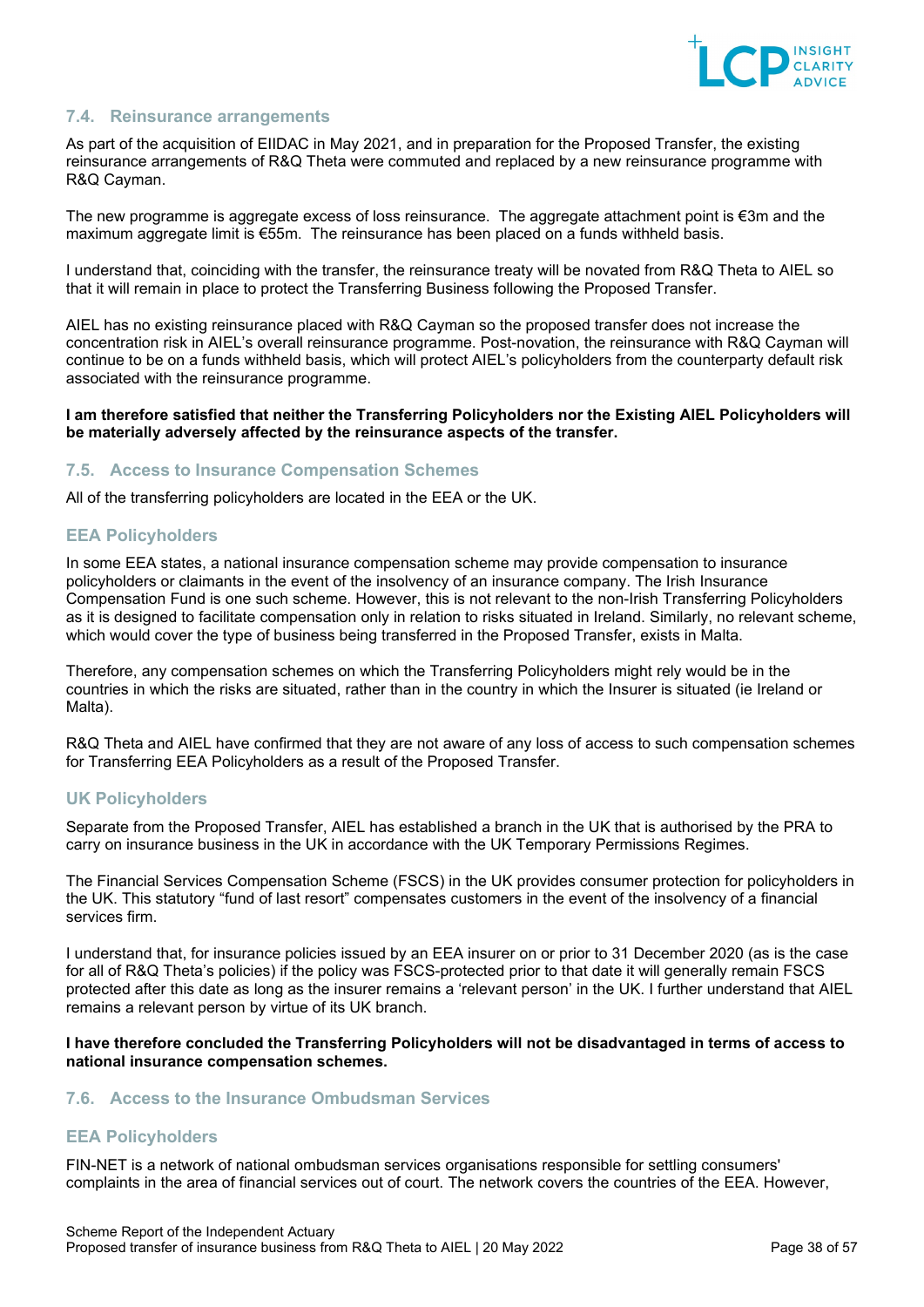

these ombudsman services are applicable only to policyholders who fall within the definition of "consumer" which varies from EEA Member State to Member State. For example, in Ireland, consumers are defined as personal customers and limited companies, charities, clubs, trusts and partnerships with turnover of less than  $\epsilon$ 3m.

All of R&Q Theta's Transferring EEA Policyholders are corporate entities, which do not meet the definition of a consumer under the Financial Services and Pensions Ombudsman Act 2017, as such entities are part of a corporate group that has turnover in excess of €3m. On the basis that the policyholders are corporate entities that are not as a matter of Irish law "consumers", such that the Financial Services and Pensions Ombudsman would not have jurisdiction over the complaint, my understanding is that such ombudsman services are not relevant to my considerations.

# **UK Policyholders**

The Financial Ombudsman Service (FOS) provides private individuals, micro enterprises and small businesses with a free, independent service for resolving disputes with financial companies. For the purposes of the FOS, a micro enterprise is defined as having an annual turnover or balance sheet of less than €2m and fewer than 10 employees, and small businesses are defined to be businesses with less than £6.5m turnover and either fewer than 50 employees or a balance sheet total of less than £5m. It is not necessary for the private individual, micro enterprise or small business to live or be based in the UK for a complaint regarding an insurance policy to be dealt with by the FOS. However, it is necessary for the insurance policy concerned to be, or have been, administered from within the UK and/or issued from within the UK.

Again, because all of R&Q Theta's Transferring UK Policyholders are corporate entities which do not fall with the scope of the FOS, the services provided by the FOS are not relevant to my considerations.

**I have therefore concluded the none of the Transferring Policyholders will be disadvantaged by loss of access to an insurance ombudsman service.**

# <span id="page-38-0"></span>**7.7. Insurance regulation**

## **Prudential regulation**

Prudential regulation requires financial firms to control risks and hold adequate capital to ensure regulated firms are being run in a safe and sound way. Both Ireland and Malta are currently regulated under Solvency II. Solvency II covers the prudential regulation of insurers, including risk management and capital requirements.

Based on the above considerations, I do not expect Transferring Policyholders to be materially adversely affected by the changes in prudential insurance regulation governing their policies from Ireland to Malta.

# **Conduct regulation**

## **EEA Policyholders**

Conduct regulation of financial firms typically includes consumer protection, market conduct rules and ethical codes of conduct. Within the EEA, conduct is generally regulated by the insurance regulator in the country in which a risk is located and/or the location from which the business is carried out.

The location of risks currently insured by R&Q Theta will not change as a result of the Proposed Transfer. Therefore, the key relevant comparison is between the conduct regulations in Ireland and Malta. If these were materially different, this could potentially affect Transferring Policyholders where the business is currently carried out in Ireland and post-transfer will be carried out in Malta.

There is currently less harmonisation in conduct regulation across the EEA compared to prudential regulation. However, a number of existing EU Directives govern consumer regulation across the EEA, and so apply to both the Ireland and Malta. For example, since October 2018, the Insurance Distribution Directive (IDD) strengthens and consolidates the rules covering the distribution of insurance and reinsurance, and also the administration and performance of an insurance policy once it has been written.

As a result, there is access to similar mechanisms in terms of conduct regulation in Ireland and Malta for the Transferring EEA Policyholders based on EU Directives.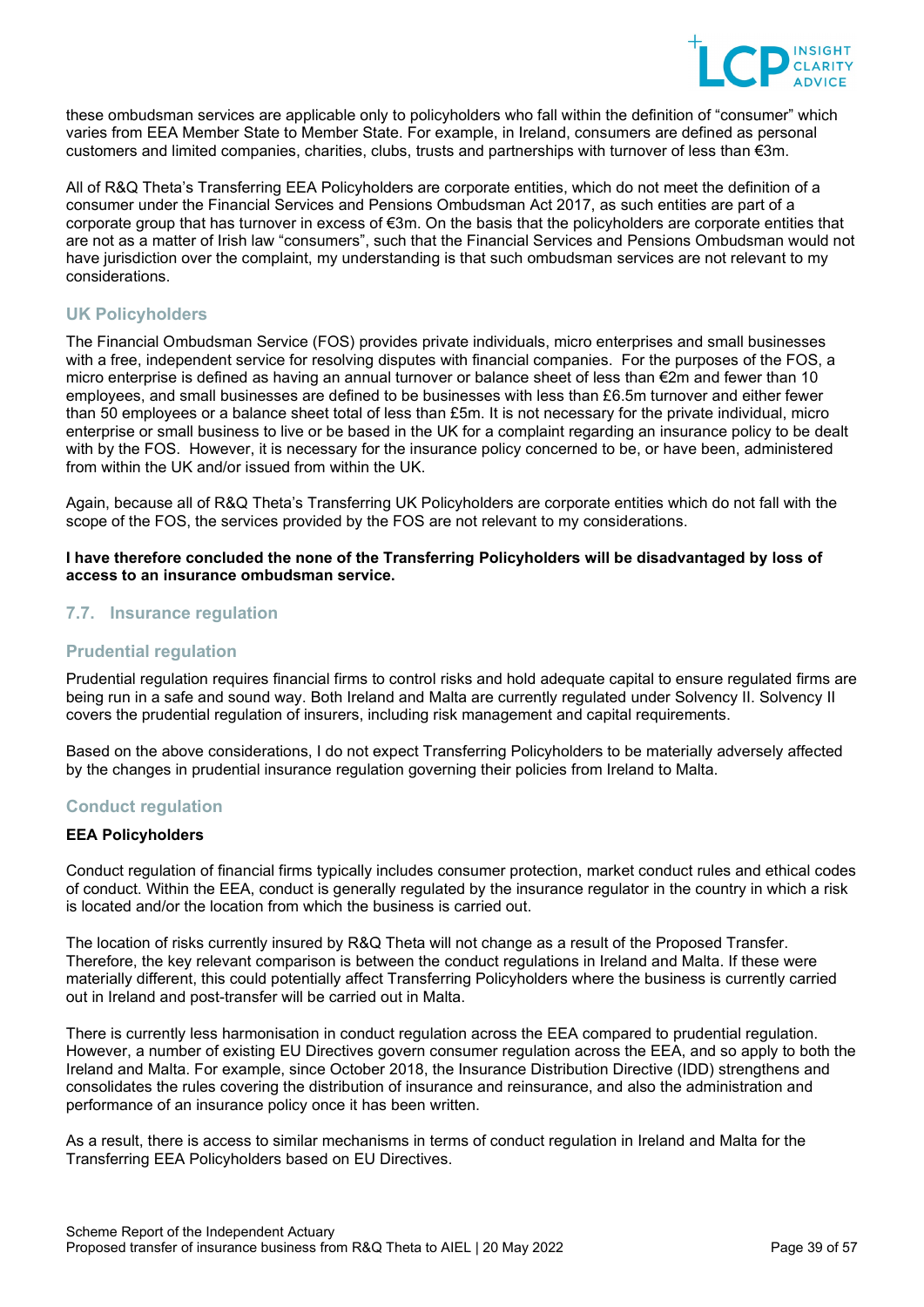

## **UK Policyholders**

In the UK, the Financial Conduct Authority (FCA) is responsible for conduct regulation. The FCA seeks to ensure that consumers are treated fairly in their dealings with insurers. Its rules and guidance include conduct related requirements covering the way in which an insurance firm organises, manages and oversees and governs its business, including codes of conduct, fit and proper requirements and training and competence standards. In addition, conduct regulation covers the full product life cycle, from product design and development, sales and communications with customers, cancellations and claims handling, and complaints handling and compensation.

By virtue of its UK branch, AIEL's UK business will be regulated by the FCA on conduct matters post-transfer, and I would not expect the conduct regulation to change for policyholders due to the Proposed Transfer.

Based on this consideration, I do not expect Transferring UK Policyholders to be adversely affected by the Scheme due to conduct regulation.

#### **Conclusion on regulation**

**As R&Q Theta and AIEL are subject to the same EU and UK based regulatory regimes, I have concluded that policyholders will not be adversely affected by the Proposed Transfer from a regulatory standpoint.**

# <span id="page-39-0"></span>**7.8. Overall conclusion: Policyholder security**

**Based on the work and rationale described above, I have concluded that it is unlikely that policyholders will be materially adversely affected by the Proposed Transfer.**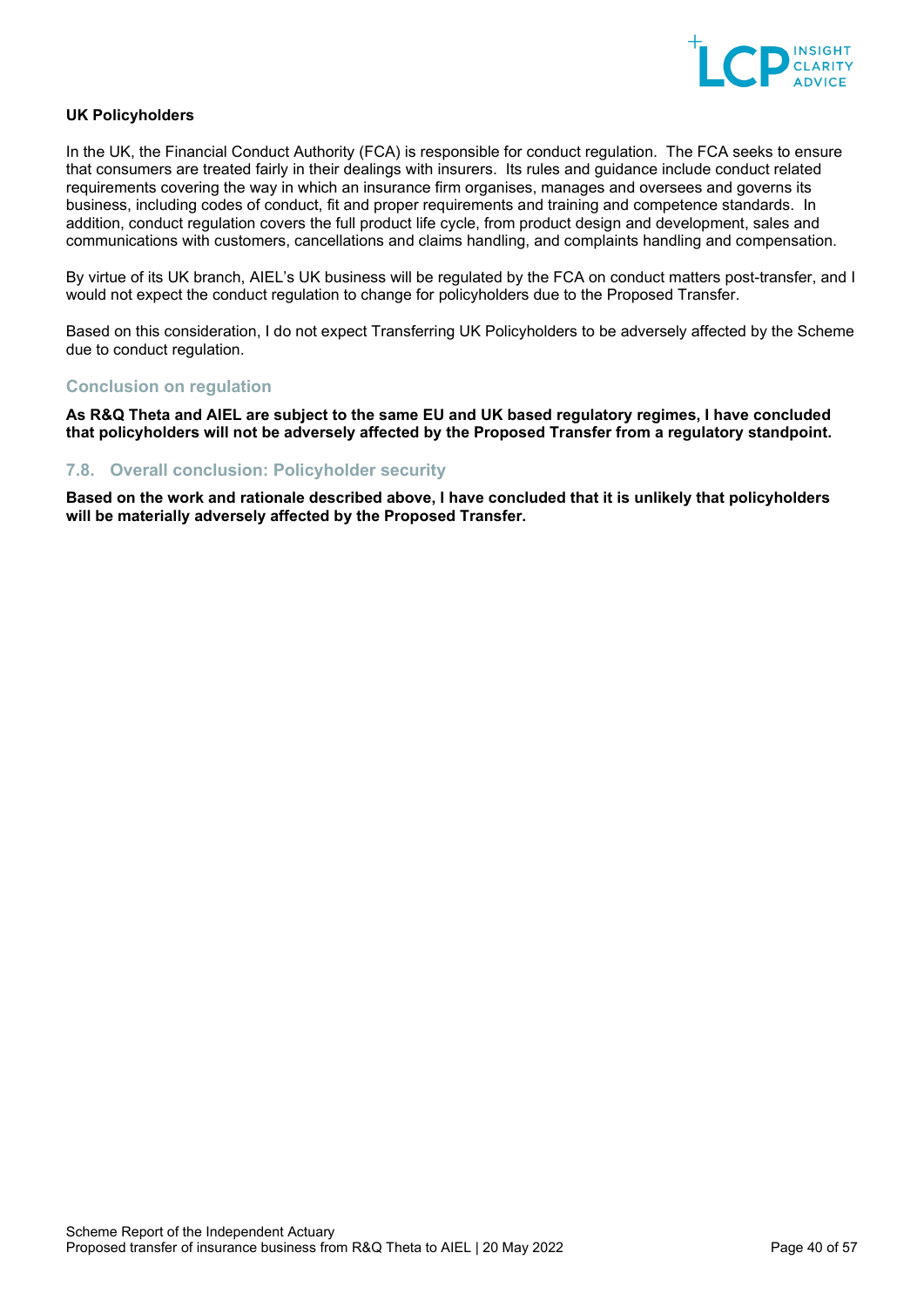

# <span id="page-40-0"></span>**8. Policyholder communications**

## <span id="page-40-1"></span>**8.1. My considerations relating to policyholder communications**

I have assessed the appropriateness of R&Q Theta and AIEL's proposed communication strategy to inform policyholders of the Proposed Transfer. The key focus of my assessment was whether the policyholders are to be provided with sufficient and clear enough information so that they can understand how the Proposed Transfer may affect them.

## <span id="page-40-2"></span>**8.2. Overview of communications strategy**

R&Q Theta and AIEL have developed a communication strategy to notify affected parties of the Proposed Transfer and allow time for any affected parties to raise objections to the High Court. I have summarised the main points of the communications strategy below:

## **Publicity**

- Notice of the Proposed Transfer will be published in Iris Oifigiúil and such other publications as the Court will direct, and in accordance with the laws of the other EEA Member States in which there are Transferring Policyholders.
- It is also intended to publish the notice of the Proposed Transfer in accordance with the laws of England and Wales, Northern Ireland, and Scotland.
- The Court documents, including this Report, will be displayed at the registered offices of R&Q, Theta DAC and AIEL in accordance with Section 13 (3) (c) of the 1909 Act. I note that all of R&Q Theta's policies were issued in the English language, and it is not proposed to provide translations of this Report.
- R&Q Theta DAC and AIEL will include notices on their website homepages linking directly to dedicated webpages relating to the Proposed Transfer, where a copy of the Scheme will be available to read or download.

# **Direct policyholder communications**

- I understand that there is no legal requirement to write to transferring policyholders of a non-life insurance portfolio transfer and R&Q Theta does not propose to do this, except for its policyholders located in the UK with English law governed policies.
- I understand that, in advance of the Directions hearing, R&Q Theta plans to write those Policyholders with English law governed policies located in the UK outlining details of the proposed Scheme, and seeking their consent to the proposed Portfolio Transfer, and submission to the jurisdiction of the Irish courts in respect of the Transfer.
- It is not proposed to issue individual notifications to AIEL policyholders. I note that there is no requirement for AIEL's policyholders to be advised by individual notifications and also that the impact of the transfer on AIEL policyholders would not be sufficiently material to warrant the expense in doing so.

Given my overall findings regarding policyholder security and service standards, and subject to the agreement of the CBI, MFSA and the Court, I am satisfied with this communication approach.

#### <span id="page-40-3"></span>**8.3. Requested waivers**

I understand that the communication plan outlined above meets the requirements of Section 13 of the 1909 Act and that no waivers are requested or required.

# <span id="page-40-4"></span>**8.4. Clarity of communication**

I have reviewed a draft of the proposed letters to be provided to R&Q Theta's policyholders located in the UK explaining the background to the Proposed Transfer and the transfer process. I have additionally reviewed the notices to be provided to be published.

I am satisfied the communication to policyholders regarding the Proposed Transfer is clear, fair and not misleading.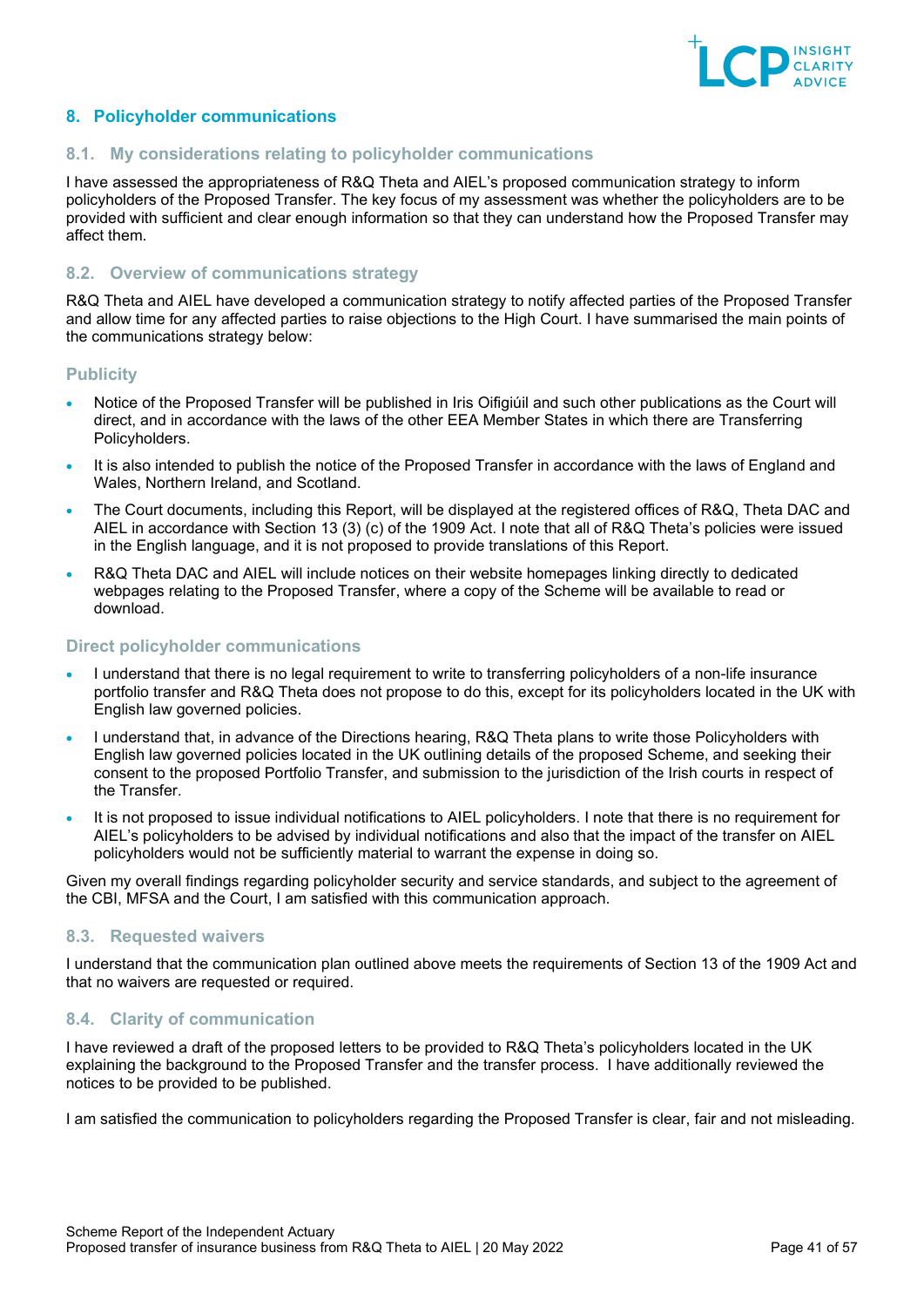

# <span id="page-41-0"></span>**8.5. Overall conclusion: Policyholder communications**

Based on my review of the communication strategy, I have concluded the planned communications strategy will ensure adequate coverage of affected parties.

I have also concluded that the planned communication is sufficiently clear for policyholders to understand the effects of the Proposed Transfer and that R&Q Theta and AIEL have sufficient resources to deal with any objections, enquiries or complaints received following the communication exercise.

Given my overall findings regarding policyholder security and service standards, and subject to the agreement of the CBI, MFSA and the Court, I am satisfied with this communication approach.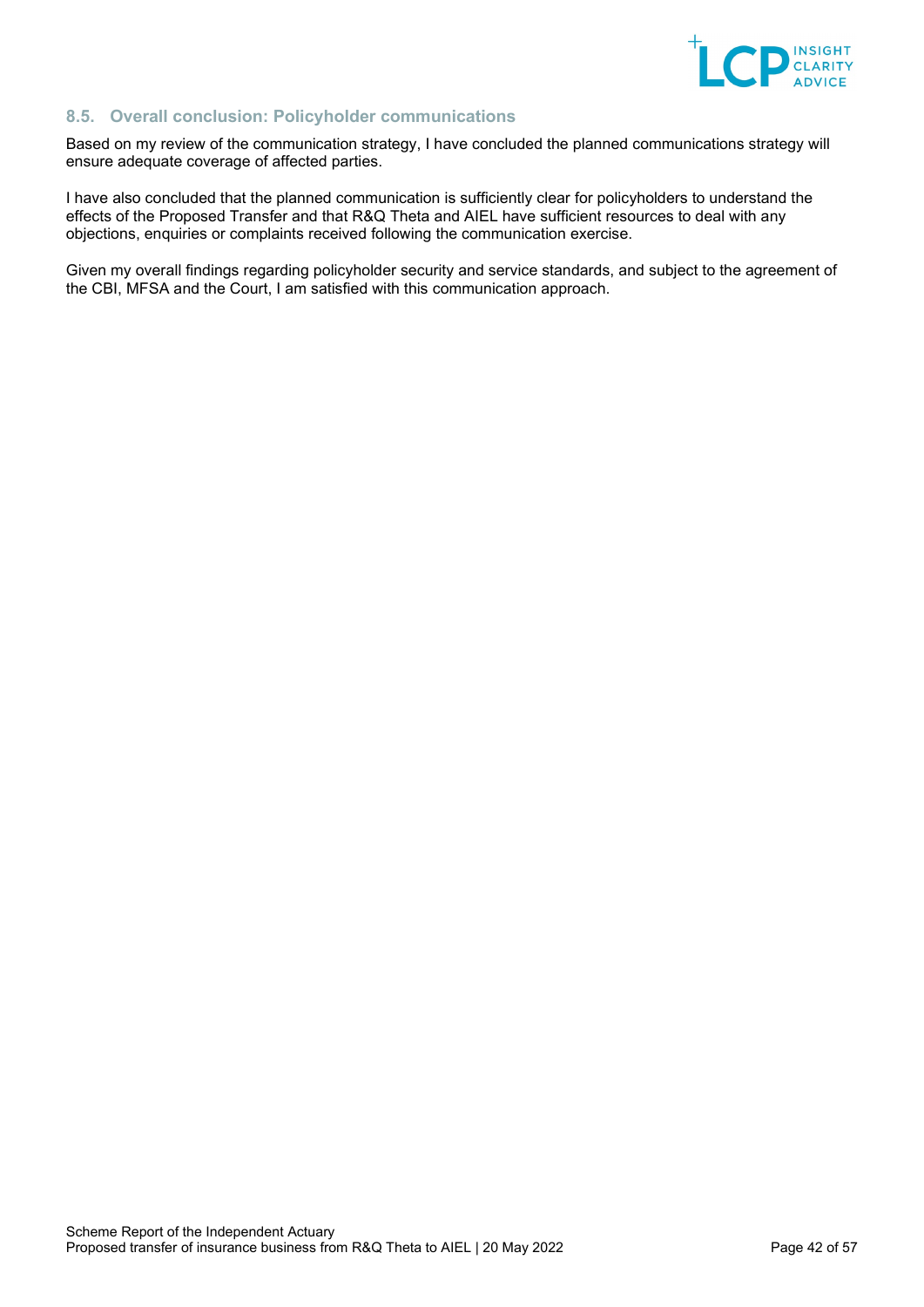

# <span id="page-42-0"></span>**9. Customer service and other considerations**

## <span id="page-42-1"></span>**9.1. Customer service**

I have reviewed the customer service arrangements of R&Q Theta and AIEL and concluded that there will be no material changes to policyholder administration and claims handling, ie the policyholder experience, in respect of:

- Transferring Policyholders; and
- **Existing AIEL Policyholders.**

Claims handling for R&Q Theta's business is outsourced to Crawfords, a large publicly listed provider of outsourced claims management services. Following the Proposed Transfer, claims handling for the transferring business will continue to be performed by Crawfords on behalf of AIEL. This arrangement provides Transferring policyholders with continuity of service in respect of claims handling.

Any complaints in respect of the services provided by Crawfords will be notified to AIEL instead of R&Q Theta. In both cases, the respective claims policies specify that a complaint should be acknowledged within 5 working days and that a full response must be provided to the complainant within 20 working days. There have been no complaints received to date in respect of Crawfords handling of the claims.

In addition, AIEL has confirmed that there will be no changes to policyholder administration and claims handling for their Existing Policyholders as a result of the Proposed Transfer.

## <span id="page-42-2"></span>**9.2. Tax implications**

In relation to the Proposed Transfer, the three types of tax that potentially impact the premium policyholders are charged are:

- Corporation tax: this is levied on profits and policyholders are not directly affected by R&Q Thetas or AIEL's obligation to pay corporate tax.
- Value added tax (VAT): policyholders do not pay VAT on insurance premiums.
- Insurance premium tax (IPT): the applicable IPT rate for each policyholder is determined by the location of the risk insured which will not change. Therefore, the amount of IPT charged will not be affected by the Proposed Transfer.

Therefore, there are no direct tax implications of the Proposed Transfer on Transferring R&Q Theta or existing AIEL policyholders.

## <span id="page-42-3"></span>**9.3. Investment management implications**

R&Q Theta and AIEL's investment strategies are recommended by Randall & Quilter Investment Holdings Limited's investment committee with oversight by the boards. The investment committee determines, implements and reviews investment strategies to deliver on the Group's objectives.

- As at 31 December 2021, the majority of R&Q Theta's invested assets were in corporate bonds and government bonds. A small proportion of assets were invested in equities.
- As at 31 December 2021, the majority of AIEL's invested assets were in government bonds and corporate bonds. A small proportion of assets were invested in cash, holdings in other undertakings and property.

The investment strategies of R&Q Theta and AIEL follow the wider strategy of R&Q Group, and both are managed in a similar manner. No changes to AIEL's investment strategies are planned as a result of the Proposed Transfer.

Therefore, I do not anticipate any materially adverse impact for any group of policyholders in terms of investment management as a consequence of the Proposed Transfer.

## <span id="page-42-4"></span>**9.4. Implications for ongoing expense levels**

All costs and expenses incurred relating to the Proposed Transfer will be borne by AIEL and will not be borne by policyholders. One-off costs associated with the Proposed Transfer are expected to be modest relative to the combined size of the transferring business and existing portfolio of AIEL.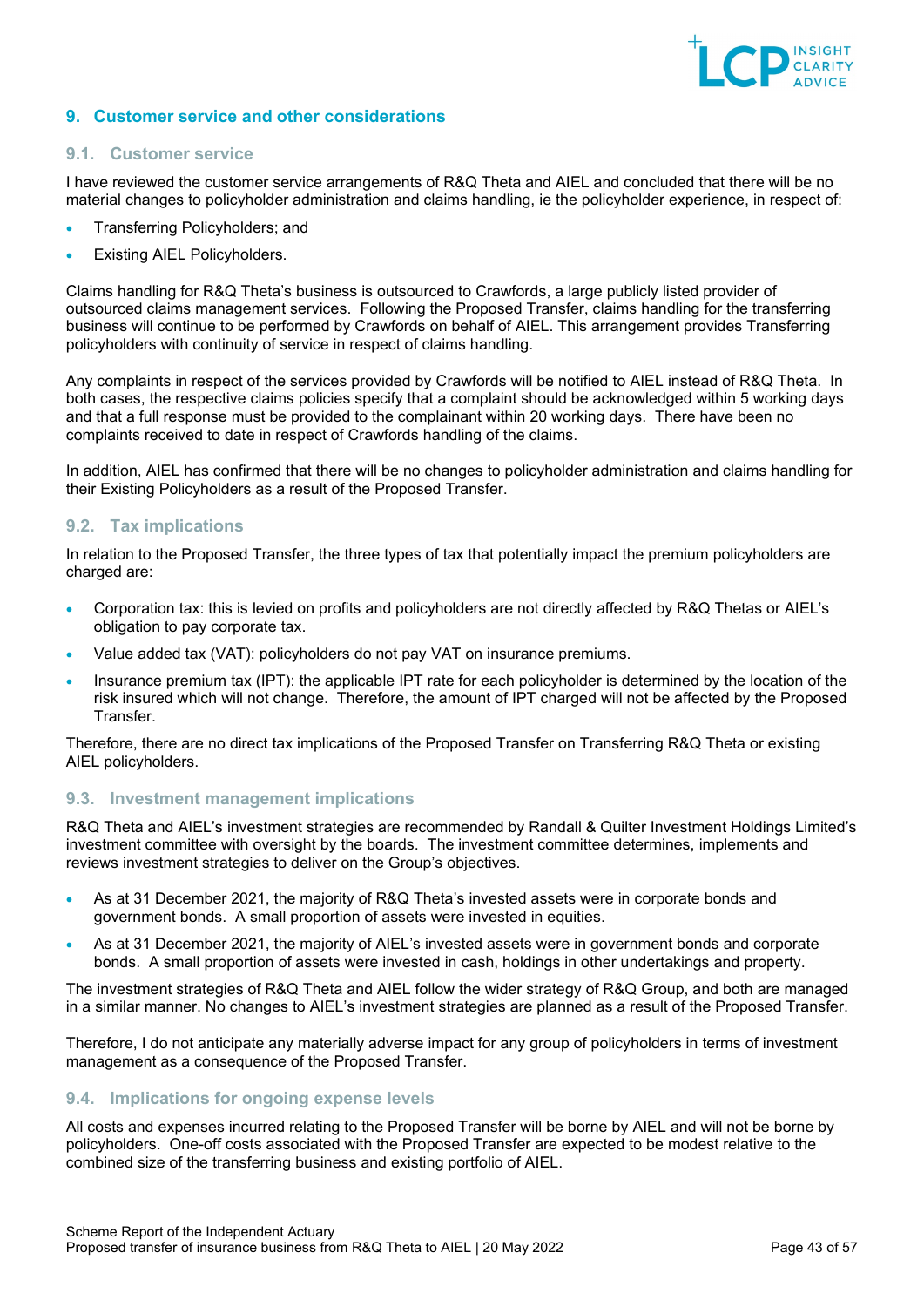

Therefore, there are no impacts for any group of policyholders as a result of any changes to ongoing expense levels.

# <span id="page-43-0"></span>**9.5. Impact on liquidity position**

The liquidity position of a company represents its ability to meet all claim payments and other obligations as and when they fall due. R&Q Theta and AIEL monitor liquidity risk as part of their ORSA processes to ensure that sufficient funds are available to settle claims and expenses as they fall due.

R&Q Theta maintains a large proportion of its assets in liquid asset classes, including government bonds and corporate bonds. As such, R&Q Theta does not expect any material cashflow risk.

AIEL invests mainly in government bonds and corporate bonds which are normally readily convertible into cash. As AIEL writes new business, liquidity is also available from premium income.

Following the Proposed Transfer, AIEL's financial assets will increase by approx. €60m as a result of the assets received from R&Q Theta under the terms of the Proposed Transfer. These assets will continue to be held in highly liquid asset classes, so AIEL does not expect any material cashflow risk.

Therefore, I do not anticipate any materially adverse impacts on the liquidity position for any group of policyholders as a consequence of the Proposed Transfer.

# <span id="page-43-1"></span>**9.6. Impact of other transfers**

I am not aware of any significant future transfers into or out of either R&Q Theta or AIEL that will affect any of the Transferring policyholders or the Existing AIEL policyholders.

Any future transfers would need to go through a separate approval process to ensure that policyholders would not be materially adversely affected.

## <span id="page-43-2"></span>**9.7. Set-off**

I have considered whether the Proposed Transfer is likely to lead to any changes in the rights of set-off for creditors or debtors of R&Q Theta or AIEL. "Set-off" is a right that allows parties to cancel or offset mutual debts with each other by subtracting one from the other and paying only the balance.

R&Q Theta and AIEL have confirmed that there are no changes in set-off rights as a result of the Proposed Transfer. I have also not identified any material set-off rights as part of my review.

Therefore, considerations around set-off do not impact my conclusions.

#### <span id="page-43-3"></span>**9.8. Overall conclusion: Customer service and other considerations**

**Based on the work and rationale described above, I have concluded that no material impact on service standards (or any other considerations within this section of the report) is expected following the Proposed Transfer.**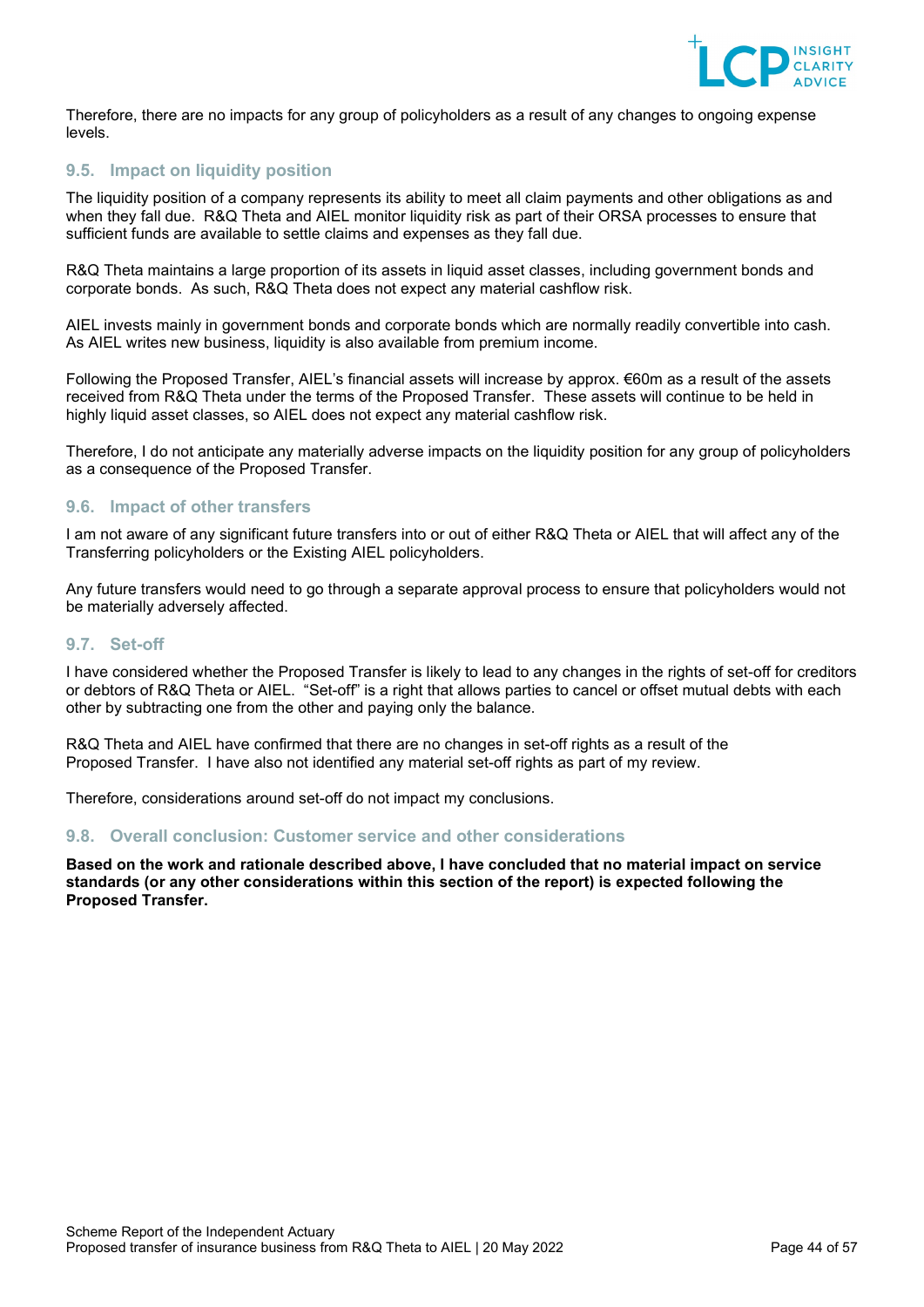

# <span id="page-44-0"></span>**10. Conclusions and Statement of Truth**

## <span id="page-44-1"></span>**10.1. Conclusion**

I have considered the Proposed Transfer and its likely effects on the Transferring Policyholders and the Existing AIEL Policyholders.

• In reaching the conclusions set out below, I have applied the principles as set out in relevant professional guidance, being the Actuarial Standards of Practice (ASPs): ASP-PA-2 General Actuarial Practice and ASP-LA-6 Transfer of Long-Term Business of an Authorised Insurance Company and Technical Actuarial Standards (TASs) TAS 100: Principles for Technical Actuarial Work and TAS 200: Insurance.

I have concluded that:

- The security provided to Transferring Policyholders will not be materially adversely affected by the Proposed Transfer. No material impact on service standards is expected for Transferring Policyholders following the Proposed Transfer.
- The security provided to Existing AIEL Policyholders will not be materially adversely affected by the Proposed Transfer. No material impact on service standards is expected for Existing AIEL Policyholders following the Proposed Transfer.

# <span id="page-44-2"></span>**10.2. Issues to highlight**

I consider it necessary that I review the most recent information, up to the date of the Sanctions Hearing for the Proposed Transfer, when this becomes available later in the year, before confirming my opinion and conclusions.

Specific issues that I have highlighted in this report which require further review include:

- Updated reserves and capital positions.
- Any policyholder objections received.
- Any changes to the detail of the scheme.

I will consider these points further as part of my Supplementary Report.

#### <span id="page-44-3"></span>**10.3. IA duty and declaration**

My duty to the Court overrides any obligation to those from whom I have received instructions or paid for this Report. I confirm that I have complied with that duty.

I confirm that I have made clear which facts and matters referred to in this report are within my own knowledge and which are not. Those that are within my own knowledge I confirm to be true. The opinions I have expressed represent my true and complete professional opinions on the matters to which they refer.

Derlan Lavelle

*Declan Lavelle Partner*

20 May 2022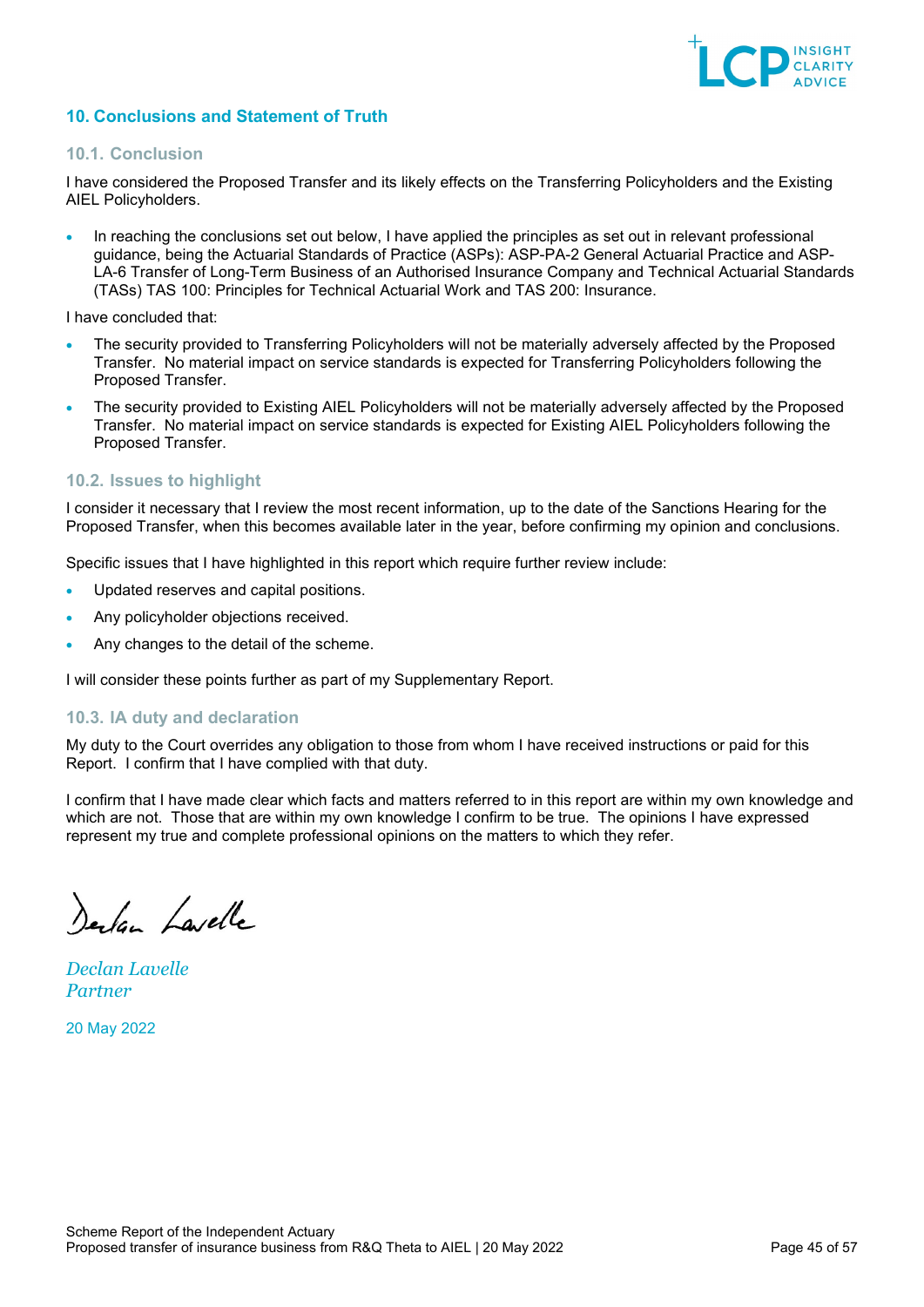

#### **Professional standards**

Our work in preparing this document complies with the following actuarial professional standards.

Issued by the Society of Actuaries in Ireland: ASP PA-2 General Actuarial Practice and ASP LA-6 Transfer of Long-Term Business of an Authorised Insurance Company.

Issued by the Financial Reporting Council: Technical Actuarial Standard 100: Principles for Technical Actuarial Work, together with Technical Actuarial Standard 200: Insurance.

#### **The use of our work**

This work has been produced by Lane Clark & Peacock LLP under the terms of our written agreement with R&Q Theta Designated Activity Company and Accredited Insurance (Europe) Limited ("Our Clients").

This work is only appropriate for the purposes described and should not be used for anything else. It is subject to any stated limitations (e.g. regarding accuracy or completeness). Unless otherwise stated, it is confidential and is for your sole use. You may not provide this work, in whole or in part, to anyone else without first obtaining our permission in writing. We accept no liability to anyone who is not Our Client.

If the purpose of this work is to assist you in supplying information to someone else and you acknowledge our assistance in your communication to that person, please make it clear that we accept no liability towards them.

#### **About Lane Clark & Peacock LLP**

We are a limited liability partnership registered in England and Wales with registered number OC301436. LCP is a registered trademark in the UK (Regd. TM No 2315442) and in the EU (Regd. TM No 002935583). All partners are members of Lane Clark & Peacock LLP. A list of members' names is available for inspection at 95 Wigmore Street, London, W1U 1DQ, the firm's principal place of business and registered office.

The firm is regulated by the Institute and Faculty of Actuaries in respect of a range of investment business activities. Locations in London, Winchester and Ireland. © Lane Clark & Peacock LLP 2022

[https://www.lcp.uk.com/emails-important-information](https://www.lcp.uk.com/emails-important-information/) contains important information about this communication from LCP, including limitations as to its use.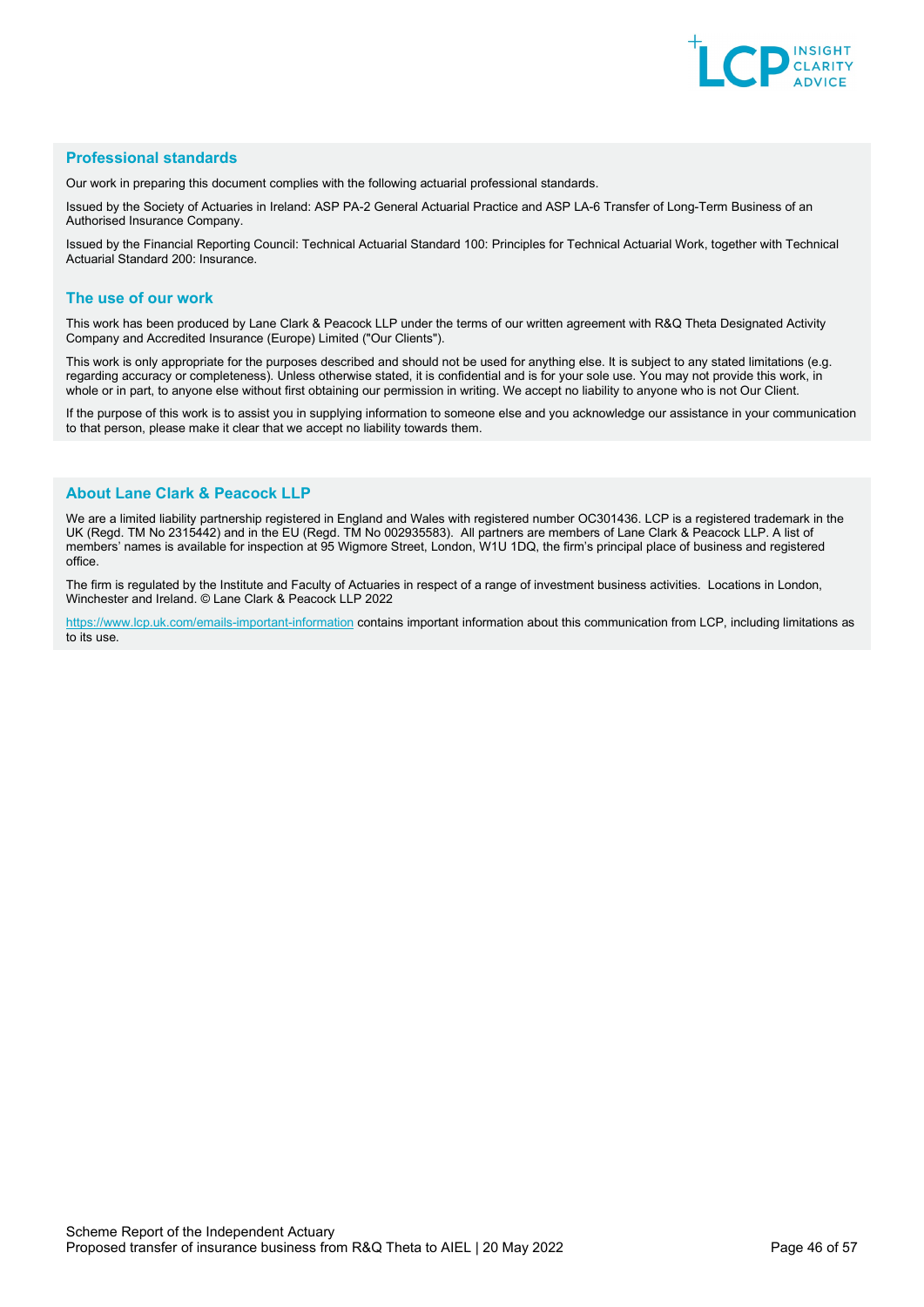

# <span id="page-46-0"></span>**Appendix 1 – Glossary**

| <b>Term</b>                                    | <b>Definition</b>                                                                                                                                                                                                                                                                                                   |
|------------------------------------------------|---------------------------------------------------------------------------------------------------------------------------------------------------------------------------------------------------------------------------------------------------------------------------------------------------------------------|
| Actuarial Standard of<br>Practice (ASP)        | ASPs are professional actuarial standards issued by the Society of Actuaries in<br>Ireland.                                                                                                                                                                                                                         |
| <b>Asbestos Working Party</b><br>(AWP)         | An actuarial working party in the UK that has performed extensive work based on UK<br>market data to estimate the total claims cost of UK asbestos-related claims                                                                                                                                                   |
| Best estimate                                  | An estimate prepared with no margin for either prudence or optimism.                                                                                                                                                                                                                                                |
| Bornhuetter-Ferguson<br>method                 | A blend of development factor modelling and the Expected Loss Ratio Method<br>(defined later in this glossary). The weighting given to each is dependent on how<br>developed the claims are for a policy year.                                                                                                      |
| Cede                                           | When a company reinsures its liability with another. The insurance company that<br>purchases reinsurance is the "ceding company" that "cedes" business to the<br>reinsurer.                                                                                                                                         |
| Cayman Islands<br>Monetary Authority<br>(CIMA) | The regulator of the financial services sector in the Cayman Islands.                                                                                                                                                                                                                                               |
| Central Bank of Ireland<br>(CBI)               | The regulator of the insurance sector in Ireland.                                                                                                                                                                                                                                                                   |
| Counterparty default risk                      | The risk of defaults or downgrades by counterparties that either owe an insurer<br>money or hold money on its behalf. For example, this covers the risk of the failure of<br>a reinsurer or a broker.                                                                                                               |
| <b>Development Factor</b><br>Modelling         | An actuarial method for estimating future claims development using assumptions<br>based on past patterns of claims development. "Development" could mean the<br>reporting of claims, payment of claims or the progression of case reserves.                                                                         |
| <b>Effective Date</b>                          | The date when the Proposed Transfer is expected to occur, which will be shortly after<br>the Sanctions Hearing which is scheduled for 3 October 2022.                                                                                                                                                               |
| European Economic<br>Area (EEA)                | The EEA Agreement established the EEA on 1 January 1994. The EEA unites the<br>27 EU member states with Iceland, Liechtenstein, and Norway into an internal                                                                                                                                                         |
|                                                | market governed by the same basic rules. These rules aim to enable goods,                                                                                                                                                                                                                                           |
|                                                | services, capital, and persons to move freely about the EEA in an open and                                                                                                                                                                                                                                          |
|                                                | competitive environment, a concept referred to as the four freedoms.                                                                                                                                                                                                                                                |
| Events not in data<br>(ENIDs)                  | An estimate of possible future events or developments that are not reflected in the<br>insurer's historical data. Insurers need to make allowance for ENIDs in their Solvency<br>Il technical provisions.                                                                                                           |
| <b>Existing AIEL</b><br>Policyholders          | Policyholders of AIEL at the time of the Proposed Transfer, who will remain with AIEL<br>after the Proposed Transfer.                                                                                                                                                                                               |
| <b>Expected Loss Ratio</b><br>method           | An actuarial method for estimating future claims development based on combining an<br>exposure measure and an assumed rate per unit of exposure (the "initial expected<br>loss ratio").                                                                                                                             |
| <b>Financial Conduct</b><br>Authority (FCA)    | The UK regulatory agency that focuses on the regulation of conduct by retail and<br>wholesale financial services firms. The FCA operates as part of the regulatory<br>framework implemented under the Financial Services Act 2012.                                                                                  |
| Financial Ombudsman<br>Service (FOS)           | Set up by the UK Parliament, the FOS is a free service that settles complaints<br>between consumers and business that provide financial services. Parliament set up<br>the FOS and has legal powers in the UK to address unresolved complaints between a<br>business and a customer relating to financial services. |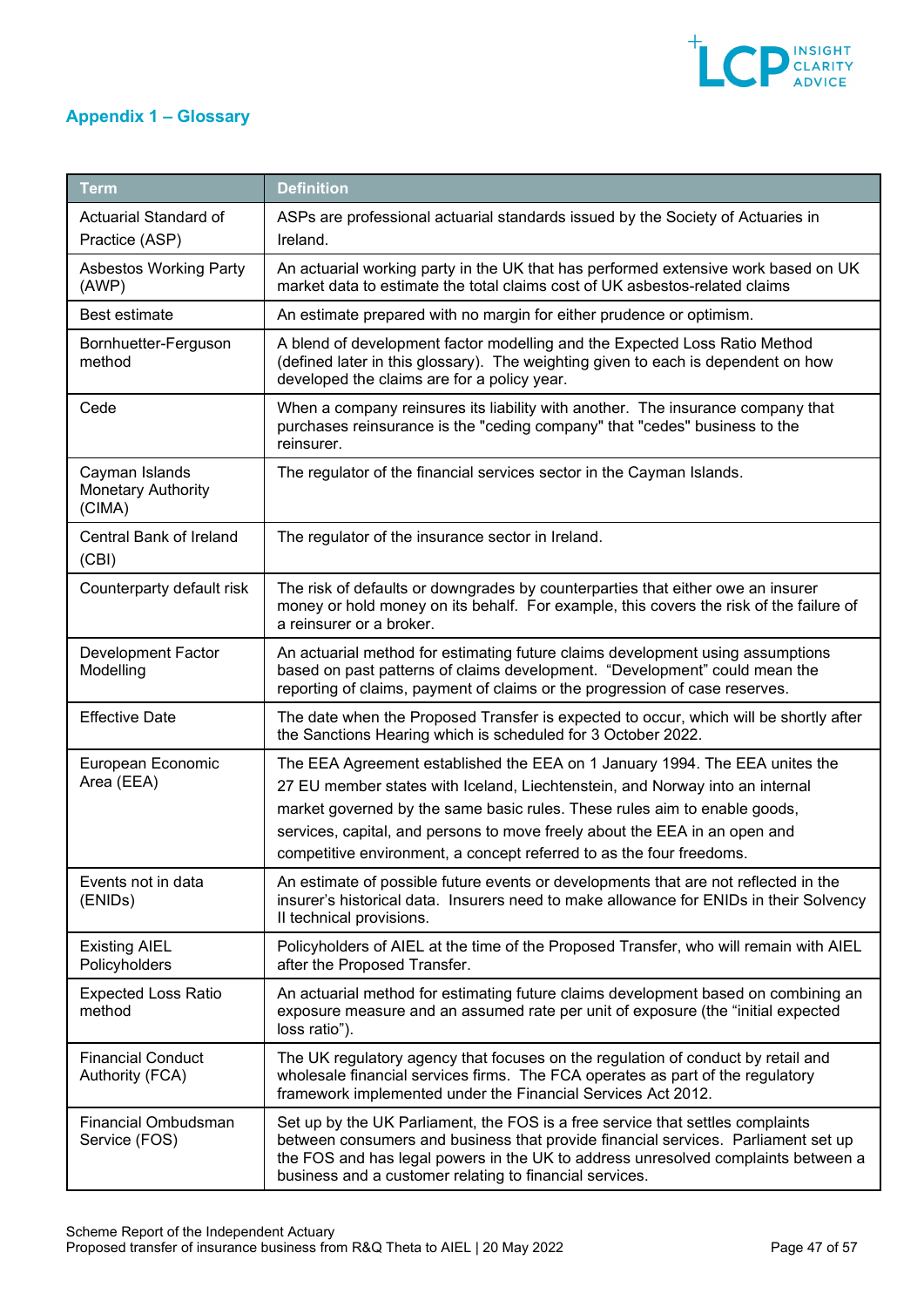

| <b>Term</b>                                                       | <b>Definition</b>                                                                                                                                                                                                                                                                                                                                                                                                                                                                                                                    |
|-------------------------------------------------------------------|--------------------------------------------------------------------------------------------------------------------------------------------------------------------------------------------------------------------------------------------------------------------------------------------------------------------------------------------------------------------------------------------------------------------------------------------------------------------------------------------------------------------------------------|
| <b>Financial Reporting</b><br>Council (FRC)                       | The body responsible for setting actuarial standards in the UK. The FRC also<br>regulates auditors and accountants and sets the UK's Corporate Governance and<br>Stewardship Codes.                                                                                                                                                                                                                                                                                                                                                  |
| <b>Financial Services</b><br><b>Compensation Scheme</b><br>(FSCS) | The FSCS is the compensation fund of last resort for customers of UK authorised<br>financial services firms. This covers insurance for individuals and some insurance for<br>small businesses.                                                                                                                                                                                                                                                                                                                                       |
| Funds withheld                                                    | A reinsurance arrangement where assets that would normally be paid over to a<br>reinsurer are withheld by the ceding company to reduce the potential credit risk, or to<br>retain control over investments.                                                                                                                                                                                                                                                                                                                          |
| Funds at Lloyd's (FAL)                                            | R&Q Theta and AIEL have both invested some of their Own Funds in an R&Q Group<br>corporate Lloyd's member. Each member of Lloyd's is required to provide capital as<br>security to support their total Lloyd's underwriting business. This is known as Funds at<br>Lloyd's. The level of Funds at Lloyd's determines the amount of insurance business a<br>member can underwrite.                                                                                                                                                    |
| <b>IFRS</b> accounting<br><b>Standards</b>                        | International Financial Reporting Standards (IFRS) - these are the accounting<br>standards used to set the booked provisions underlying the published financial<br>accounts of insurers.                                                                                                                                                                                                                                                                                                                                             |
| Gunnar-Benktander<br>method                                       | An iteration of the Bornhuetter-Ferguson method, which involves a blend of<br>development factor modelling and the Bornhuetter-Ferguson method.                                                                                                                                                                                                                                                                                                                                                                                      |
| High Court / Court                                                | The High Court of Ireland                                                                                                                                                                                                                                                                                                                                                                                                                                                                                                            |
| Incurred but not enough<br>reported (IBNER)                       | See definition of IBNR.                                                                                                                                                                                                                                                                                                                                                                                                                                                                                                              |
| Incurred but not reported<br>(IBNR)                               | The provision for claims that may be reported in the future but relate to events that<br>have already occurred. This also includes provision for possible future development<br>of existing open claims, ie those that have been reported but not fully settled. The<br>provision possible development of open claims is called IBNER (Incurred But Not<br>Enough Reported). Depending on the type of insurance being considered and the<br>claims handling approach, both the IBNR and IBNER can be either positive or<br>negative. |
| Independent Actuary                                               | A suitably qualified person appointed to produce an independent report, for the<br>Court, on an insurance business transfer scheme, in accordance with Section 13 of<br>the Assurance Companies Act 1909. The Independent Actuary's primary duty lies<br>with the Court, and the opinion of the actuary is independent of those of the<br>sponsoring companies involved in the Transfer and the CBI.                                                                                                                                 |
| <b>Malta Financial Services</b><br>Authority (MFSA)               | The regulator of the insurance sector in Malta.                                                                                                                                                                                                                                                                                                                                                                                                                                                                                      |
| Market risk                                                       | The risk of changes in an insurer's financial position due to changes in the market<br>value of assets, liabilities and financial instruments. For example, this covers the risk<br>of falls in the value of assets that are being held to make future claims payments.                                                                                                                                                                                                                                                              |
| MCR coverage ratio                                                | The MCR coverage ratio is the ratio of own funds to Required Capital (MCR). This is<br>a measure of the capital strength of the insurer - the higher the ratio, the stronger the<br>insurer.                                                                                                                                                                                                                                                                                                                                         |
| Minimum Capital<br>Requirement (MCR)                              | A formulaic calculation of the capital requirement as part of the European Solvency II<br>regulations for insurers. Breaching the MCR defines the point of intensive regulatory<br>intervention. The calibration of the MCR is to be the capital required to give an 85%<br>confidence level of sufficient capital to last one year. The MCR is a simpler<br>calculation than the SCR and is typically a less onerous requirement.                                                                                                   |
| Noise Induced Hearing<br>Loss                                     | Permanent hearing loss that is caused by being around loud noises over a long<br>period of time.                                                                                                                                                                                                                                                                                                                                                                                                                                     |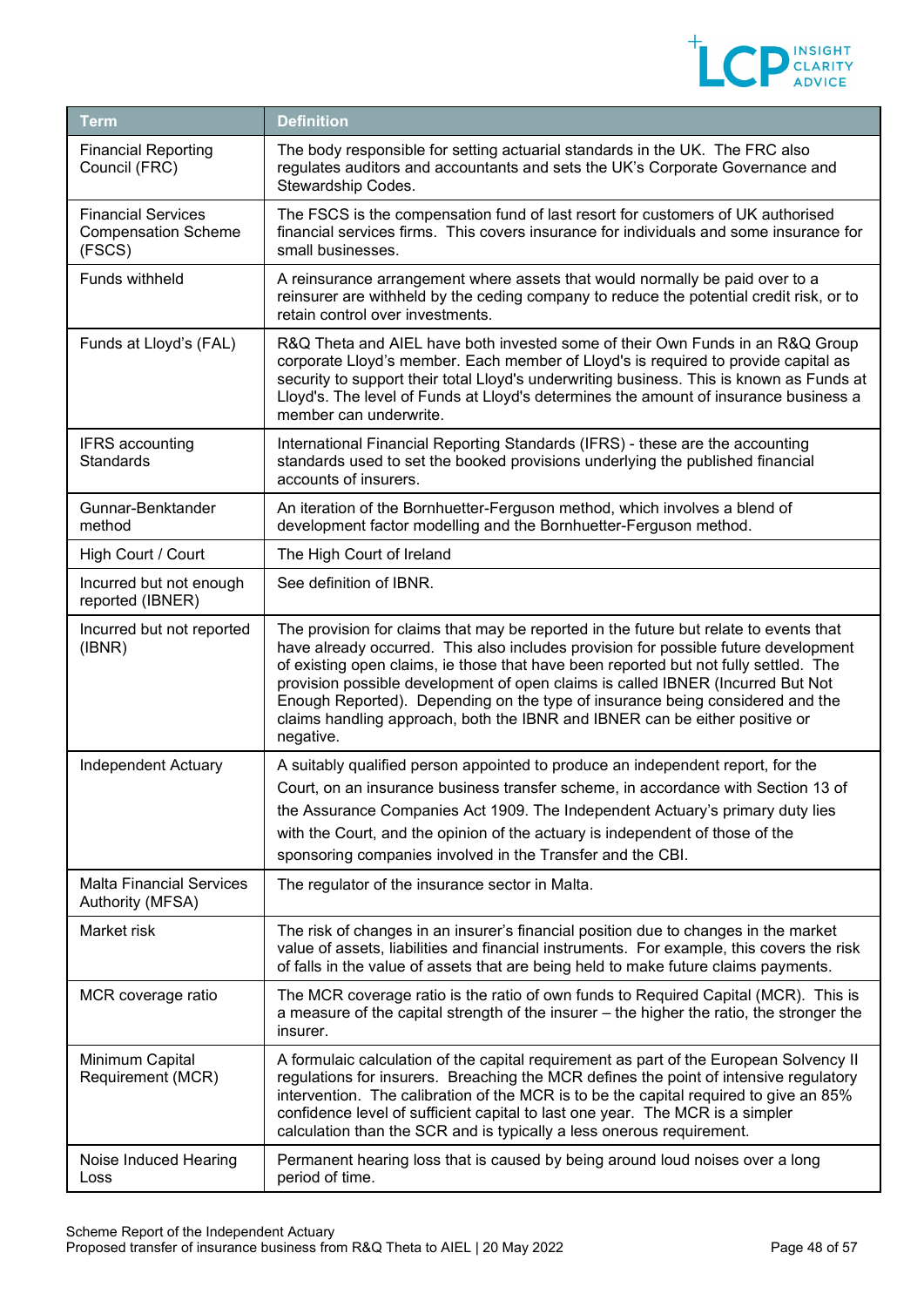

| Term                                                    | <b>Definition</b>                                                                                                                                                                                                                                                                                                                                                                                                                                                     |
|---------------------------------------------------------|-----------------------------------------------------------------------------------------------------------------------------------------------------------------------------------------------------------------------------------------------------------------------------------------------------------------------------------------------------------------------------------------------------------------------------------------------------------------------|
| Novation                                                | A Novation is a commercial agreement between a policyholder and two insurers<br>which cancels a policy from inception with one insurer and replaces it with a new<br>contract with the second insurer.                                                                                                                                                                                                                                                                |
| Occupational disease                                    | A disease contracted primarily as a result of an exposure to risk factors arising from<br>work activity. For example, exposure to asbestos is associated with a number of<br>diseases, including mesothelioma, asbestosis, pleural thickening and various<br>cancers.                                                                                                                                                                                                 |
| Operational risk                                        | The risk of losses caused by failures in an insurer's operational processes, people<br>and systems, or from events that are external to the insurer. For example, this would<br>cover the risk of fraud or IT failure.                                                                                                                                                                                                                                                |
| Own funds                                               | The capital in excess of provisions available to meet the SCR capital requirements<br>under Solvency II.                                                                                                                                                                                                                                                                                                                                                              |
| Proposed Transfer                                       | The proposed insurance business transfer from R&Q Theta to AIEL under Section 13<br>of the Assurance Companies Act 1909, Section 36 of the Insurance Act 1989 and<br>Regulation 41 of the European Union (Insurance and Reinsurance) Regulations 2015                                                                                                                                                                                                                 |
| <b>Prudential Regulation</b><br>Authority (PRA)         | The part of the Bank of England that carries out the prudential regulation of financial<br>firms in the UK, including banks, investment banks, building societies and insurance<br>companies. The PRA operates as part of the regulatory framework implemented<br>under the Financial Services Act 2012.                                                                                                                                                              |
| Quota share reinsurance                                 | A reinsurance contract in which the insurer and reinsurer share both claims and<br>premiums in the same proportion. The reinsurer usually pays a commission to the<br>insurer to allow for their costs of selling and administering the policy.                                                                                                                                                                                                                       |
| Reinsurance                                             | An arrangement with another insurer to share or pass on risks. For example, in the<br>case of the Proposed Transfer, R&Q Theta is transferring underwriting (insurance)<br>risk to R&Q Cayman using an aggregate excess of loss reinsurance arrangement.                                                                                                                                                                                                              |
| Reinsurance bad debt                                    | Reinsurance bad debt is a provision for amounts that are owed by reinsurers but<br>which may not be paid, eg due to the insolvency of the reinsurer.                                                                                                                                                                                                                                                                                                                  |
| <b>Required Capital</b>                                 | The amount of capital an insurer must hold in order to meet its regulatory capital<br>requirements (ie the SCR).                                                                                                                                                                                                                                                                                                                                                      |
| <b>Residual Policy</b>                                  | Any Transferring Policy in relation to which any competent regulator has not provided<br>a necessary certificate as to consent (and such consent is not otherwise deemed to<br>have been given) or which the Court for whatever reason determines shall not be<br>transferred by virtue of the Scheme or the Order.                                                                                                                                                   |
| <b>Scheme Document</b>                                  | A document submitted to the High Court setting out details of the Scheme or<br>Proposed Transfer.                                                                                                                                                                                                                                                                                                                                                                     |
| Scheme Report                                           | This report prepared by me, as the Independent Actuary, for submission to the<br>High Court.                                                                                                                                                                                                                                                                                                                                                                          |
| SCR coverage ratio                                      | The ratio of an insurer's available capital to its Required Capital (SCR). This is a<br>measure of the capital strength of the insurer - the higher the ratio, the stronger the<br>insurer (all else being equal).                                                                                                                                                                                                                                                    |
| Solvency Capital<br>Requirement (SCR)                   | The amount of capital an insurer is required to hold under Solvency II regulations.<br>This is an estimate of the capital required to cover the loss that an insurer could<br>experience over the next 12 months with a probability of 99.5% (ie, a 1 in 200 event).<br>If an insurer's capital (ie the excess of its assets over its liabilities) falls below the<br>SCR, it will trigger regulatory intervention, with the intention of remedying that<br>position. |
| Solvency Financial<br><b>Condition Report</b><br>(SFCR) | Solvency II requires each insurer to publish an SFCR annually that contains certain<br>qualitative and quantitative information.                                                                                                                                                                                                                                                                                                                                      |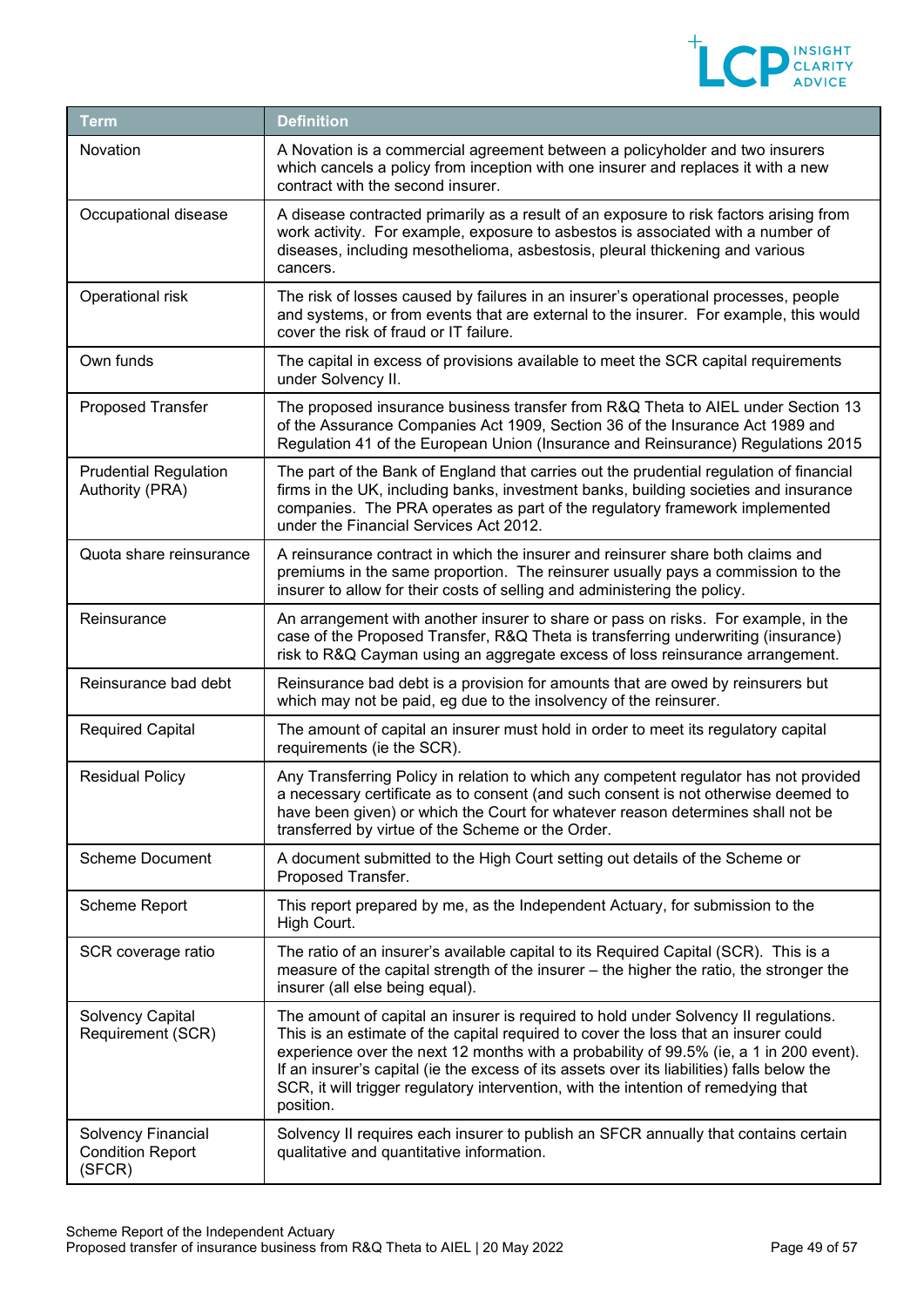

| Term                                                            | <b>Definition</b>                                                                                                                                                                                                                                       |
|-----------------------------------------------------------------|---------------------------------------------------------------------------------------------------------------------------------------------------------------------------------------------------------------------------------------------------------|
| Solvency II                                                     | The system for establishing (among other things) minimum capital requirements for<br>EEA insurers under the Solvency II Directive 2009/138/EC.                                                                                                          |
| Standard formula                                                | A prescribed approach under Solvency II for the calculation of capital based on an<br>insurer's financial information (eg premiums and claims provisions).                                                                                              |
| <b>TAS</b>                                                      | The FRC issued Technical Actuarial Standards which apply to all relevant actuarial<br>work produced after 1 July 2017.                                                                                                                                  |
| Technical provisions                                            | Under Solvency II, the technical provisions cover the ultimate costs of settling all<br>claims arising from events occurring up to the balance sheet date plus the provisions<br>for future claims (and premiums) arising on unexpired periods of risk. |
| Tier 1/2/3 capital                                              | Under Solvency II, capital is categorised into 3 tiers based on the permanence and<br>loss absorbency of the form of capital. Tier 1 capital is the highest quality.                                                                                    |
| Transferee                                                      | The insurer to which the business is being transferred, Accredited Insurance (Europe)<br>Limited (AIEL).                                                                                                                                                |
| Transferor                                                      | The insurer from which the business is being transferred, R&Q Theta Designated<br>Activity Company (R&Q Theta).                                                                                                                                         |
| Transferring<br>Policyholders                                   | R&Q Theta policyholders whose policies will be transferred to AIEL as a result of the<br>Proposed Transfer.                                                                                                                                             |
| <b>Unallocated Loss</b><br><b>Adjustment Expenses</b><br>(ULAE) | Unallocated Loss Adjustment Expenses are expenses relating to the handling of<br>claims that are not allocated to specific claims, eg claim handlers' salaries and<br>office space.                                                                     |
| Underwriting risk                                               | The risk that the value of insurance claims proves to be higher than expected.                                                                                                                                                                          |
| <b>Unearned Premium</b><br>Reserve (UPR)                        | A provision for the unexpired portion of insurance policies. This appears as a liability<br>on the insurer's balance sheet, since the premium would be paid back upon<br>cancellation of the policy.                                                    |
| Vibration White Finger                                          | A long-term condition that can result from prolonged use of vibrating tools, either for<br>occupational or recreational use.                                                                                                                            |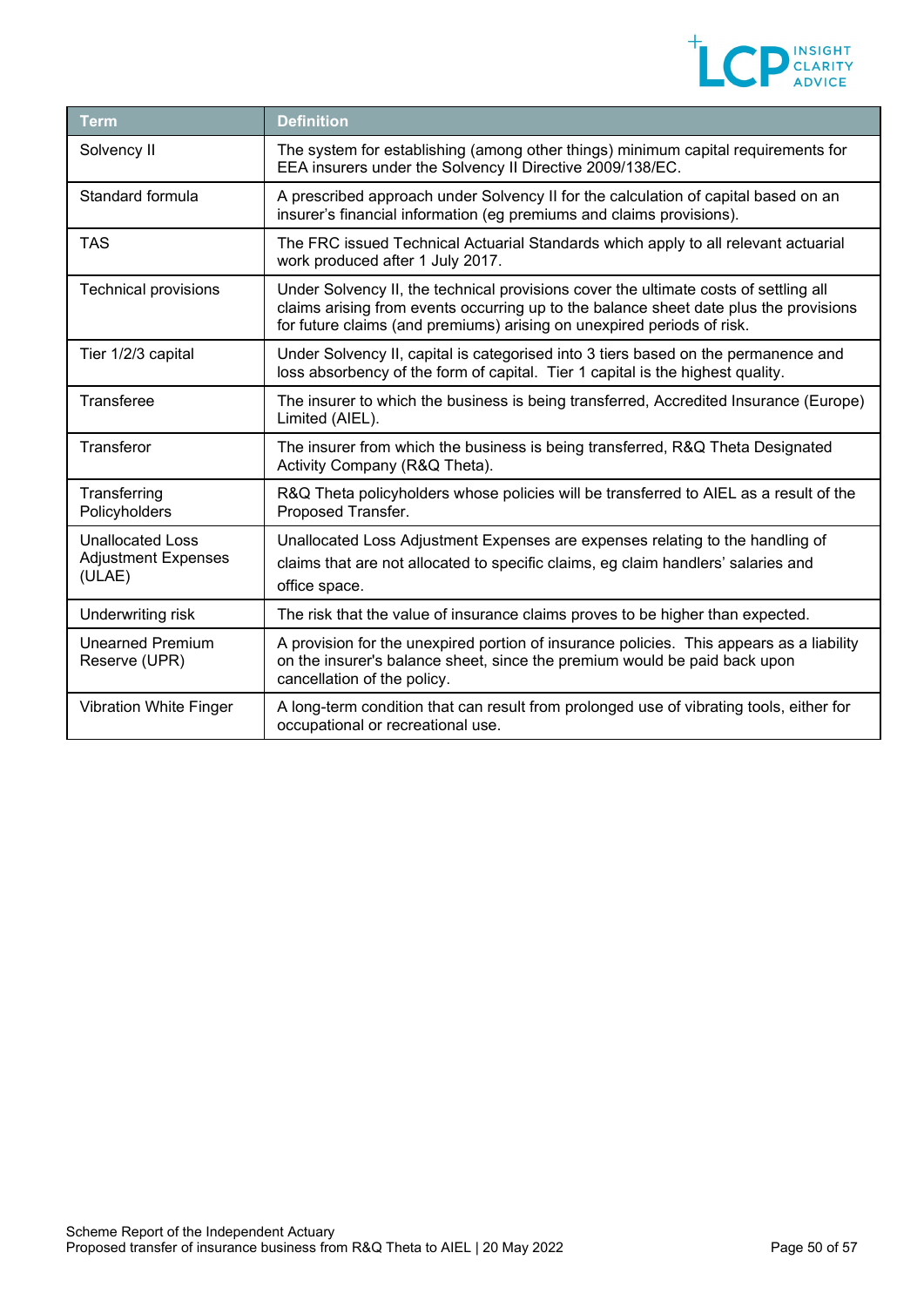

# <span id="page-50-0"></span>**Appendix 2 – Extract from Terms of Reference**

## **Summary of agreed scope of work**

I, Declan Lavelle, will act as Independent Actuary ("IA") to support your planned Section 13 transfer from R&Q Theta Designated Activity Company ("R&Q Theta") to Accredited Insurance (Europe) Limited ("AIEL").

Your primary requirement is for the IA to act in line with Section 13 of the Assurance Companies Act 1909.

The key deliverables from the work will be:

- the main IA scheme report prior to the Directions Hearing;
- the supplementary report prior to the Sanctions Hearing; and
- presenting my findings as IA to the Court and responding to any queries and additional Court requests.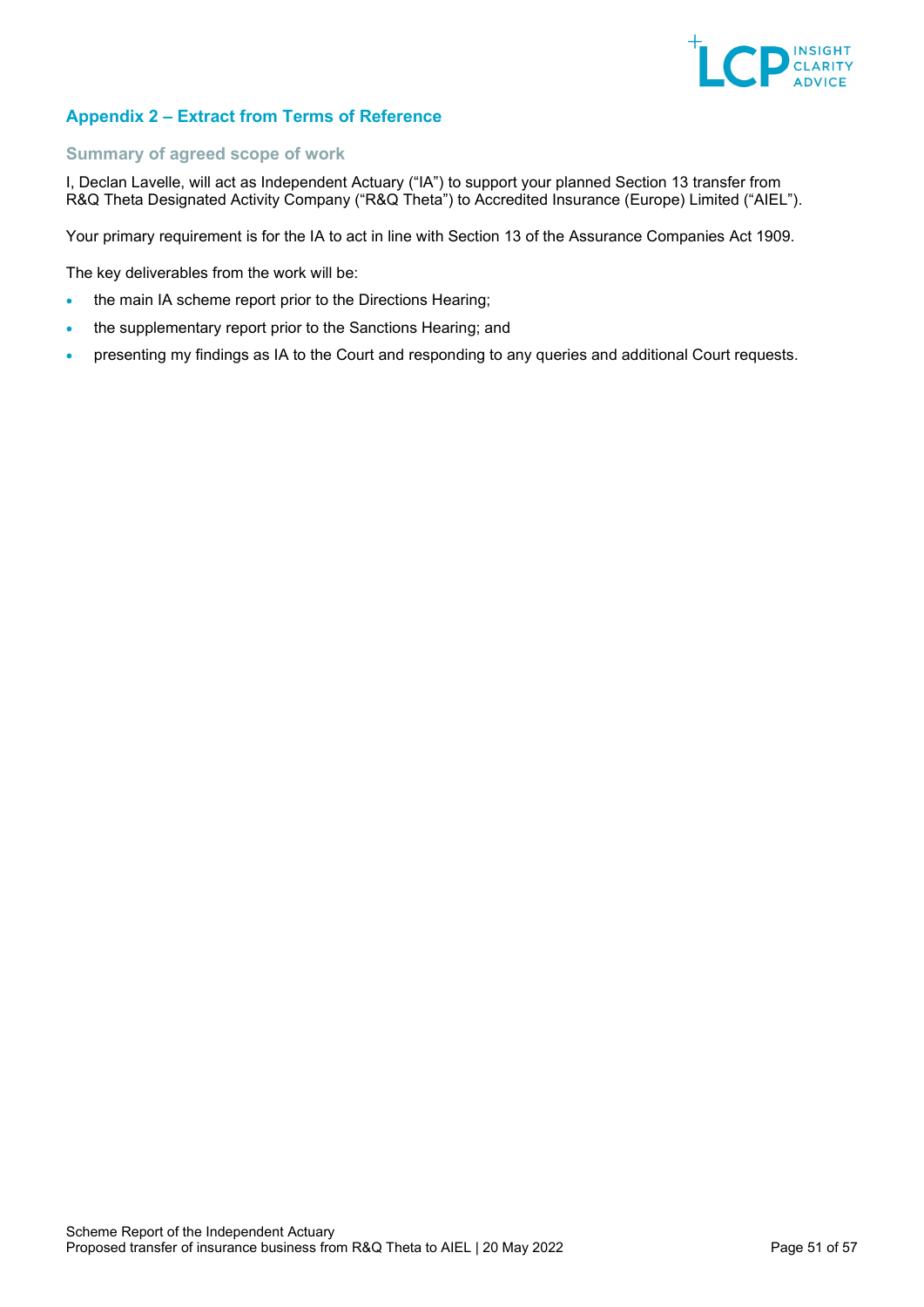

# <span id="page-51-0"></span>**Appendix 3 – CV of Declan Lavelle**

Declan is a Partner in LCP's Insurance Consulting practice and a Fellow of the Society of Actuaries in Ireland since 1999.

## **Career history**

Declan joined LCP in 2004. He has 18 years' experience as a general insurance actuarial consultant, and a further 14 years' experience working in the insurance industry prior to joining LCP. His clients include insurance companies and public sector bodies, both in Ireland and overseas.

Prior to joining LCP, Declan was Head of Finance and Actuarial for Halifax Insurance Ireland Limited. He was responsible for financial reporting, business planning and managing the actuarial team.

Declan began his career as an actuary with Aviva Insurance, formerly Norwich Union Ireland, where he initially worked in life insurance before transferring to non-life insurance in the mid-1990s.

## **Section 13 and Part VII transfers**

Declan has acted as the Independent Actuary on two previous Section 13 transfers and has been peer reviewer for a UK Part VII Transfer.

#### **Head of Actuarial Function appointments**

Declan is an Irish Head of Actuarial Function (HoAF) for two non-life insurance firms. As a HoAF, he advises clients on reserving and technical provisions as well as providing opinions on underwriting, reinsurance and the ORSA process.

He also provides similar services to two regulated insurers in Malta.

#### **Other**

Declan is a member of the Council of the Society of Actuaries in Ireland and serves as Vice-President of the Society for the 2021/22 year.

He previously served on Society's General Insurance and Solvency II committees and as the Society's representative on the Actuarial Association of Europe's Insurance Committee.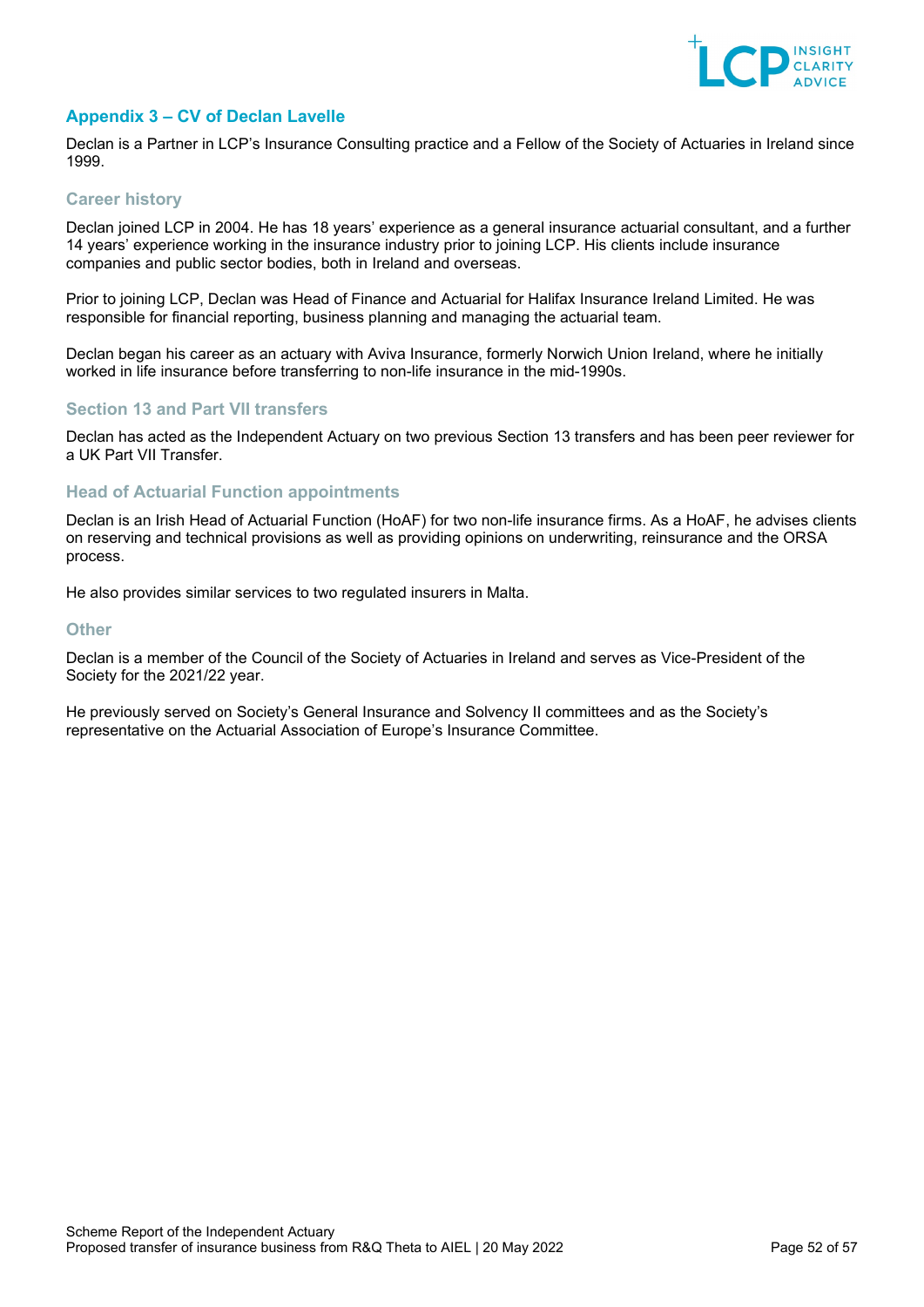

# <span id="page-52-0"></span>**Appendix 4 – Summary of data provided**

The following is a list of the key data items I have requested and received in assessing the Proposed Transfer. All data I have requested has been provided to me.

#### **Data accuracy statement**

- R&Q Theta and AIEL have each provided a data accuracy statement confirming that the data provided to me regarding the Proposed Transfer are accurate and complete.
- R&Q Theta and AIEL have read this IA Scheme Report and each has confirmed that it is correct in terms of all factual elements of the Proposed Transfer.

## **Documents relating to R&Q Theta**

- Capital Management Policy (dated 10 January 2022)
- Risk Appetite (dated 17 December 2021)
- Investment policy (dated 7 September 2021)
- Reinsurance contract with R&Q Cayman incepting on 14 May 2021
- Independent auditor's report as at 31 December 2020 (dated 6 April 2021)
- 2020 YE SFCR
- Technical provisions summary as at 30 September 2021
- Actuarial report on technical provisions as at 30 June 2021 (dated August 2021)
- Actuarial report on technical provisions as at 31 December 2021 (dated April 2022)
- 2021 AFR (dated December 2021)
- Expense inflation sensitivity test as at 31 December 2021
- SCR report as at 2021 year-end (dated February 2022)
- SCR report as at 30 June 2021 (dated August 2021)
- SCR report as at 30 September 2021 (dated November 2021)
- 2021 ORSA
- 2021 ORSA Opinion (dated December 2021)
- Projections of future balance sheets and capital requirements at the point of the proposed transfer
- Summary of cash and investments as at 31 December 2021 (dated 14 January 2022)
- R&Q Cayman financial information (dated 31 March 2022)

# **Documents relating to AIEL**

- Claims handling policy (dated 16 September 2019)
- Risk appetite (dated 22 June 2021)
- Reserving process documents for legacy and program business (dated 13 July 2021)
- External review reserve report at 30 September 2020 (dated 21 January 2021)
- Solvency II technical provisions report as at 30 September 2021 (dated October 2021)
- Internal review reserve report at 30 September 2021 (dated 17 November 2021)
- Reserve report at 31 December 2021 (dated 2 March 2022)
- 2021 AFR (dated 15 March 2022)
- 2020 YE SFCR
- SCR report as at 2021 year-end (dated 2 March 2022)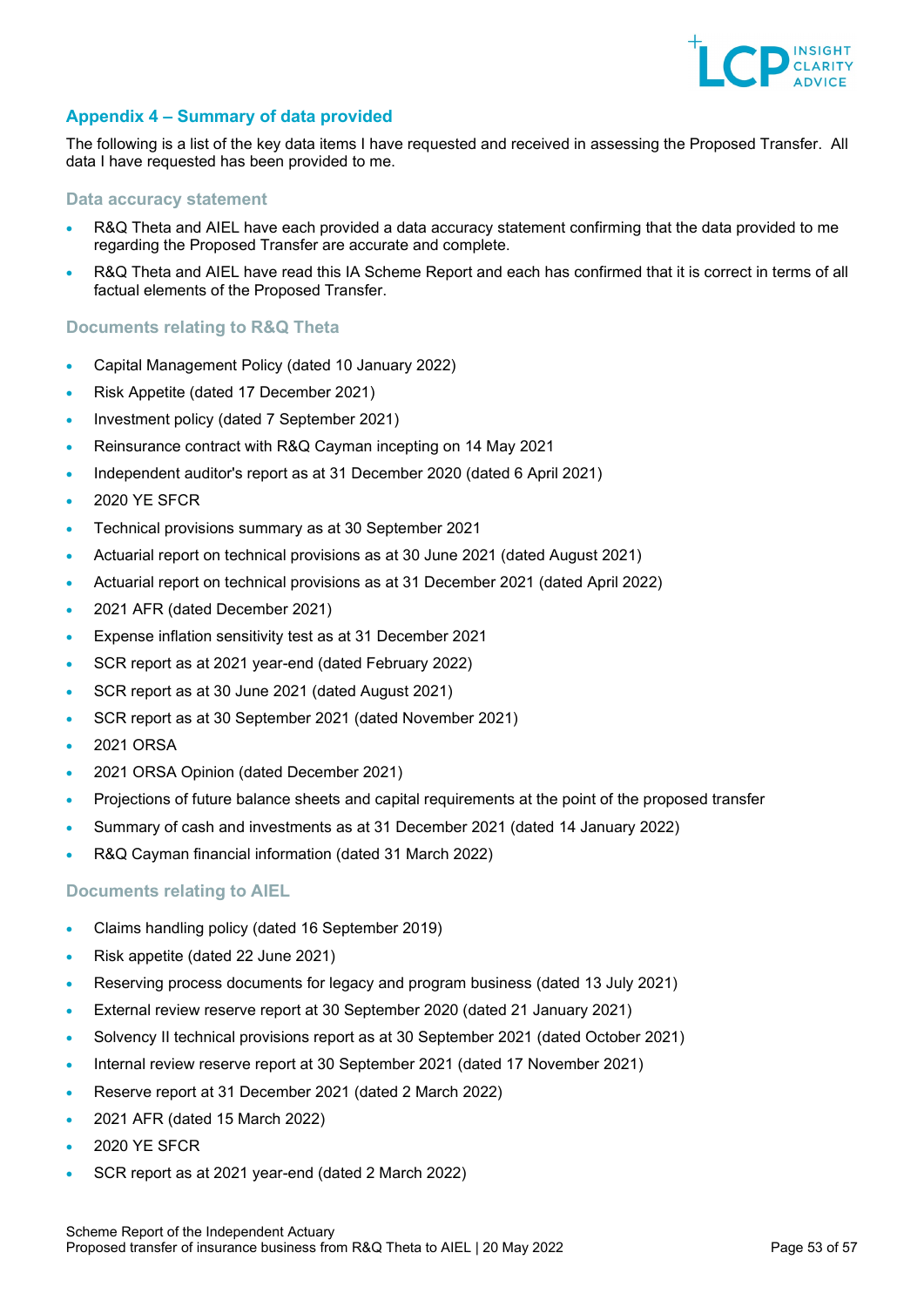

- 2021 ORSA (dated June 2021)
- Projections of future balance sheets and capital requirements at the point of the proposed transfer and over the next two year-ends

# **Documents relating to the Communications Plan**

- Draft communications plan
- Newspaper notice for Iris Oifigiúil
- Policyholder details by country
- Draft letter to policyholder

# **Documents relating to Court**

- Notice of motion
- Affidavit in support of motion for Directions
- Draft petition document
- Draft scheme document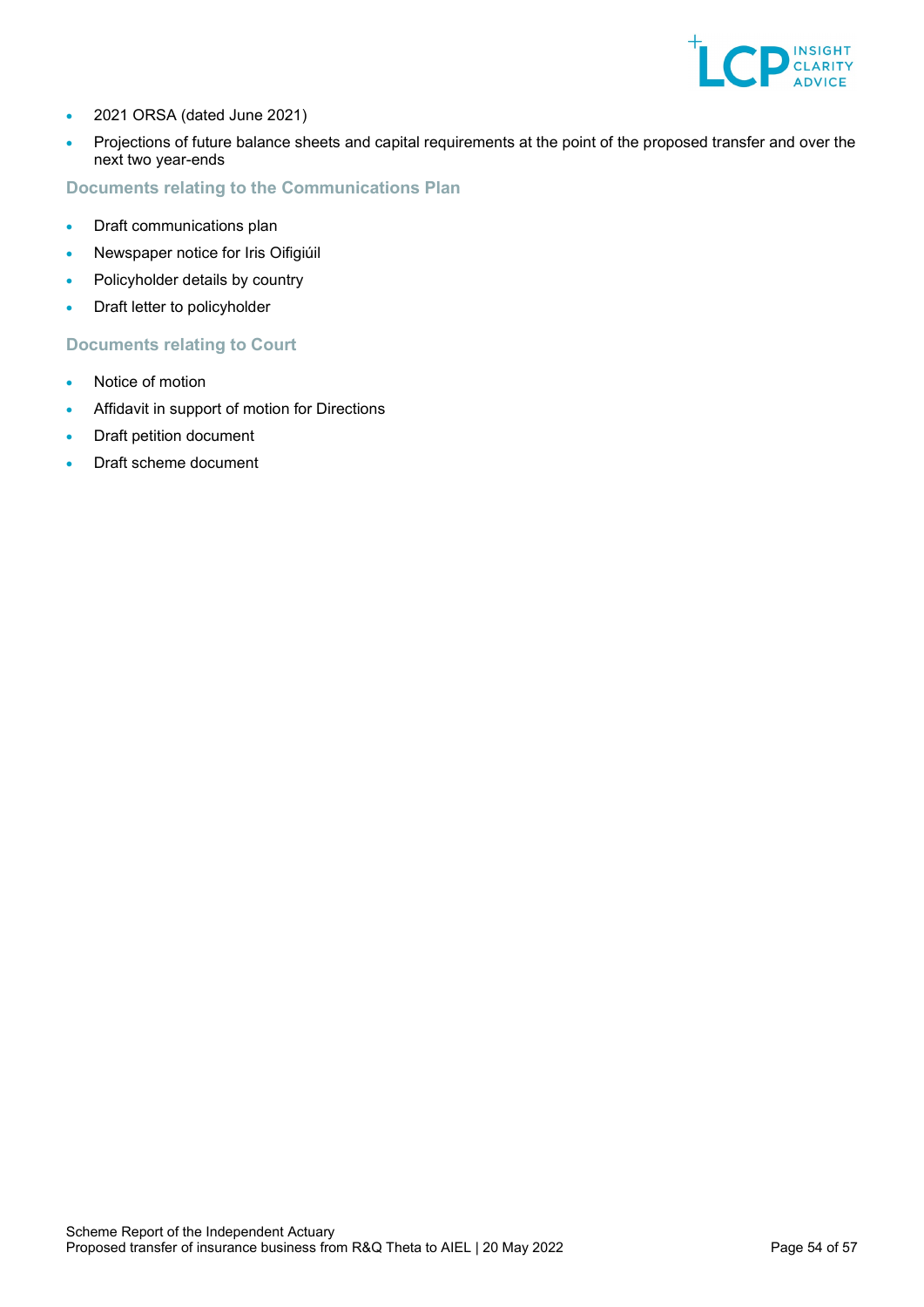

# <span id="page-54-0"></span>**Appendix 5 – Breakdown of R&Q Theta policyholders by country**

The table below shows a breakdown by country of all R&Q Policyholders who have held a policy since 2007. All policyholders are GE Group Entities located in EEA countries and the UK.

- There were 772 policyholders originally, of which 140 have been dissolved or merged into other entities.
- 632 active policyholders remain, and of these 632 policyholders, 507 remain in the GE Group and 125 have been sold by the GE Group. There are no remaining active policyholders in Gibraltar.

| <b>Country</b>        | <b>Entities</b> | <b>Active</b>   | Sold             | <b>Dissolved or</b><br><b>Merged</b> |
|-----------------------|-----------------|-----------------|------------------|--------------------------------------|
| Austria               | $\overline{9}$  | $\overline{9}$  | $\overline{0}$   | $\overline{0}$                       |
| Belgium               | $\overline{9}$  | $\infty$        | $\mathbf{1}$     | $\overline{0}$                       |
| <b>Bulgaria</b>       | $\overline{1}$  | $\overline{1}$  | $\overline{0}$   | $\overline{0}$                       |
| Croatia               | $\overline{3}$  | $\overline{2}$  | $\overline{0}$   | $\overline{1}$                       |
| Cyprus                | $\overline{4}$  | $\overline{2}$  | $\overline{2}$   | $\overline{0}$                       |
| Czechia               | $6\overline{6}$ | $\overline{6}$  | $\overline{0}$   | $\overline{0}$                       |
| <b>Denmark</b>        | 10              | $\overline{9}$  | $\overline{0}$   | $\overline{1}$                       |
| Estonia               | $\overline{2}$  | $\overline{2}$  | $\overline{0}$   | $\overline{0}$                       |
| Finland               | 13              | 11              | $\overline{2}$   | $\overline{0}$                       |
| France                | 59              | 53              | $\overline{5}$   | $\overline{1}$                       |
| Greece                | $\overline{3}$  | $\overline{3}$  | $\overline{0}$   | $\overline{0}$                       |
| Hungary               | $\overline{7}$  | $\overline{6}$  | $\overline{1}$   | $\overline{0}$                       |
| Ireland               | 257             | 52              | 101              | 104                                  |
| Italy                 | 23              | $\overline{22}$ | $\overline{0}$   | $\overline{1}$                       |
| Lithuania             | $\overline{3}$  | $\overline{3}$  | $\overline{0}$   | $\overline{0}$                       |
| Luxembourg            | $\overline{8}$  | $\overline{4}$  | $\overline{1}$   | $\overline{3}$                       |
| Malta                 | $\overline{1}$  | $\overline{0}$  | $\overline{1}$   | $\overline{0}$                       |
| Netherlands           | 69              | 60              | $\overline{5}$   | $\overline{4}$                       |
| Norway                | 14              | 14              | $\overline{0}$   | $\overline{0}$                       |
| Poland                | 16              | 16              | $\overline{0}$   | $\overline{0}$                       |
| Portugal              | $\overline{6}$  | $6\overline{6}$ | $\overline{0}$   | $\overline{0}$                       |
| Romania               | $\overline{6}$  | $\overline{6}$  | $\overline{0}$   | $\overline{0}$                       |
| Slovakia              | $\overline{2}$  | $\overline{2}$  | $\overline{0}$   | $\overline{0}$                       |
| Spain                 | 24              | 23              | 0                | 1                                    |
| Sweden                | 23              | 22              | $\overline{1}$   | $\overline{0}$                       |
| <b>United Kingdom</b> | 192             | 165             | $\overline{5}$   | $\overline{22}$                      |
| Gibraltar             | $\overline{2}$  | $\overline{0}$  | $\overline{0}$   | $\overline{2}$                       |
| <b>Total</b>          | 772             | 507             | $\overline{125}$ | $\frac{1}{140}$                      |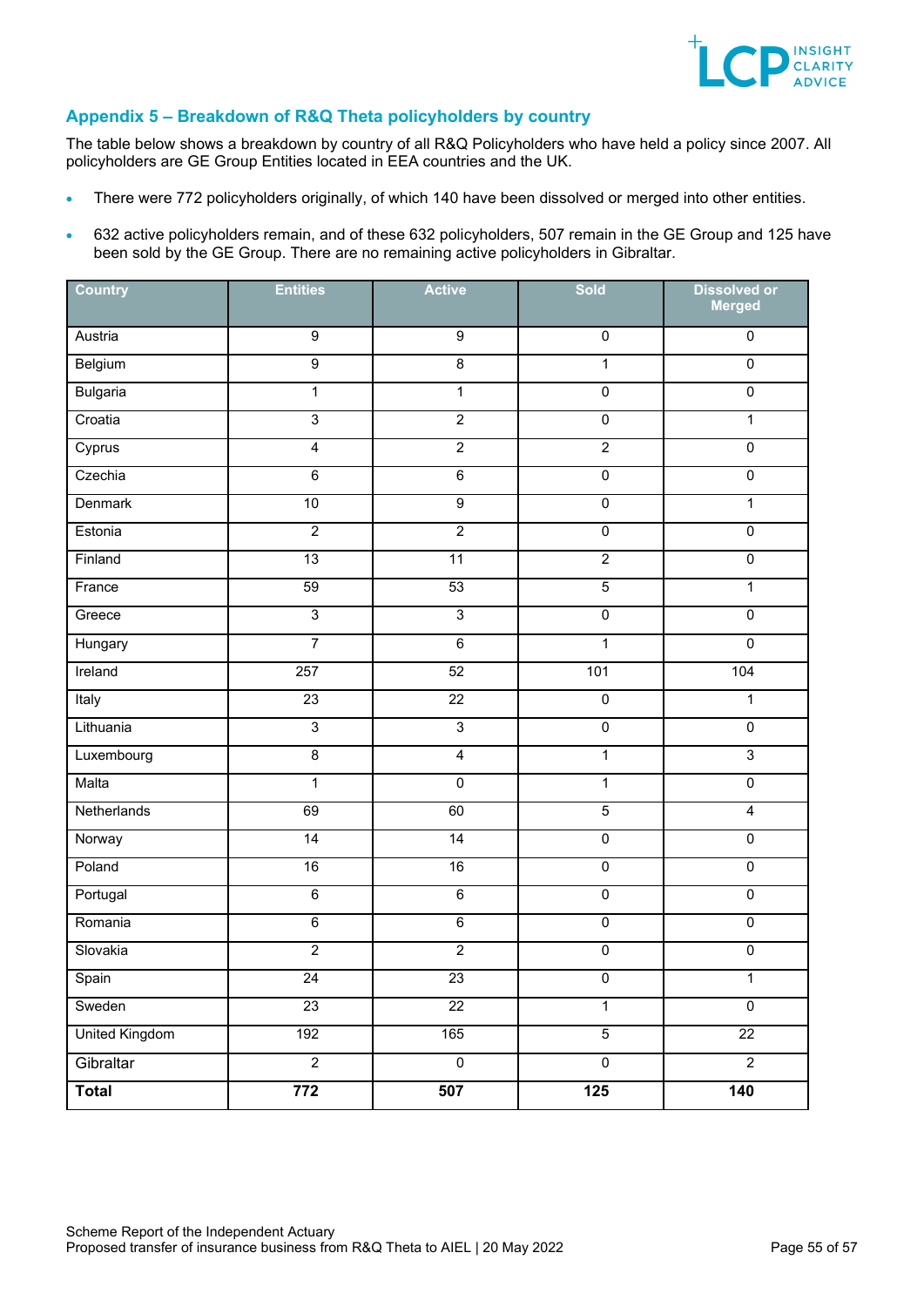

# <span id="page-55-0"></span>**Appendix 6 – Mapping to requirements**

The table below shows the relevant section references in the Scheme Report where I have addressed each point in the guidance from ASP x.x: Actuarial Standard of Practice LA-6.

| <b>Guidance</b><br>reference | <b>Guidance</b>                                                                                                                                                                                                                                                                                                                                                                                                                                                                                         | <b>Scheme report</b><br>reference    |
|------------------------------|---------------------------------------------------------------------------------------------------------------------------------------------------------------------------------------------------------------------------------------------------------------------------------------------------------------------------------------------------------------------------------------------------------------------------------------------------------------------------------------------------------|--------------------------------------|
| ASP 4.6(i)                   | The name of the party which has appointed the Independent Actuary and a<br>statement of who is bearing the costs of that appointment                                                                                                                                                                                                                                                                                                                                                                    | 2.2 (page 7)                         |
| ASP 4.6(ii)                  | A statement of the Independent Actuary's professional qualification                                                                                                                                                                                                                                                                                                                                                                                                                                     | 2.2 (page 7)<br>Appendix 3 (page 52) |
| ASP 4.6(iii)                 | Whether or not the Independent Actuary has a direct or indirect interest in any<br>of the parties which might be thought to influence the Independent Actuary's<br>independence, and details of any such interest                                                                                                                                                                                                                                                                                       | 2.2 (page 7)                         |
| ASP 4.6(iv)                  | The scope of the report                                                                                                                                                                                                                                                                                                                                                                                                                                                                                 | 2.3 (page 8)<br>Appendix 2 (page 51) |
| ASP $4.6(v)$                 | The purpose of the scheme                                                                                                                                                                                                                                                                                                                                                                                                                                                                               | 3.3 (page 12)                        |
| ASP 4.6(vi)                  | A summary of the terms of the scheme insofar as they are relevant to the<br>contents of the Independent Actuary's report                                                                                                                                                                                                                                                                                                                                                                                | 3 (page 11)                          |
| ASP 4.6 (vii)                | What documents and reports the Independent Actuary has considered in<br>relation to each of the companies involved in the transfer and whether there<br>was any additional information which was requested but not provided                                                                                                                                                                                                                                                                             | Appendix 4 (page 53)                 |
| ASP 4.6 (viii)               | The cost and tax consequences of the scheme, insofar as these will affect<br>policyholders' funds                                                                                                                                                                                                                                                                                                                                                                                                       | 9.2 (page 43)<br>9.4 (page 43)       |
| ASP 4.6 (ix)                 | The effect of the scheme on the security of policyholders' contractual benefits                                                                                                                                                                                                                                                                                                                                                                                                                         | 1.3 (page 5)<br>10 (page 45)         |
| ASP 4.6 (xii)                | The likely effects of the scheme on matters such as investment management,<br>fund choice, administration and fund management platforms, use of third-party<br>administrators and custodians, new business strategy, administration, expense<br>levels and assumptions used in the calculation of technical provisions, insofar<br>as they may affect the ability of the companies to meet throughout the lifetime<br>of existing policies the reasonable expectations of the holders of those policies | 9 (page 43)                          |
| ASP 4.6 (xiv)                | Which matters, if any, the Independent Actuary has not taken into account or<br>evaluated in the report that might nevertheless be relevant to policyholders'<br>consideration of the scheme.                                                                                                                                                                                                                                                                                                           | 1.4 (page 6)<br>10.2 (page 45)       |

The Proposed Transfer does not involve any mutual companies or long-term insurance business. As such, ASP 4.6(x), (xi), (xiii), and (xv) do not apply.